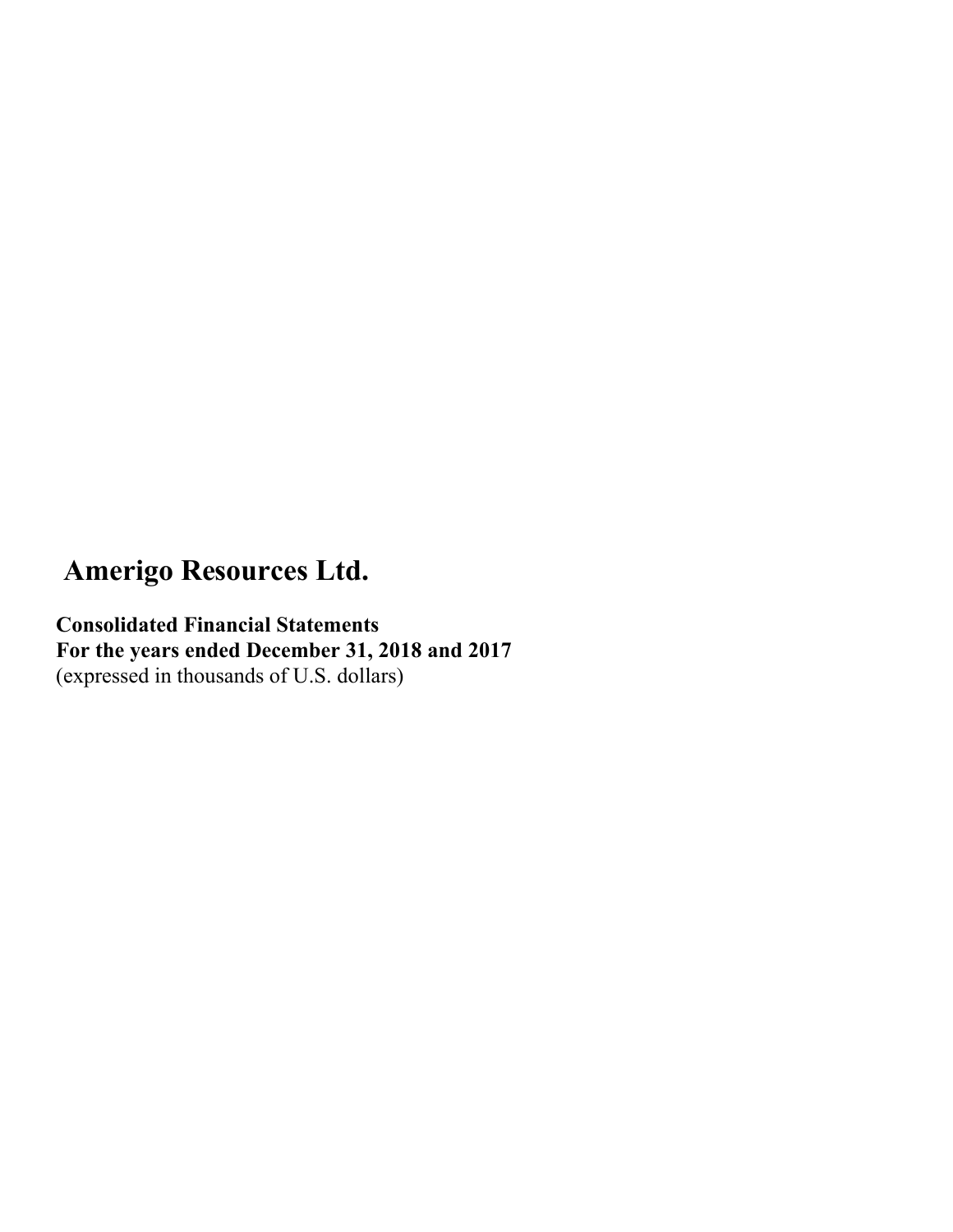Marine Building Suite 1260-355 Burrard Street Vancouver, B.C. Canada V6C 2G8 P+1.604.681.2802 F+1.604.682.2802

#### **MANAGEMENT'S RESPONSIBILITY FOR FINANCIAL REPORTING**

The Financial Statements, the Management's Discussion and Analysis and the information contained in the company's annual filing of financial results have been prepared by the management of the company.

The Financial Statements have been prepared in accordance with International Financial Reporting Standards and, where appropriate, reflect management's best estimates and judgments based on currently available information.

The Audit Committee of the Board of Directors, consisting of three independent members, meets periodically with management and the independent auditors to review the scope and result of the annual audit, and to review the Financial Statements and related financial reporting matters prior to submitting the financial statements to the Board for approval.

The company's independent auditors, who are appointed by the shareholders, conducted an audit in accordance with Canadian generally accepted auditing standards to allow them to express an opinion on the Financial Statements.

A system of internal control is maintained to provide reasonable assurance that financial information is accurate and reliable. Management conducts ongoing reviews and evaluation of these controls and report on their findings to management and the Audit Committee.

*"Rob Henderson" "Aurora Davidson"*  Rob Henderson Aurora Davidson President and Chief Executive Officer Chief Financial Officer Chief Financial Officer

February 19, 2019 February 19, 2019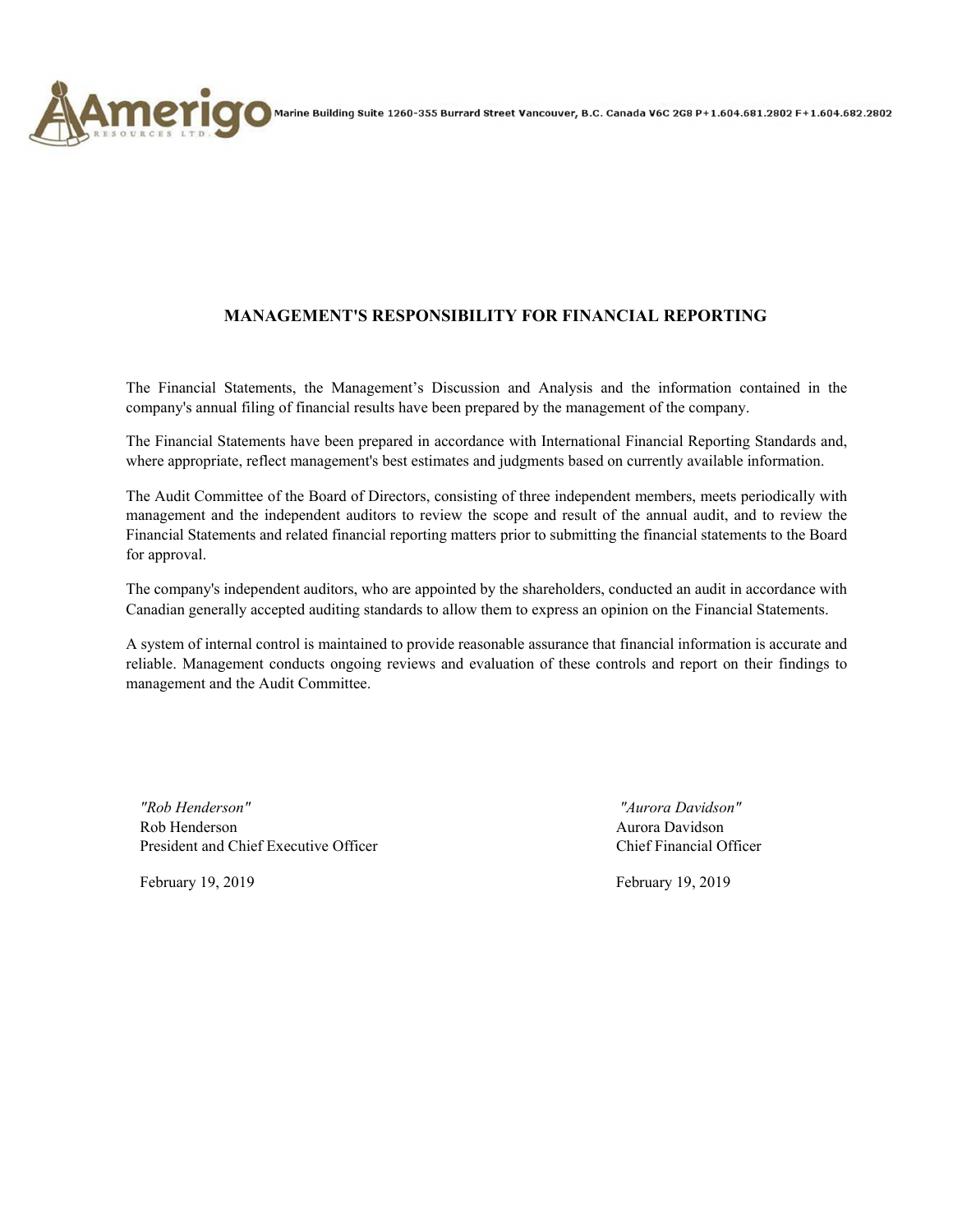

## *Independent auditor's report*

To the Shareholders of Amerigo Resources Ltd.

#### *Our opinion*

In our opinion, the accompanying consolidated financial statements present fairly, in all material respects, the financial position of Amerigo Resources Ltd. and its subsidiaries, (together, the Company) as at December 31, 2018 and 2017, and its financial performance and its cash flows for the years then ended in accordance with International Financial Reporting Standards (IFRS).

#### **What we have audited**

The Company's consolidated financial statements comprise:

- the consolidated statements of financial position as at December 31, 2018 and 2017;
- the consolidated statements of comprehensive income for the years then ended;
- the consolidated statements of cash flows for the years then ended;
- the consolidated statements of equity for the years then ended; and
- the notes to the consolidated financial statements, which include a summary of significant accounting policies.

#### *Basis for opinion*

We conducted our audit in accordance with Canadian generally accepted auditing standards. Our responsibilities under those standards are further described in the *Auditor's responsibilities for the audit of the consolidated financial statements* section of our report.

We believe that the audit evidence we have obtained is sufficient and appropriate to provide a basis for our opinion.

#### **Independence**

We are independent of the Company in accordance with the ethical requirements that are relevant to our audit of the consolidated financial statements in Canada. We have fulfilled our other ethical responsibilities in accordance with these requirements.

#### *Other information*

Management is responsible for the other information. The other information comprises Management's Discussion and Analysis for the year ended December 31, 2018.

Our opinion on the consolidated financial statements does not cover the other information and we do not express any form of assurance conclusion thereon.

*PricewaterhouseCoopers LLP* 

*PricewaterhouseCoopers, 250 Howe Street, Suite 1400, Vancouver, British Columbia, Canada V6C 3S7 T: +1 604 806 7000, F: +1 604 806 7806*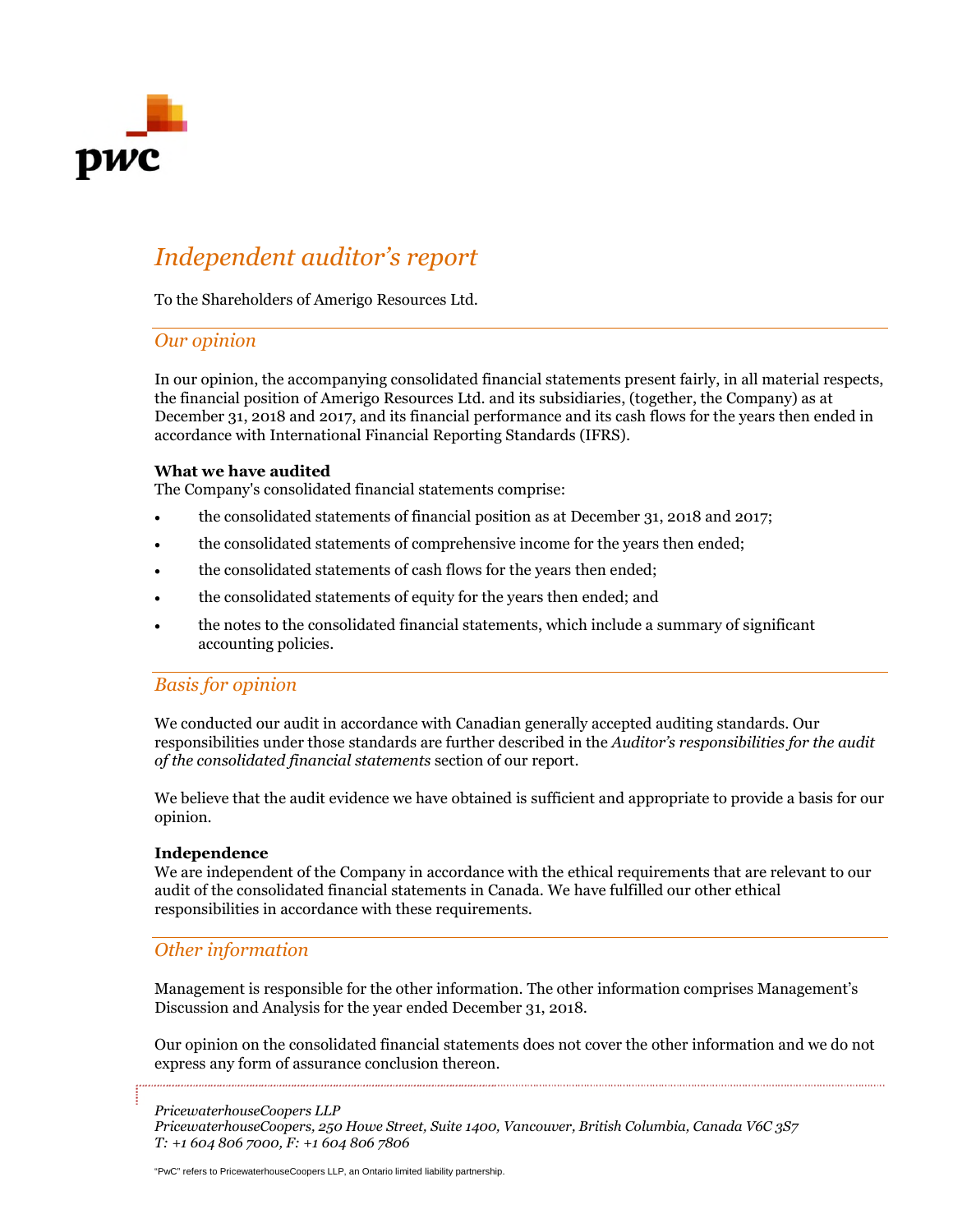

In connection with our audit of the consolidated financial statements, our responsibility is to read the other information identified above and, in doing so, consider whether the other information is materially inconsistent with the consolidated financial statements or our knowledge obtained in the audit, or otherwise appears to be materially misstated.

If, based on the work we have performed, we conclude that there is a material misstatement of this other information, we are required to report that fact. We have nothing to report in this regard.

#### *Responsibilities of management and those charged with governance for the consolidated financial statements*

Management is responsible for the preparation and fair presentation of the consolidated financial statements in accordance with IFRS, and for such internal control as management determines is necessary to enable the preparation of consolidated financial statements that are free from material misstatement, whether due to fraud or error.

In preparing the consolidated financial statements, management is responsible for assessing the Company's ability to continue as a going concern, disclosing, as applicable, matters related to going concern and using the going concern basis of accounting unless management either intends to liquidate the Company or to cease operations, or has no realistic alternative but to do so.

Those charged with governance are responsible for overseeing the Company's financial reporting process.

#### *Auditor's responsibilities for the audit of the consolidated financial statements*

Our objectives are to obtain reasonable assurance about whether the consolidated financial statements as a whole are free from material misstatement, whether due to fraud or error, and to issue an auditor's report that includes our opinion. Reasonable assurance is a high level of assurance, but is not a guarantee that an audit conducted in accordance with Canadian generally accepted auditing standards will always detect a material misstatement when it exists. Misstatements can arise from fraud or error and are considered material if, individually or in the aggregate, they could reasonably be expected to influence the economic decisions of users taken on the basis of these consolidated financial statements.

As part of an audit in accordance with Canadian generally accepted auditing standards, we exercise professional judgment and maintain professional skepticism throughout the audit. We also:

 Identify and assess the risks of material misstatement of the consolidated financial statements, whether due to fraud or error, design and perform audit procedures responsive to those risks, and obtain audit evidence that is sufficient and appropriate to provide a basis for our opinion. The risk of not detecting a material misstatement resulting from fraud is higher than for one resulting from error, as fraud may involve collusion, forgery, intentional omissions, misrepresentations, or the override of internal control.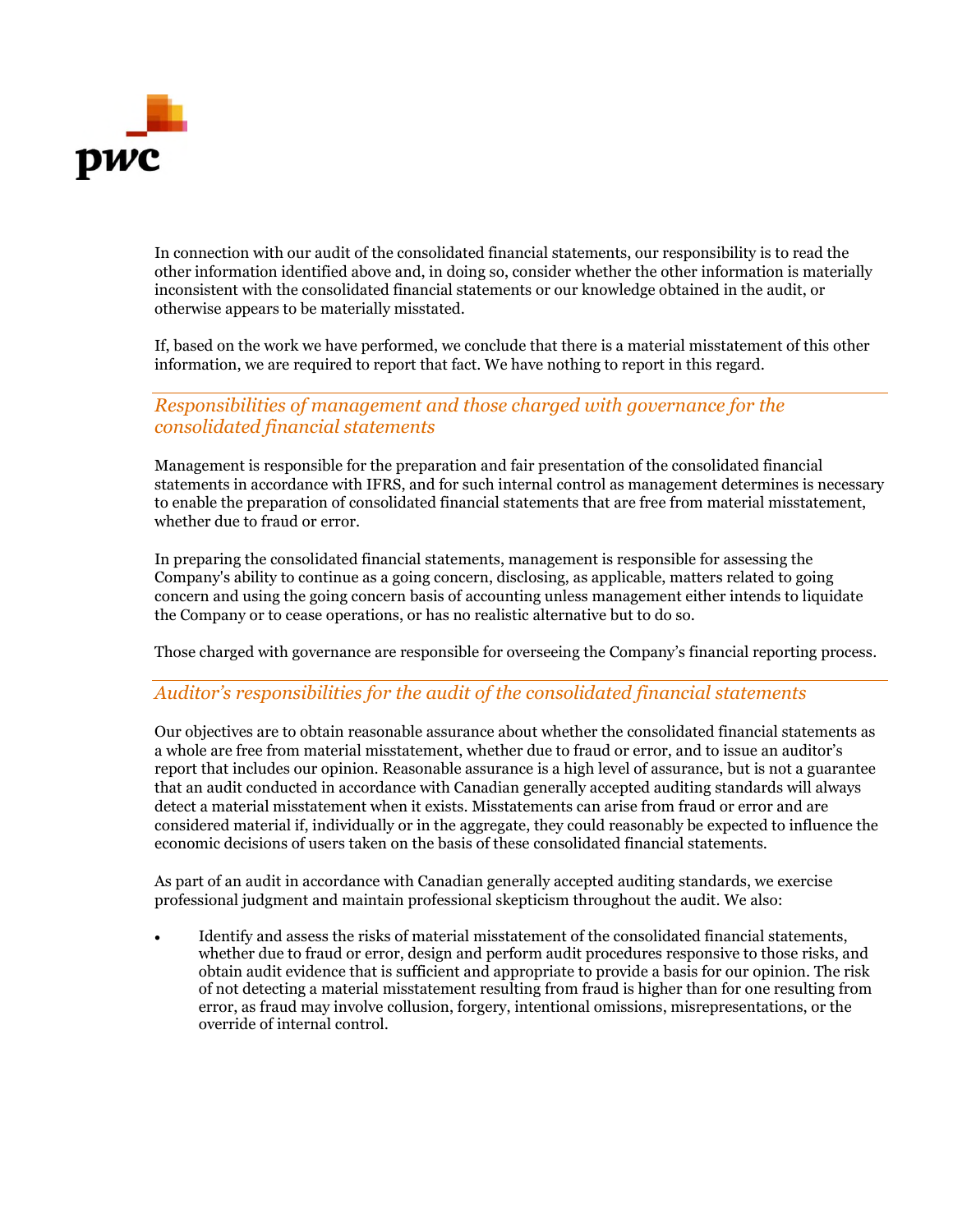

- Obtain an understanding of internal control relevant to the audit in order to design audit procedures that are appropriate in the circumstances, but not for the purpose of expressing an opinion on the effectiveness of the Company's internal control.
- Evaluate the appropriateness of accounting policies used and the reasonableness of accounting estimates and related disclosures made by management.
- Conclude on the appropriateness of management's use of the going concern basis of accounting and, based on the audit evidence obtained, whether a material uncertainty exists related to events or conditions that may cast significant doubt on the Company's ability to continue as a going concern. If we conclude that a material uncertainty exists, we are required to draw attention in our auditor's report to the related disclosures in the consolidated financial statements or, if such disclosures are inadequate, to modify our opinion. Our conclusions are based on the audit evidence obtained up to the date of our auditor's report. However, future events or conditions may cause the Company to cease to continue as a going concern.
- Evaluate the overall presentation, structure and content of the consolidated financial statements, including the disclosures, and whether the consolidated financial statements represent the underlying transactions and events in a manner that achieves fair presentation.
- Obtain sufficient appropriate audit evidence regarding the financial information of the entities or business activities within the Company to express an opinion on the consolidated financial statements. We are responsible for the direction, supervision and performance of the group audit. We remain solely responsible for our audit opinion.

We communicate with those charged with governance regarding, among other matters, the planned scope and timing of the audit and significant audit findings, including any significant deficiencies in internal control that we identify during our audit.

We also provide those charged with governance with a statement that we have complied with relevant ethical requirements regarding independence, and to communicate with them all relationships and other matters that may reasonably be thought to bear on our independence, and where applicable, related safeguards.

The engagement partner on the audit resulting in this independent auditor's report is Mark Platt.

#### **(Signed) "PricewaterhouseCoopers LLP"**

#### **Chartered Professional Accountants**

Vancouver, British Columbia February 19, 2019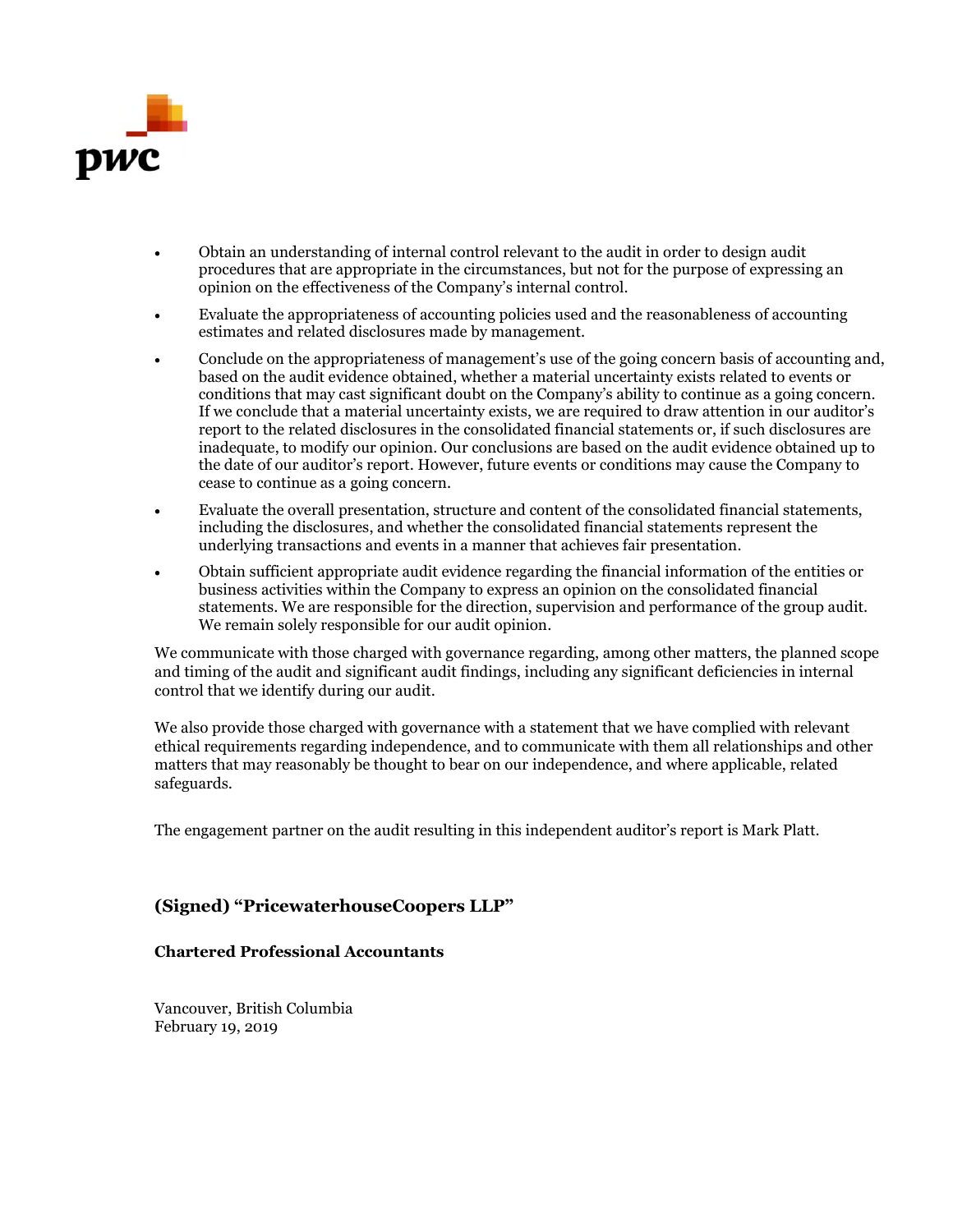Consolidated Statements of Financial Position

#### (expressed in thousands of U.S. dollars)

|                                                       |              | December 31,<br>2018 | December 31,<br>2017 |
|-------------------------------------------------------|--------------|----------------------|----------------------|
|                                                       | <b>Notes</b> | \$                   | S                    |
| Assets                                                |              |                      |                      |
| <b>Current assets</b>                                 |              |                      |                      |
| Cash and cash equivalents                             | 6            | 21,338               | 27,524               |
| Trade and settlement receivables                      | 7            | 8,915                | 7,710                |
| Taxes receivable                                      | 7            | 1,544                | 1,627                |
| Prepaid expenses                                      |              | 1,537                | 1,408                |
| Inventories                                           | $8\,$        | 8,843                | 7,792                |
| Interest rate swap                                    | 12           | 115                  |                      |
|                                                       |              | 42,292               | 46,061               |
| Non-current assets                                    |              |                      |                      |
| Property, plant and equipment                         | 10           | 208,729              | 176,011              |
| Intangible assets                                     |              | 4,245                | 4,509                |
| Investments                                           | 9            | 1,433                | 3,014                |
| Other non-current assets                              |              | 905                  | 931                  |
| Deferred income tax asset                             | 15           | 9                    | 23                   |
| <b>Total assets</b>                                   |              | 257,613              | 230,549              |
| <b>Liabilities</b>                                    |              |                      |                      |
| <b>Current liabilities</b>                            |              |                      |                      |
| Current portion of borrowings                         | 12           | 23,521               | 20,810               |
| Trade and other payables                              | 11           | 19,462               | 13,052               |
| DET royalties                                         | 5, 11        | 11,551               | 11,990               |
| Current income tax liabilities                        | 15           | 3,292                | 3,368                |
| Current portion of related party derivative liability | 11, 13       | 1,382                | 1,151                |
| Interest rate swap                                    | 12           |                      | 190                  |
|                                                       |              | 59,208               | 50,561               |
| Non-current liabilities                               |              |                      |                      |
| <b>Borrowings</b>                                     | 12           | 42,691               | 42,257               |
| Deferred income tax liability                         | 15           | 28,484               | 26,876               |
| Related party derivative liability                    | 11, 13       | 9,668                | 11,042               |
| Other non-current liabilities                         | 11           | 7,386                | 656                  |
| Severance provisions                                  | 11           | 966                  | 981                  |
| <b>Total liabilities</b>                              |              | 148,403              | 132,373              |
| <b>Equity</b>                                         | 14           |                      |                      |
| Share capital                                         |              | 79,296               | 78,954               |
| Other reserves                                        |              | 9,202                | 7,916                |
| Accumulated other comprehensive loss                  |              | (2,081)              | (992)                |
| Retained earnings                                     |              | 22,793               | 12,298               |
| Total equity                                          |              | 109,210              | 98,176               |
| Total equity and liabilities                          |              | 257,613              | 230,549              |
| <b>Commitments</b>                                    | 12.23        |                      |                      |

The accompanying notes are an integral part of these consolidated financial statements.

# **Approved by the Board of Directors**

Director

"George Ireland"<br>Director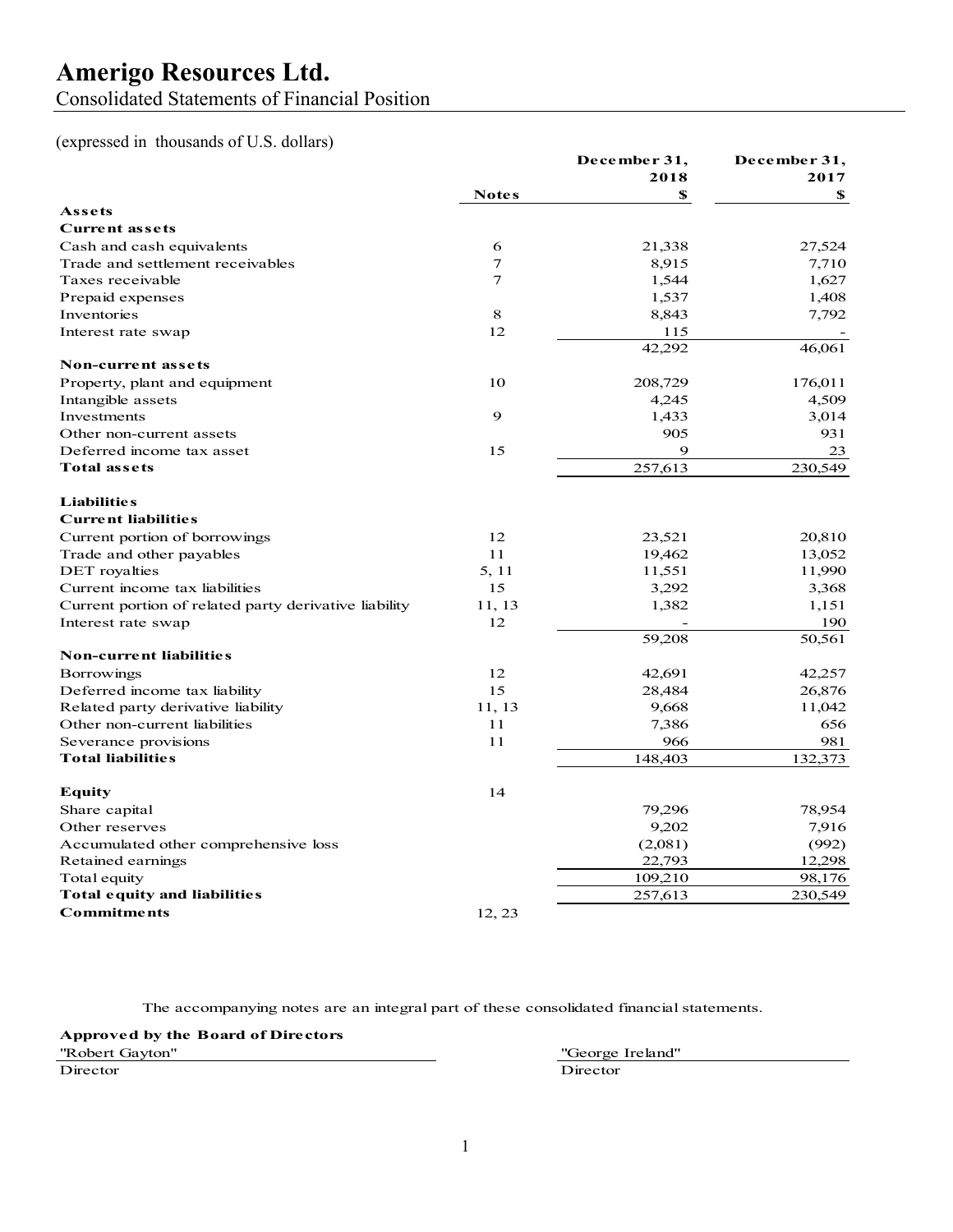Consolidated Statements of Comprehensive Income

#### (expressed in thousands of U.S. dollars)

|                                                            |                   |             | Years ended December 31, |  |
|------------------------------------------------------------|-------------------|-------------|--------------------------|--|
|                                                            | <b>Notes</b>      | 2018        | 2017                     |  |
|                                                            |                   | \$          | \$                       |  |
| Revenue                                                    | 17                | 136,833     | 134,027                  |  |
| Tolling and production costs                               | 18(a)             | (111, 855)  | (107,986)                |  |
| Gross profit                                               |                   | 24,978      | 26,041                   |  |
| Other expenses                                             |                   |             |                          |  |
| General and administration                                 | 18 <sub>(c)</sub> | (4,669)     | (3,523)                  |  |
| Other (losses) gains                                       | 18 <sub>(d)</sub> | (621)       | 216                      |  |
| Related party derivative including changes in fair value   | 18(b)             | 60          | (4,782)                  |  |
|                                                            |                   | (5,230)     | (8,089)                  |  |
| Operating profit                                           |                   | 19,748      | 17,952                   |  |
| Finance expense                                            | 18(e)             | (4,306)     | (5,112)                  |  |
|                                                            |                   | (4,306)     | (5,112)                  |  |
| Income before income tax                                   |                   | 15,442      | 12,840                   |  |
| Income tax expense                                         | 15                | (4,947)     | (4,851)                  |  |
| Net income                                                 |                   | 10,495      | 7,989                    |  |
| Other comprehensive income                                 |                   |             |                          |  |
| Unrealized (losses) gains on investments, net of tax       |                   | (1,581)     | 1,496                    |  |
| Items that may be reclassified subsequently to net income: |                   |             |                          |  |
| Cumulative translation adjustment                          |                   | 473         | (407)                    |  |
| Actuarial gains (losses) on severance provision            |                   | 19          | (34)                     |  |
| Other comprehensive (loss) income                          |                   | (1,089)     | 1,055                    |  |
| Comprehensive income                                       |                   | 9,406       | 9,044                    |  |
| Weighted average number of shares outstanding, basic       |                   | 177,061,219 | 175,593,970              |  |
| Weighted average number of shares outstanding, diluted     |                   | 183,341,640 | 179,283,743              |  |
| <b>Earnings per share</b>                                  |                   |             |                          |  |
| Basic                                                      |                   | 0.06        | 0.05                     |  |
| Diluted                                                    |                   | 0.06        | 0.04                     |  |

The accompanying notes are an integral part of these consolidated financial statements.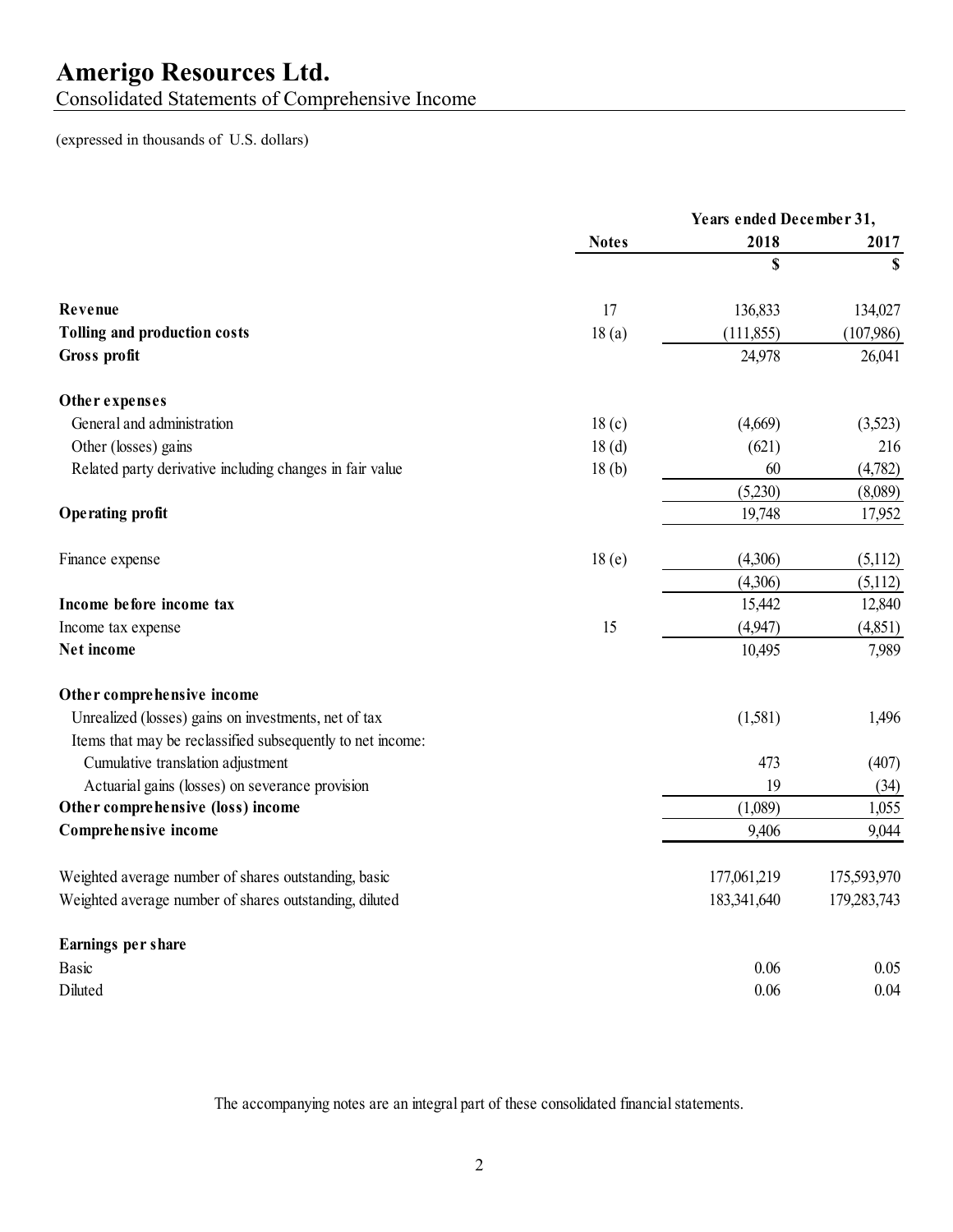Consolidated Statements of Cash Flows

(expressed in thousands of U.S. dollars)

|                                                             | Years ended December 31, |                           |
|-------------------------------------------------------------|--------------------------|---------------------------|
|                                                             | 2018                     | 2017                      |
|                                                             | \$                       | $\boldsymbol{\mathsf{s}}$ |
| Cash flows from operating activities                        |                          |                           |
| Net income                                                  | 10,495                   | 7,989                     |
| Adjustment for items not affecting cash:                    |                          |                           |
| Depreciation and amortization                               | 14,759                   | 14,321                    |
| Deferred income tax expense                                 | 1,617                    | 1,368                     |
| Unrealized foreign exchange expense (gain)                  | 1,623                    | (1, 549)                  |
| Share-based payments                                        | 1,328                    | 627                       |
| Changes in fair value of related party derivative liability | (1,157)                  | 3,788                     |
| Other                                                       | (588)                    | (483)                     |
| Finance gains                                               | (283)                    | (208)                     |
| Impairment charges                                          |                          | 534                       |
|                                                             | 27,794                   | 26,387                    |
| Changes in non-cash working capital                         |                          |                           |
| Trade, other receivables and taxes receivable               | (2,512)                  | 5,161                     |
| Inventories                                                 | (1,117)                  | 1,356                     |
| Trade and other payables                                    | 3,426                    | (877)                     |
| DET royalties                                               | (439)                    | 717                       |
|                                                             | (642)                    | 6,357                     |
| Net cash from operating activities                          | 27,152                   | 32,744                    |
| Cash flows used in investing activities                     |                          |                           |
| Purchase of plant and equipment                             | (35,309)                 | (14,693)                  |
| Payment of capitalized interest                             | (648)                    |                           |
| Net cash used in investing activities                       | (35,957)                 | (14,693)                  |
| Cash flows from (used in) financing activities              |                          |                           |
| Proceeds from borrowings, net of transaction costs          | 23,300                   | 10,736                    |
| Repayment of borrowings                                     | (19,733)                 | (18,733)                  |
| Issuance of shares                                          | 98                       | 432                       |
| Net cash from (used in) financing activities                | 3,665                    | (7, 565)                  |
|                                                             |                          |                           |
| Net (decrease) increase in cash and cash equivalents        | (5,140)                  | 10,486                    |
| Effect of exchange rate changes on cash                     | (1,046)                  | 1,117                     |
| Cash and cash equivalents - Beginning of year               | 27,524                   | 15,921                    |
| Cash and cash equivalents - End of year                     | 21,338                   | 27,524                    |

**Supplementary cash flow information (Note 22)**

The accompanying notes are an integral part of these consolidated financial statements.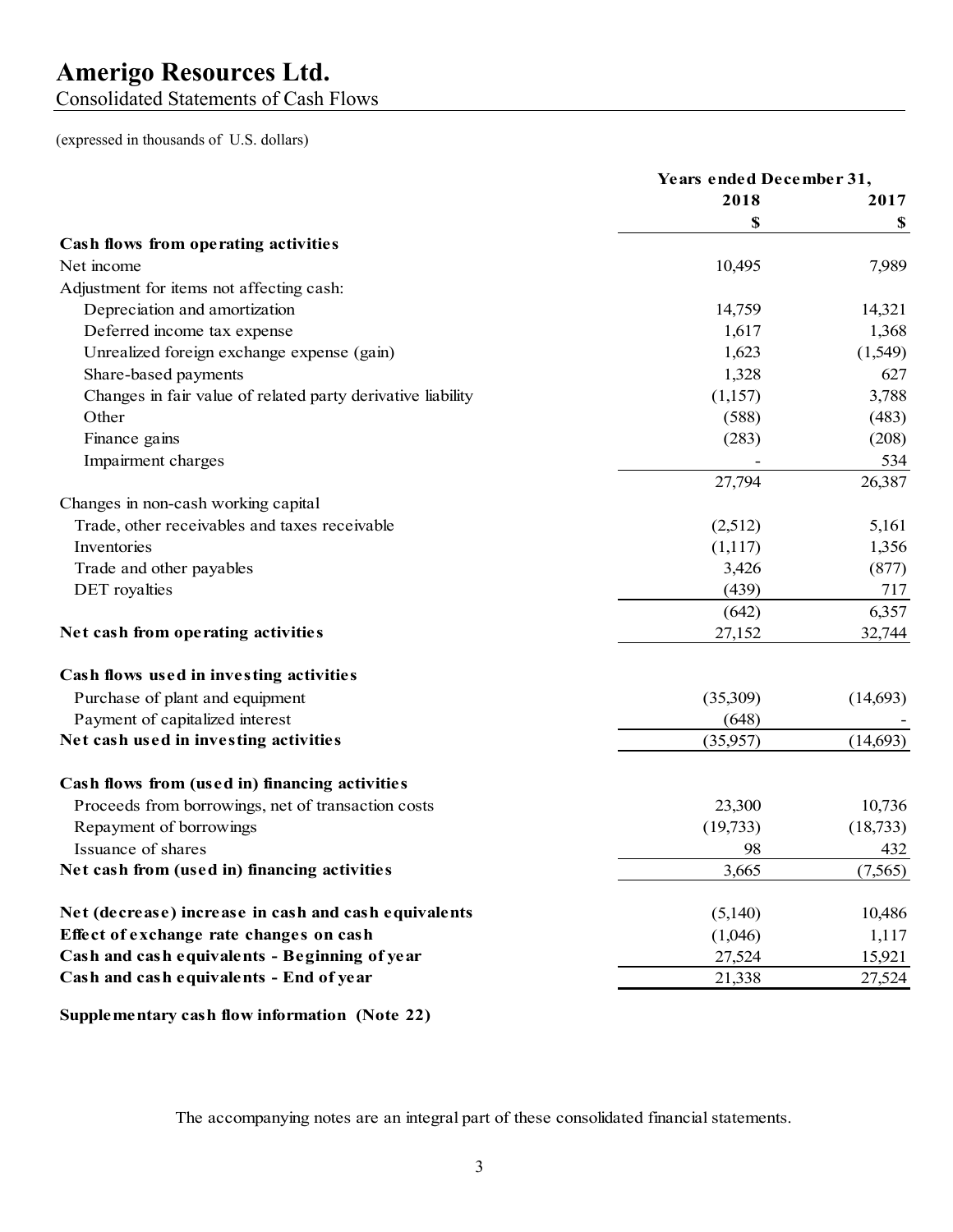Consolidated Statements of Equity

#### (expressed in thousands of U.S. dollars)

|                                              |                     | Share capital  |                   |                                               |                             |                     |
|----------------------------------------------|---------------------|----------------|-------------------|-----------------------------------------------|-----------------------------|---------------------|
|                                              | Number of<br>shares | <b>Amount</b>  | Other<br>reserves | Accumulated<br>other<br>comprehensive<br>loss | <b>Retained</b><br>earnings | <b>Total equity</b> |
|                                              |                     | \$             | \$                | \$                                            | \$                          | \$                  |
| Balance - January 1, 2017                    | 174,682,044         | 78,168         | 7,447             | (2,047)                                       | 4,309                       | 87,877              |
| Share-based payments                         |                     |                | 627               |                                               |                             | 627                 |
| Expenses settled with shares (Note 12(c))    | 403,577             | 196            |                   |                                               |                             | 196                 |
| Exercise of share purchase options           | 1,300,000           | 590            | (158)             |                                               |                             | 432                 |
| Cumulative translation adjustment            | L,                  | $\overline{a}$ |                   | (407)                                         | $\overline{\phantom{0}}$    | (407)               |
| Unrealized gains on investments              |                     |                |                   | 1,496                                         |                             | 1,496               |
| Actuarial losses on severance provision      |                     |                |                   | (34)                                          |                             | (34)                |
| Net income                                   |                     |                |                   |                                               | 7,989                       | 7,989               |
| Balance - December 31, 2017                  | 176,385,621         | 78,954         | 7,916             | (992)                                         | 12,298                      | 98,176              |
| Balance - January 1, 2018                    | 176,385,621         | 78,954         | 7,916             | (992)                                         | 12,298                      | 98,176              |
| Share-based payments                         |                     |                | 1,328             |                                               |                             | 1,328               |
| Expenses settled with shares (Note $12(c)$ ) | 265,119             | 201            |                   |                                               |                             | 201                 |
| Exercise of share purchase options           | 630,000             | 141            | (42)              |                                               |                             | 99                  |
| Cumulative translation adjustment            |                     |                |                   | 473                                           |                             | 473                 |
| Unrealized losses on investments             |                     |                |                   | (1,581)                                       | ÷,                          | (1, 581)            |
| Actuarial gains on severance provision       |                     |                |                   | 19                                            |                             | 19                  |
| Net income                                   |                     |                |                   | $\overline{a}$                                | 10,495                      | 10,495              |
| Balance - December 31, 2018                  | 177,280,740         | 79,296         | 9,202             | (2,081)                                       | 22,793                      | 109,210             |

The accompanying notes are an integral part of these consolidated financial statements.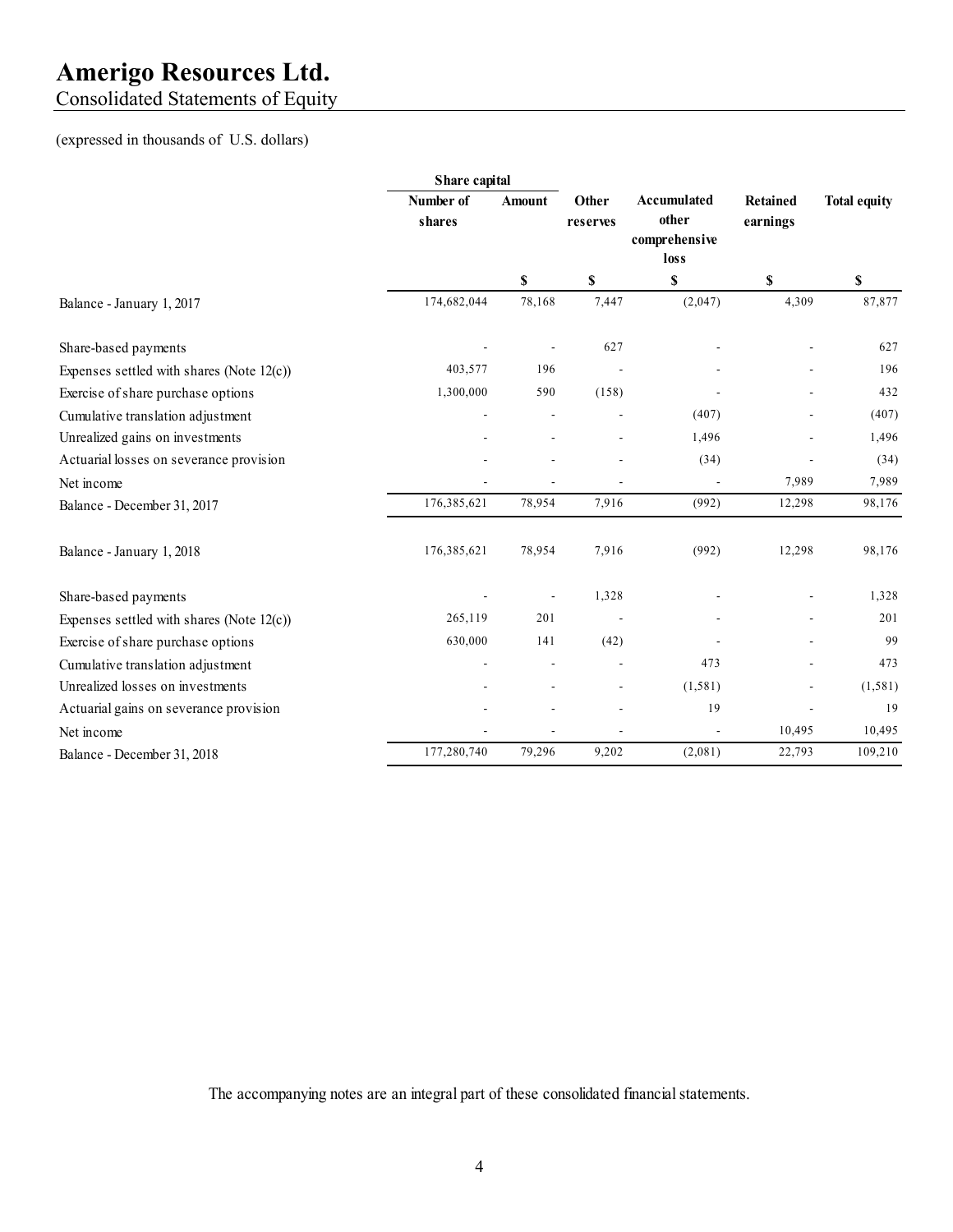Notes to Consolidated Financial Statements December 31, 2018

(tabular information expressed in thousands of U.S. dollars)

#### **1) GENERAL INFORMATION**

Amerigo Resources Ltd. ("Amerigo") is a company domiciled in Canada and its shares are listed for trading on the Toronto Stock Exchange ("TSX") and traded in the United States on the OTCQX. Amerigo's principal office is located at Suite 1260 – 355 Burrard Street, Vancouver, British Columbia. These consolidated financial statements ("financial statements") include the accounts of Amerigo and its subsidiaries (collectively the "Company").

Amerigo owns a 100% interest in Minera Valle Central S.A. ("MVC"), a producer of copper and molybdenum concentrates. MVC, located in Chile, has a long-term contract with the El Teniente Division ("DET") of Corporación Nacional del Cobre de Chile ("Codelco") to process fresh and historic tailings from El Teniente (Note 5). El Teniente, in production since 1905, is the world's largest underground copper mine.

These financial statements were authorized for issue by the board of directors on February 19, 2019 and have been prepared in accordance with and in full compliance with the International Financial Reporting Standards ("IFRS") issued by the International Accounting Standards Board ("IASB").

#### **2) SUMMARY OF SIGNIFICANT ACCOUNTING POLICIES**

The principal accounting policies applied in the preparation of these financial statements are set out below and have been consistently applied to all the periods presented, unless otherwise stated.

#### **Basis of Preparation**

These financial statements have been prepared in accordance with IFRS on a historical cost basis, except for financial instruments which have been measured at fair value and are presented in U.S. dollars except when otherwise indicated.

#### **Consolidation**

These financial statements incorporate the financial statements of Amerigo and the entities controlled by Amerigo (Note 19). The Company controls an entity when it is exposed to, or has rights to, variable returns from its involvement with the entity and can affect those returns through its power over the entity. The financial statements of subsidiaries are included in the financial statements from the date that control commences until the date that control ceases. All significant intercompany transactions and balances have been eliminated. Amerigo's principal operating subsidiary is MVC (100% owned, Chile).

#### **Segment Reporting**

The Company operates in one segment, the production of copper concentrates under a tolling agreement with DET (Note 5), with the production of molybdenum concentrates as a by-product.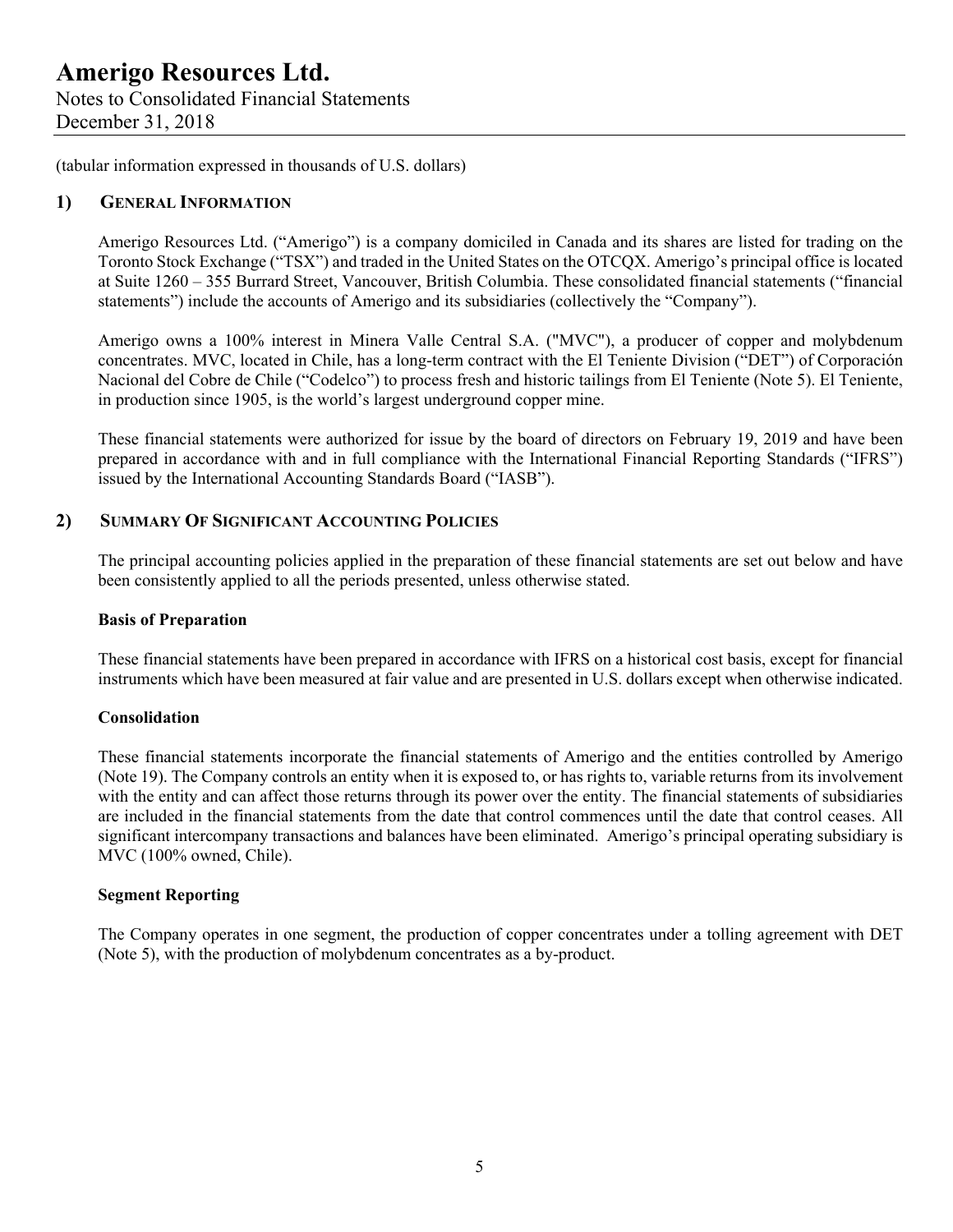Notes to Consolidated Financial Statements December 31, 2018

(tabular information expressed in thousands of U.S. dollars)

#### **Foreign Currency Translation**

#### *Functional and Presentation Currency*

Items included in the financial statements of each of the Company's subsidiaries are measured using the currency of the primary economic environment in which each entity operates (the "functional currency"). The functional currency of the parent entity is the Canadian dollar ("Cdn \$"), the functional currency of Colihues Energia S.A. is the Chilean peso and the functional currency of MVC and other subsidiaries (Note 19) is the United States Dollar ("\$").

Amerigo's financial statements are presented in U. S. dollars, which is Amerigo's presentation currency. These financial statements have been translated to the U.S. dollar in accordance with International Accounting Standards 21 "The Effects of Changes in Foreign Exchange Rates" which requires that when translating financial statements of companies that have functional currencies other than the presentation currency, assets and liabilities be translated using the exchange rate at period end, income, expenses and cash flow items be translated using the rate that approximates the exchange rates at the dates of the transactions (i.e. the average rate for the period) and resulting gains and losses on translation are included as a component of equity.

#### *Transactions and Balances*

In preparing the financial statements of the individual entities, transactions in currencies other than the entity's functional currency (foreign currencies) are recorded at the rates of exchange prevailing at the dates of the transactions. At each statement of financial position date, monetary assets and liabilities are translated using the period end foreign exchange rate. Non-monetary assets and liabilities are translated using the historical rate on the date of the transaction. Non-monetary assets and liabilities that are stated at fair value are translated using the historical rate on the date that the fair value was determined. All gains and losses on translation of foreign currency transactions within entities are included in profit or loss.

#### **Property, Plant and Equipment**

#### *Property, Plant and Equipment*

Property, plant and equipment are recorded at cost less accumulated depreciation and impairment losses. Where an item of plant and equipment comprises significant components with different useful lives, the components are accounted for as separate items of plant and equipment. Expenditures incurred to replace a component of an item of property, plant and equipment that is accounted for separately, including major inspection and overhaul expenditures, are capitalized. Directly attributable expenses incurred for major capital projects and site preparation are capitalized until the asset is brought to a working condition for its intended use.

The cost of self-constructed assets includes the cost of materials, direct labour and an appropriate portion of normal overheads. The costs of day-to-day servicing are recognized in profit or loss as incurred. Financing costs directly associated with the construction or acquisition of qualifying assets are capitalized at interest rates relating to loans specifically raised for that purpose, or at the weighted average borrowing rate where the general pool of group borrowings is utilized. Capitalization of borrowing costs ceases when the asset is substantially complete.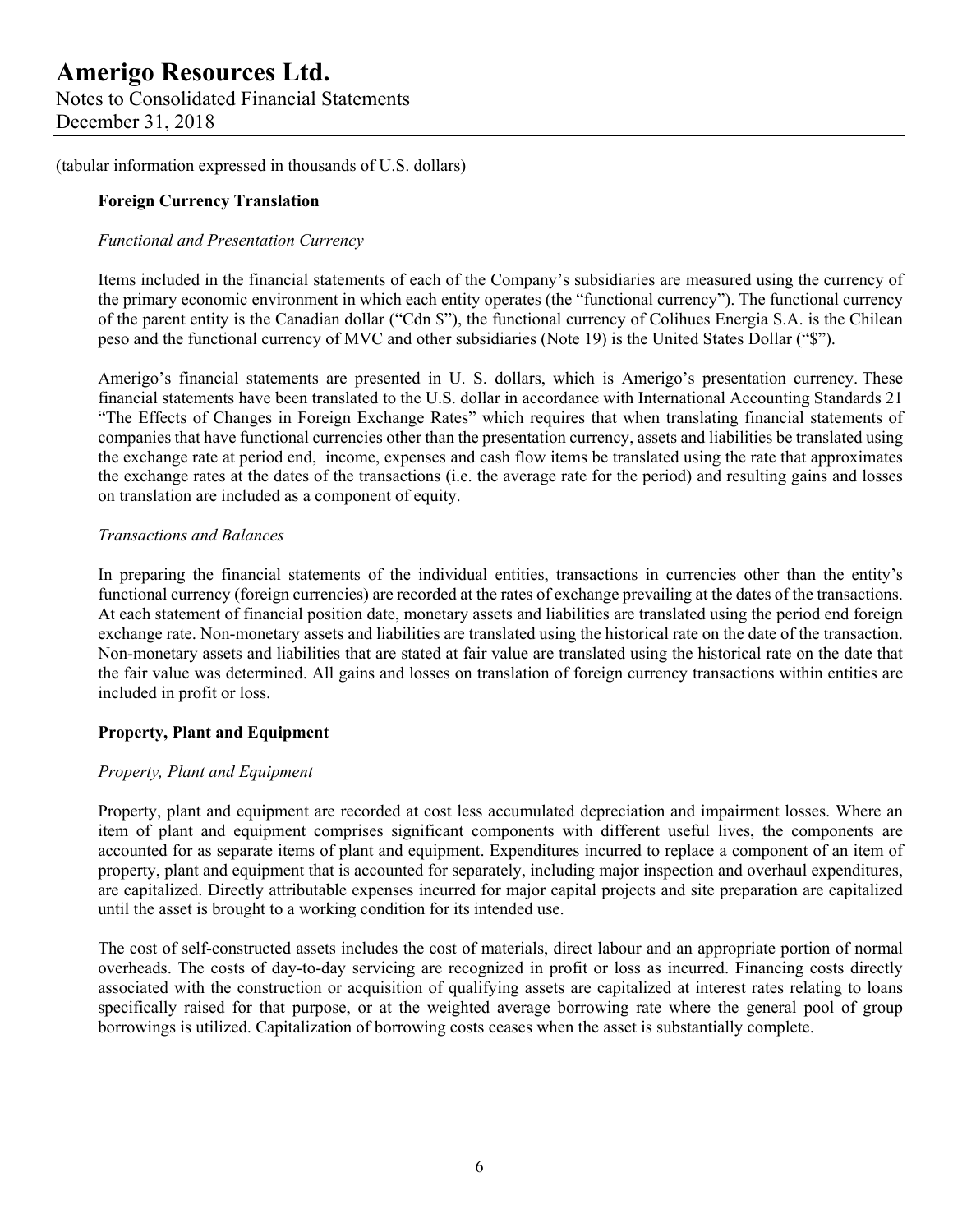MVC depreciates its property, plant and equipment using the straight-line method as follows:

- Plant and infrastructure: Shorter of the useful life of the asset or the term of the current contracts with DET (Note 5).
- Machinery, equipment and other assets (except vehicles and mobile equipment): Shorter of the useful life of the asset or the term of the current contracts with DET (Note 5).
- Vehicles and mobile equipment: 7 years.

The depreciation method, useful life and residual values are assessed annually.

#### *Asset Impairment*

The Company's tangible and intangible assets are reviewed for indications of impairment at each statement of financial position date. If indication of impairment exists, the asset's recoverable amount is estimated.

An impairment loss is recognized when the carrying amount of an asset, or its cash-generating unit, exceeds its recoverable amount. A cash-generating unit ("CGU") is the smallest identifiable group of assets that generates cash inflows that are largely independent of the cash inflows from other assets or groups of assets. Impairment losses are recognized in profit and loss for the period. Impairment losses recognized in respect of cash-generating units are allocated first to reduce the carrying amount of any goodwill allocated to cash-generating units and then to reduce the carrying amount of the other long-lived assets in the unit on a pro-rata basis.

Value in use is determined as the present value of the future cash flows expected to be derived from an asset or CGU. The estimated future cash flows are discounted to their present value using an after-tax discount rate that reflects current market assessments of the time value of money and the risks specific to the asset for which estimates of future cash flows have not been adjusted. Fair value less cost to sell is the amount obtainable from the sale of an asset or CGU in an arm's length transaction between knowledgeable, willing parties, less the costs of disposal. For mining assets, fair value less cost to sell is often estimated using a discounted cash flow approach as a fair value when an active market or binding sale agreement is not readily available. Estimated future cash flows are calculated using estimated future prices, mine plan estimates, and operating and capital costs. All assumptions used are those that an independent market participant would consider appropriate.

An impairment loss is reversed if there is an indication that there has been a change in the estimates used to determine the recoverable amount. An impairment loss is reversed only to the extent that the asset's carrying amount does not exceed the carrying amount that would have been determined, net of depreciation or amortization, if no impairment loss had been recognized.

#### **Intangible Assets**

Intangible assets reflect the value assigned to the DET contracts. This contractual right is amortized on a units of production basis over the term of the contract and tested for impairment when circumstances indicate that the carrying value may be impaired.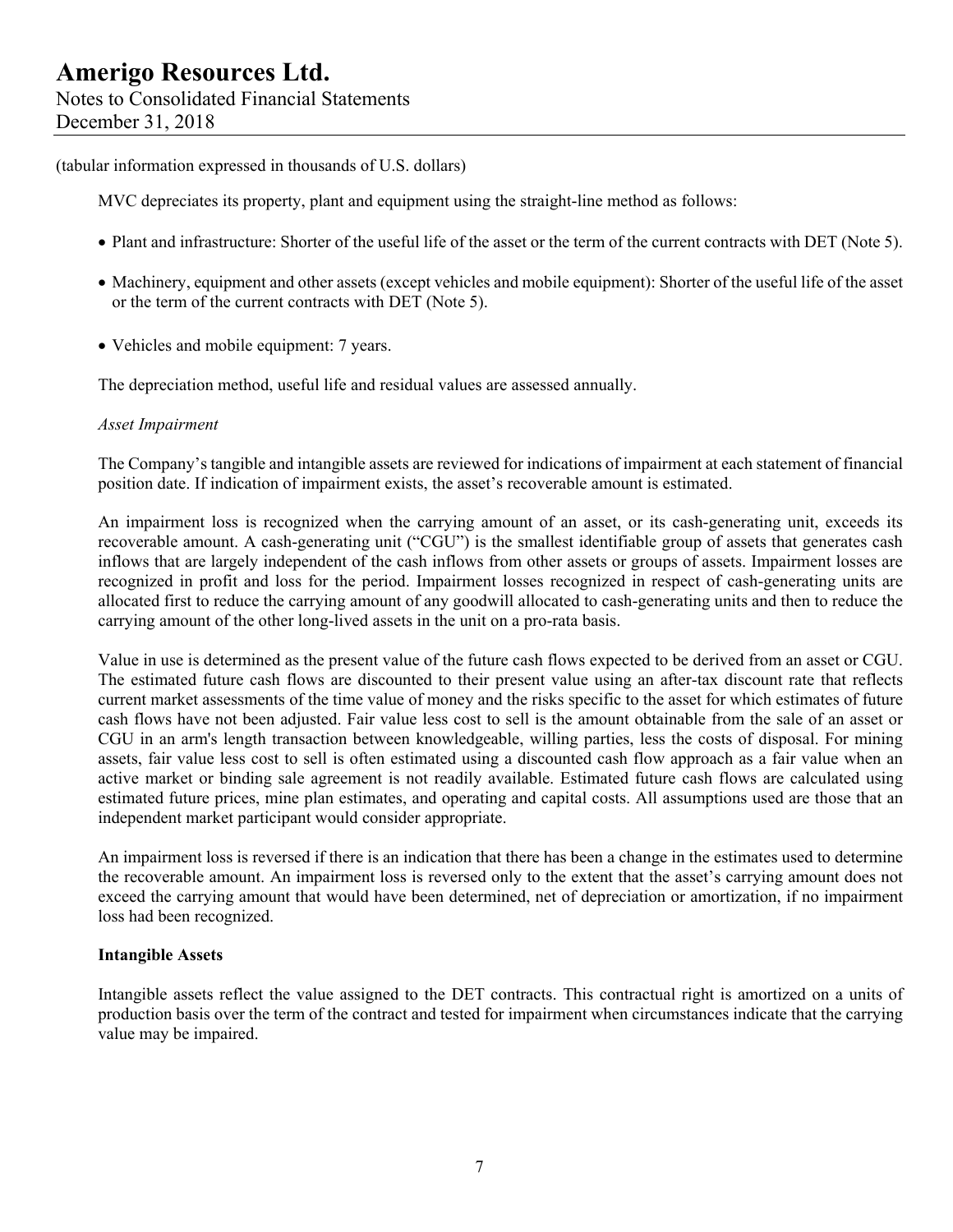#### **Financial Assets and other Financial Liabilities**

#### *Classification*

a) Financial Assets at Amortized Cost

Cash and cash equivalents, trade, settlement and other receivables with fixed or determinable payments that are not quoted in an active market are classified as held at amortized cost. Such assets are initially recognized at the transaction value and subsequently carried at amortized cost less impairment losses. The impairment loss relating to receivables, if any, is based on a review of all outstanding amounts at period end. Trade receivables are recorded net of lifetime expected credit losses. Settlement receivables arise from copper tolling and molybdenum concentrate sales contracts where amounts receivable vary based on underlying commodity prices. Settlement receivables are classified as fair value through profit and loss ("FVTPL") and are recorded at fair value at each reporting period based on quoted commodity prices up to the date of final pricing. The changes in fair value are recorded in other operating income (loss). Interest income is recognized by applying the effective interest rate, except for short-term receivables when the recognition of interest would be immaterial.

b) Financial Assets at Fair Value through Other Comprehensive Income ("FVOCI"*)* 

Financial assets at FVOCI are equity securities that are not held for trading and which the Company has irrevocably elected at initial recognition to recognize in this category. Gains and losses arising from changes in fair value are recorded in other comprehensive income ("OCI"). When these equity securities are disposed, any related balance within FVOCI is reclassified to retained earnings. In the prior financial year, the Company had designated these investments as available for sale where management intended to hold them for the medium to long-term.

c) Financial Liabilities at Amortized Cost

Financial liabilities are measured at amortized cost unless they are required to be measured at FVTPL, such as instruments held for trading or derivatives, or where the Company has opted to measure such liabilities at FVTPL.

Financial liabilities at amortized cost include trade and other payables, DET royalties and borrowings. Trade payables and other payables are initially recognized at the amount required to be paid, less, when material, a discount to reduce the payables to fair value. Subsequently, trade payables are measured at amortized cost using the effective interest method. DET royalties are recognized at the amount required under the agreements with DET. Borrowings are recognized initially at fair value, net of any transaction costs incurred, and subsequently at amortized cost using the effective interest method.

Financial liabilities are classified as current liabilities if payment is due within twelve months. Otherwise, they are presented as non-current liabilities.

d) Derivatives

The Company's copper trade receivables contain embedded derivatives because the value of these receivables changes as underlying commodity market prices vary. The fair values of these receivables are adjusted each reporting period by reference to forward market prices and changes in fair value are recorded through profit and loss and shown as a separate component of revenue.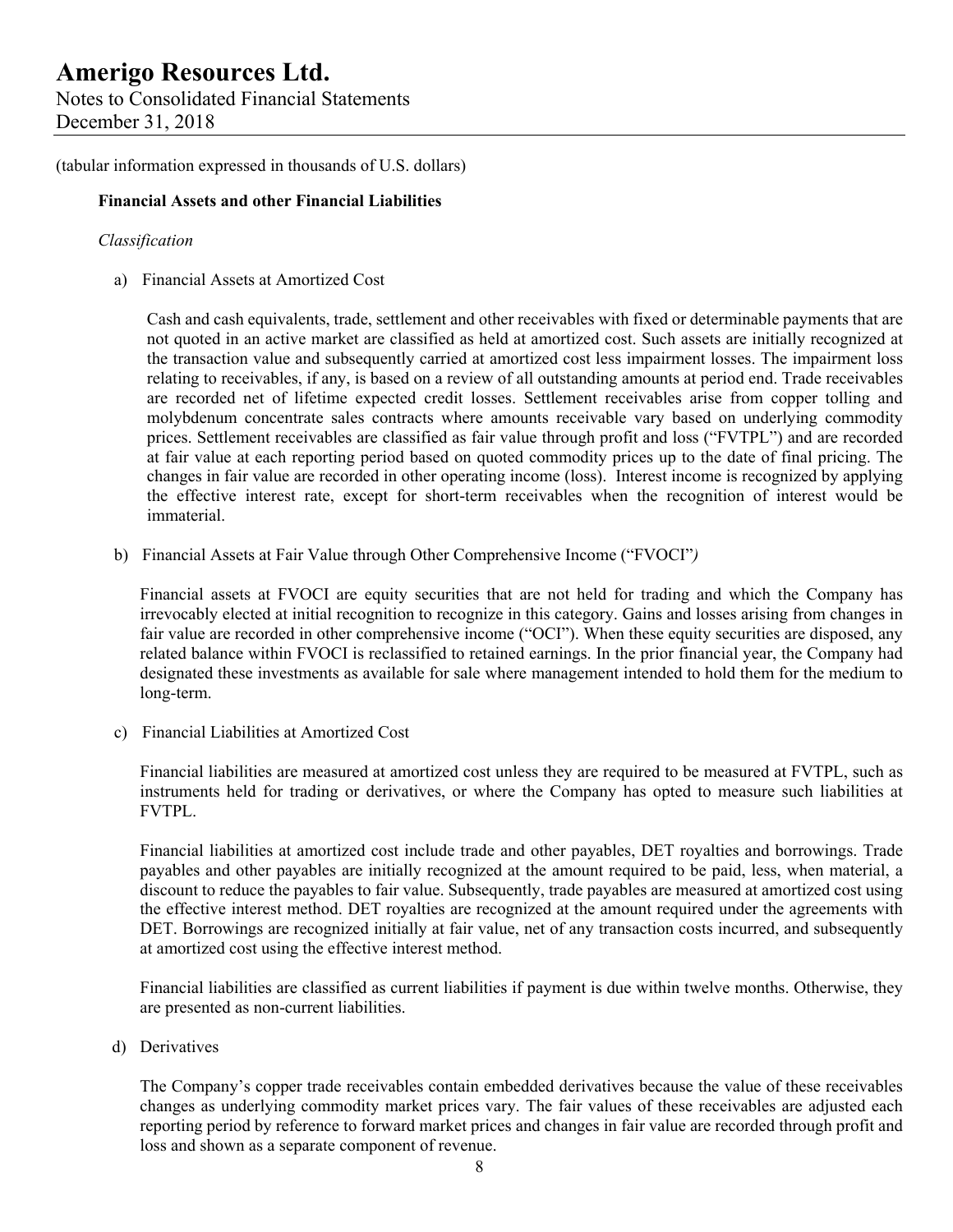The Company uses derivatives in the form of interest rate swaps to manage risks related to variable rate debt. Gains and losses on re-measurement are included in finance income (expense).

The Company has a derivative liability in respect of a related party (Note  $13(a)$ ), which is classified as current or non-current based on the contractual terms specific to the instrument. Gains and losses on re-measurement are included in other expenses.

*Recognition and Measurement* 

a) De-Recognition of Financial Assets and Liabilities

A financial asset is derecognized when the contractual right to the asset's cash flows expire or if the Company transfers the financial asset and substantially all risks and rewards of ownership to another entity. A financial liability is removed from the statement of financial position when, and only when, it is extinguished, i.e. when the obligation specified in the contract is discharged, cancelled or expires.

#### **Share-Based Payments**

Amerigo grants stock options to buy its common shares to directors, officers and employees. The board of directors grants such options for periods of up to five years, with vesting periods determined at its sole discretion and at prices equal to or greater than the closing market price on the day preceding the date the options were granted. The fair value of the options is measured at grant date, using the Black-Scholes option pricing model, and is recognized over the period that the holders earn the options.

The fair value is recognized as an expense with a corresponding increase in equity. The amount recognized as an expense is adjusted to reflect the number of share options expected to vest.

#### **Inventories**

Inventories comprising work-in-progress on the production of copper concentrates under a tolling agreement and molybdenum concentrates are valued at the lower of cost and net realizable value. Consumables are valued at the lower of average cost and net realizable value, with replacement cost used as the best available measure of net realizable value. Tolling and production cost is determined primarily on a weighted-average cost basis and includes direct tolling and production costs, direct labour costs and an allocation of variable and fixed tolling and production overhead including depreciation. Net realizable value is the estimated selling price net of any estimated selling costs in the ordinary course of business.

When inventories have been written down to net realizable value, the Company makes a new assessment of net realizable value in each subsequent period. If the circumstances that caused the write-down no longer exist, the remaining amount of the write-down is reversed.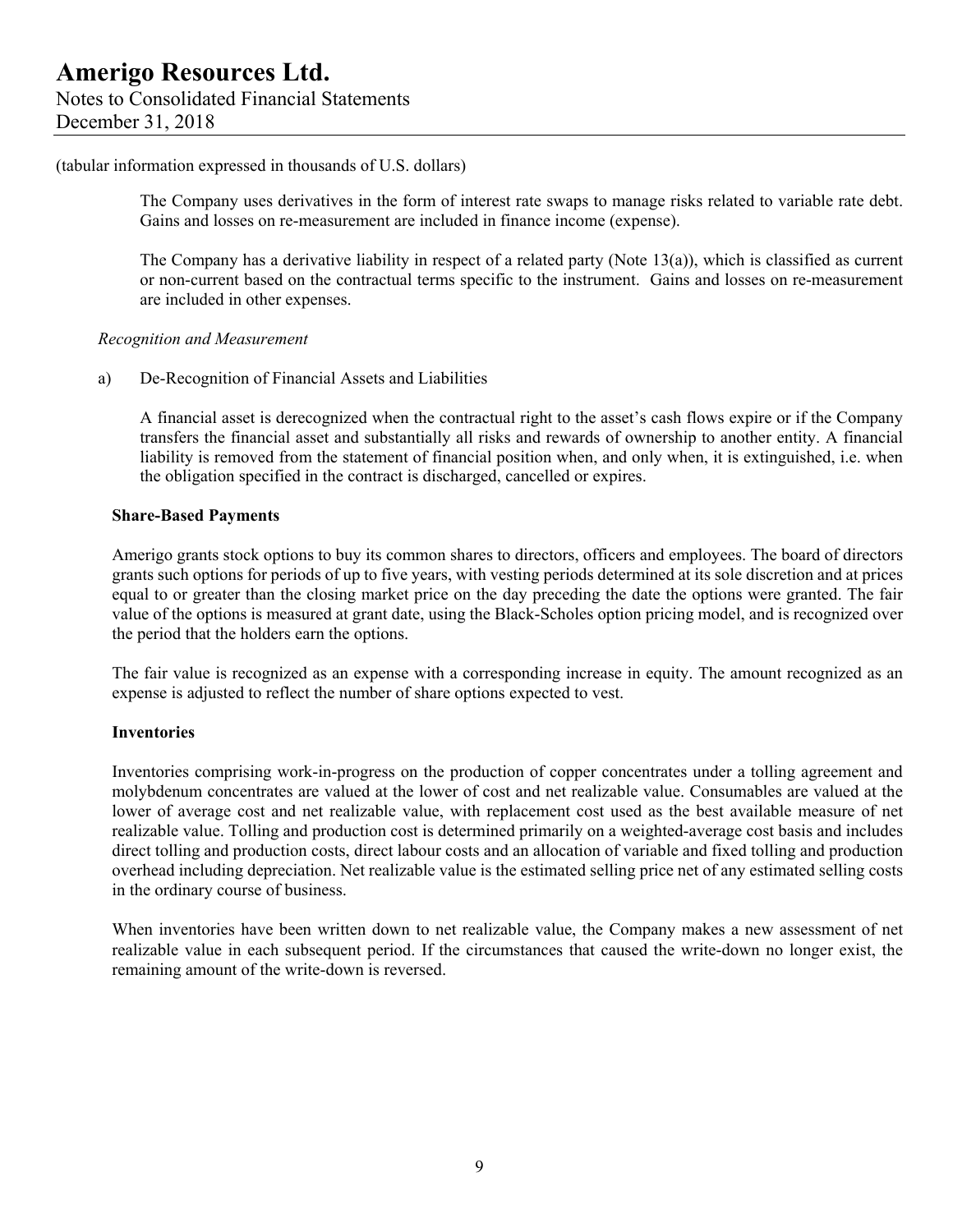December 31, 2018

(tabular information expressed in thousands of U.S. dollars)

#### **Cash and Cash Equivalents**

Cash and cash equivalents are unrestricted as to use and consist of cash on hand, demand deposits and short-term interest-bearing investments with maturities of 90 days or less from the original date of acquisition and which can be readily liquidated to known amounts of cash.

Redeemable interest-bearing investments with maturities of up to one year are considered cash equivalents if they can readily be liquidated at any point in time to known amounts of cash, the initial period subject to an interest penalty on redemption is less than 90 days, and they are redeemable thereafter until maturity for invested value plus accrued interest.

#### **Current and Deferred Income Tax**

Income tax expense consists of current and deferred tax. Current and deferred tax are recognized in the statement of comprehensive income (loss) except to the extent they relate to items recognized directly in equity or in OCI, in which case the related taxes are recognized in equity or OCI.

Current tax expense is the expected tax payable on the taxable income for the year, using tax rates enacted or substantively enacted at period end, adjusted for amendments to tax payable with regards to previous years. Deferred tax assets and liabilities are recognized for deferred tax consequences attributable to unused tax loss carry- forwards, unused tax credits and differences between the financial statement carrying amounts of existing assets and liabilities and their respective tax bases. Deferred tax assets and liabilities are measured using the enacted or substantively enacted tax rates expected to apply when the asset is realized, or the liability settled. The effect on deferred tax assets and liabilities of a change in tax rates is recognized in profit or loss in the period that substantive enactment occurs.

A deferred tax asset is recognized to the extent that it is probable future taxable profits will be available against which the asset can be utilized. The amount of a deferred tax asset is reduced to the extent that Amerigo does not consider it probable the deferred tax asset will be recovered.

The following temporary differences do not result in deferred tax assets or liabilities:

- the initial recognition of assets or liabilities, not arising in a business combination, that does not affect accounting or taxable profit
- goodwill
- investments in subsidiaries, associates and jointly controlled entities where the timing of reversal of the temporary differences can be controlled and reversal in the foreseeable future is not probable

Deferred tax assets and liabilities are offset when there is a legally enforceable right to set-off current tax assets against current tax liabilities that relate to income taxes levied by the same taxation authority, and Amerigo intends to settle its current tax assets and liabilities on a net basis.

#### **Provisions**

Provisions are recorded when a present legal or constructive obligation exists as a result of past events, where it is probable that an outflow of resources embodying economic benefits will be required to settle the obligation and a reliable estimate of the amount of the obligation can be made. The amount recognized as a provision is the best estimate of the consideration required to settle the present obligation at the statement of financial position date, considering the risks and uncertainties surrounding the obligation. Where a provision is measured using the cash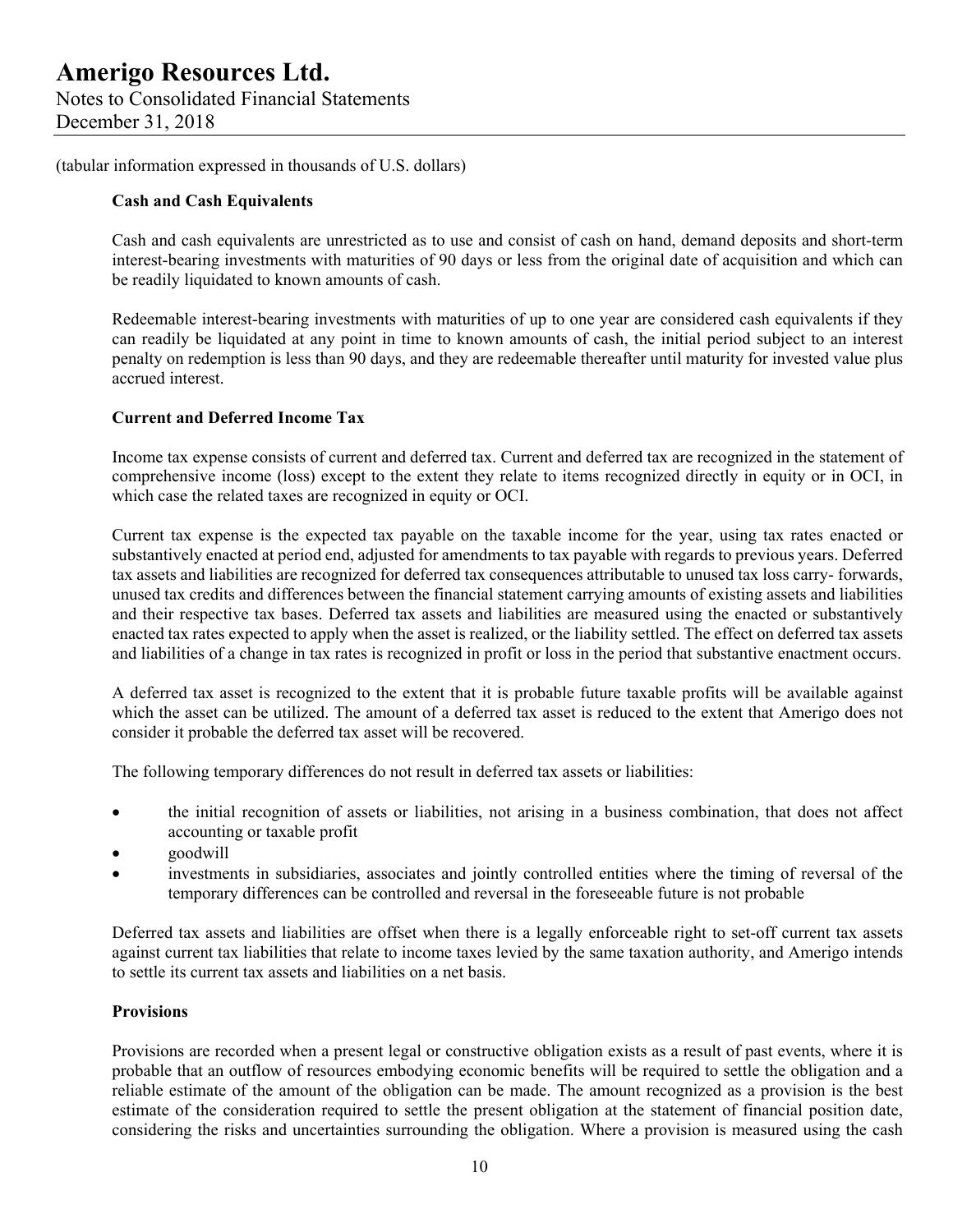flows estimated to settle the present obligation, its carrying amount is the present value of those cash flows. When some or all of the economic benefits required to settle a provision are expected to be recovered from a third party, the receivable is recognized as an asset if it is virtually certain that reimbursement will be received, and the amount receivable can be measured reliably.

At December 31, 2018, MVC has an obligation with some of its managers for severance payments based on their employee contracts upon the manager leaving the employ of MVC under any circumstance. This obligation has been recorded as a liability at present value in Amerigo's statement of financial position. The value of the severance provision is evaluated on an annual basis or as additional information becomes available on the expected amounts and timing of cash flows required to discharge the liability. The increase or decrease over time in the present value of the liability is recorded each period in cost of sales, except for actuarial gains (losses), which are recorded as other comprehensive income (loss).

#### **Earnings per Share**

Basic earnings per share is computed by dividing the net income attributable to common shareholders by the weighted average number of shares outstanding during the reporting period. Diluted earnings per share is computed like basic earnings per share except that the weighted average shares outstanding are increased to include additional shares for the assumed exercise of stock options. The number of additional shares is calculated by assuming that outstanding stock options were exercised and that the proceeds from such exercises were used to acquire common stock at the average market price during the reporting periods.

#### **Revenue Recognition**

MVC produces copper concentrates under a tolling agreement with DET. Title to the copper concentrates produced by MVC is retained by DET and MVC earns tolling revenue, calculated as the gross value of copper produced at applicable market prices, net of notional items (DET copper royalties, smelting and refining charges and transportation costs) (Note 5 and Note 17). Revenue is billed weekly based on the tolling activity of the preceding week, which is measured by the production of copper concentrates. Additional billings are done on a monthly basis based on the tolling activity for the full month, less weekly billings, and to bill for pricing term differences, as disclosed in the following paragraph.

MVC's compensation is determined in accordance with annual industry benchmarks for pricing terms and smelting and refining charges. In 2018, it was based on the average London Metal Exchange ("LME") copper price for the third month following delivery of copper concentrates produced under the tolling agreement ("M+3"). Accordingly, final pricing for copper produced by MVC in 2018 is being determined based on the average LME copper price of the third month following delivery of copper, which for December 2018 deliveries will be the average LME copper price for March 2019. This variable difference gives rise to an embedded derivative which is recorded at FVTPL, as settlement receivable.

Molybdenum produced by MVC is sold under a written sales agreement with Chile's Molibdenos y Metales S.A. Revenue is billed monthly based on the amount of concentrates delivered during the preceding month. Molymet can elect different pricing terms on a monthly basis. In 2018, pricing terms included M+1, M+2 and M+3 in respect of the average Platts molybdenum dealer oxide price of the month of sale. This variable difference also gives rise to an embedded derivative.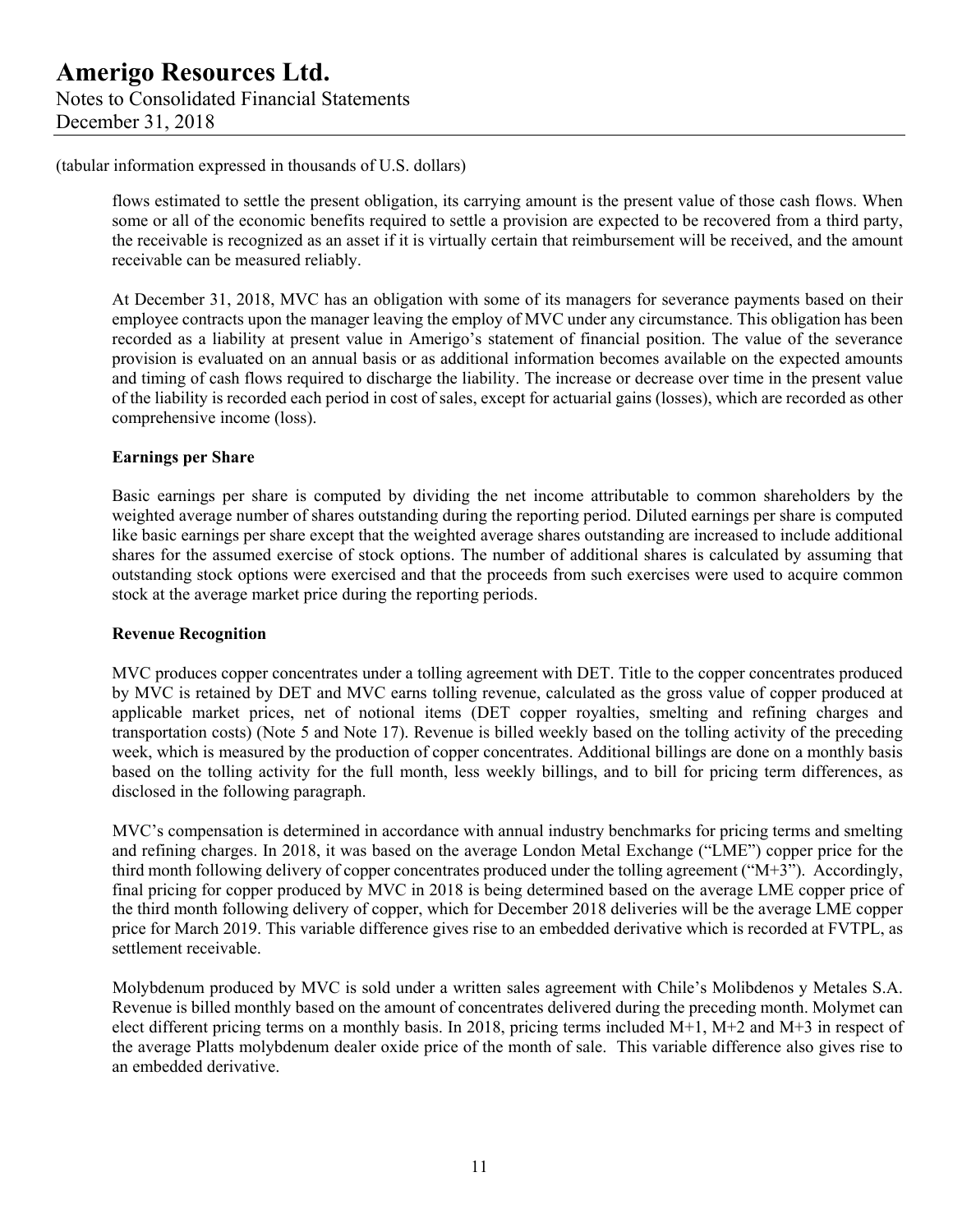At December 31, 2018, the provisional copper price used by MVC was \$2.77/lb. Financial performance is very sensitive to changes in copper prices. For example, a 10% increase or decrease in provisional copper prices would result in price-driven revenue settlement adjustments of \$4.9 million. The provisional price used by MVC at December 31, 2018 for molybdenum sales was \$12.09/lb, and a 10% increase or decrease in this price would result in price-driven revenue settlement adjustments of \$0.4 million.

#### **3) ADOPTION OF NEW AND REVISED STANDARDS AND INTERPRETATIONS**

b) New IFRS pronouncements

Amerigo adopted the following new IASB standards and interpretations on January 1, 2018, in accordance with the standards' transitional provisions:

**IFRS 9, Financial Instruments - Classification and Measurement ("IFRS 9")**: Addresses the classification, measurement and recognition of financial assets and financial liabilities and supersedes the guidance relating to classification and measurement of financial instruments in IAS 39, Financial Instruments: Recognition and Measurement ("IAS 39").

IFRS 9 requires financial assets to be classified into three measurement categories on initial recognition: fair value through profit or loss ("FVTPL"), fair value through other comprehensive income ("FVOCI") and amortized cost. Investments in equity instruments are required to be measured by default at FVTPL. However, there is an irrevocable option for each equity instrument to present fair value changes in other comprehensive income ("OCI"). Measurement and classification of financial assets is dependent on Amerigo's business model for managing financial assets and the contractual cash flow characteristics of the financial asset. For financial liabilities, the standard retains most of the IAS 39 requirements. The main change is that, in cases where the fair value option is taken for financial liabilities, the part of a fair value change relating to an entity's own credit risk is recorded in OCI rather than profit or loss, unless this creates an accounting mismatch.

IFRS 9 introduces a new three-stage expected credit loss model for calculating impairment for financial assets. IFRS 9 no longer requires a triggering event to occur before credit losses are recognized. Entities are required to recognize expected credit losses when financial instruments are initially recognized and to update the amount of expected credit losses recognized at each reporting date to reflect changes in the credit risk of financial instruments. Additional disclosure on expected credit losses and credit risk are required.

Amerigo assessed the classification and measurement of its financial assets and liabilities under IFRS 9 and has summarized the original investment categories under IAS 39 and the new measurement categories under IFRS 9 in the following table.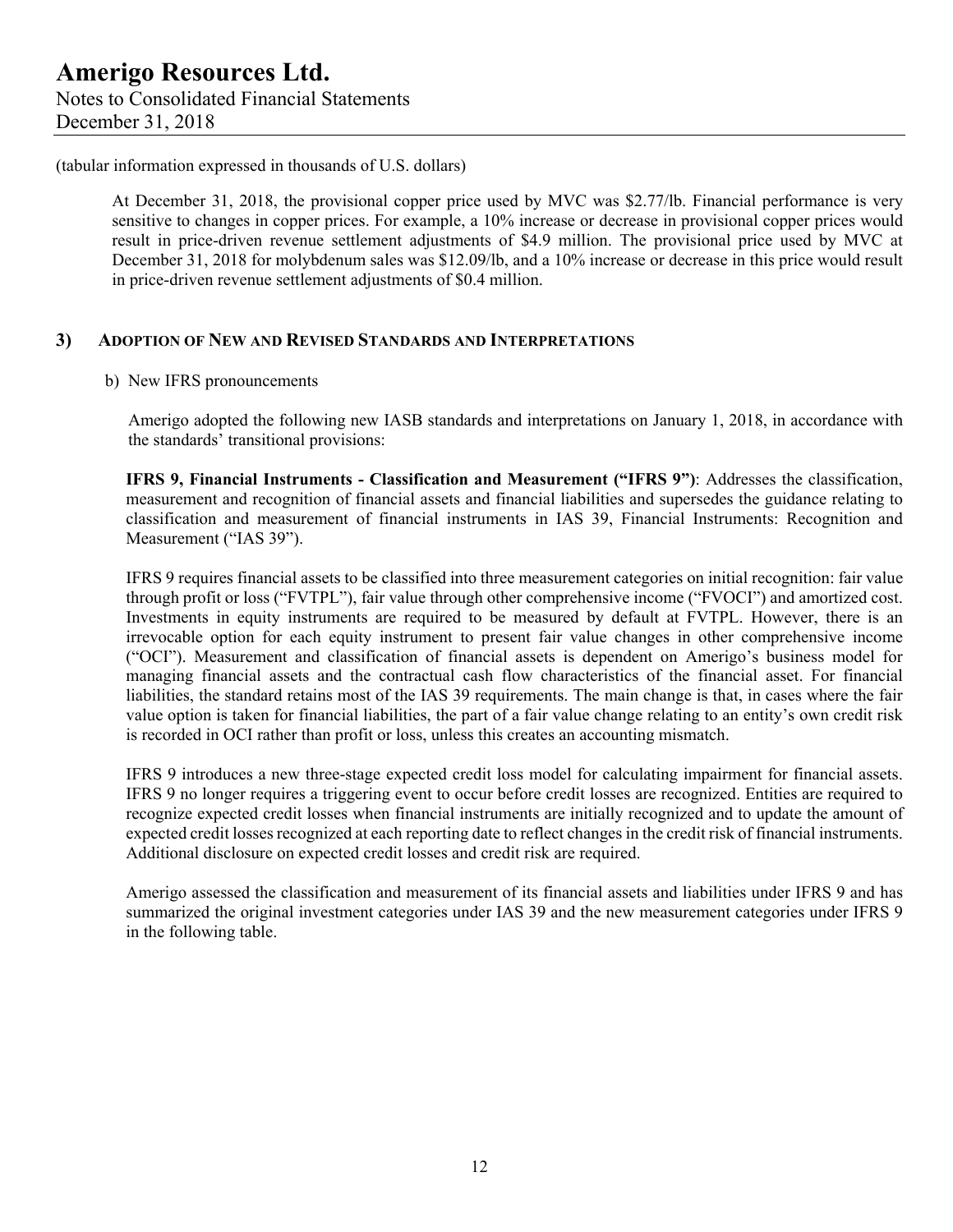Notes to Consolidated Financial Statements December 31, 2018

(tabular information expressed in thousands of U.S. dollars)

|                              | <b>Measurement Category</b> |                |
|------------------------------|-----------------------------|----------------|
|                              | Original                    | <b>New</b>     |
|                              | (IAS 39)                    | (IFRS 9)       |
| <b>Financial Assets</b>      |                             |                |
| Cash                         | Amortized cost              | Amortized cost |
| Cash equivalents             | Amortized cost              | Amortized cost |
| Trade receivables            | Amortized cost              | Amortized cost |
| Settlement receivables       | <b>FVTPL</b>                | <b>FVTPL</b>   |
| Marketable equity securities | Available-for-sale          | <b>FVOCI</b>   |
| <b>Financial Liabilities</b> |                             |                |
| Trade payables               | Amortized cost              | Amortized cost |
| Debt                         | Amortized cost              | Amortized cost |
| Derivative instruments       | <b>FVTPL</b>                | <b>FVTPL</b>   |

The Company made an irrevocable classification choice to record fair value changes on its current portfolio of investments in marketable equity securities through OCI. This election did not have an effect on Amerigo's financial statements.

The Company's credit risk arises from cash, cash equivalents and trade and settlement receivables. While the Company is exposed to credit losses due to the non-performance of its counterparties and there are significant concentrations of credit risk, the Company does not consider this risk to be material.

The Company's significant counterparties in respect of cash and cash equivalents are reputable financial institutions with investment grade ratings. The Company has two main customers with high credit quality, strong financial position and liquidity and long-term contractual relationships with the Company. The Company's customers are considered to have a low default risk and the Company has historical default rates of zero. Historically, the Company has not recorded lifetime expected credit loss allowances. Accordingly, the Company did not record adjustments related to the implementation of the expected credit loss model for trade receivables.

**IFRS 15, Revenue from Contracts with Customers ("IFRS 15"):** The new revenue standard introduced a single principles-based, five-step framework for the recognition of revenue when control of goods is transferred to, or services are performed, for the customer. The five steps include identification of the contract/contracts with customers, identification of the performance obligations under the contract, determination of the transaction price, allocation of the transaction price and recognition of revenue when the performance obligation is satisfied. The standard also requires enhanced revenue disclosures to help users better understand the nature, amount, timing and uncertainty of revenue and cash flows from contracts with customers.

Based on management's analysis, the timing of recognition and amount of revenue did not change under IFRS 15, and no restatement to prior year revenue was required. Note 17 addresses the Company's disclosure requirements under IFRS 15.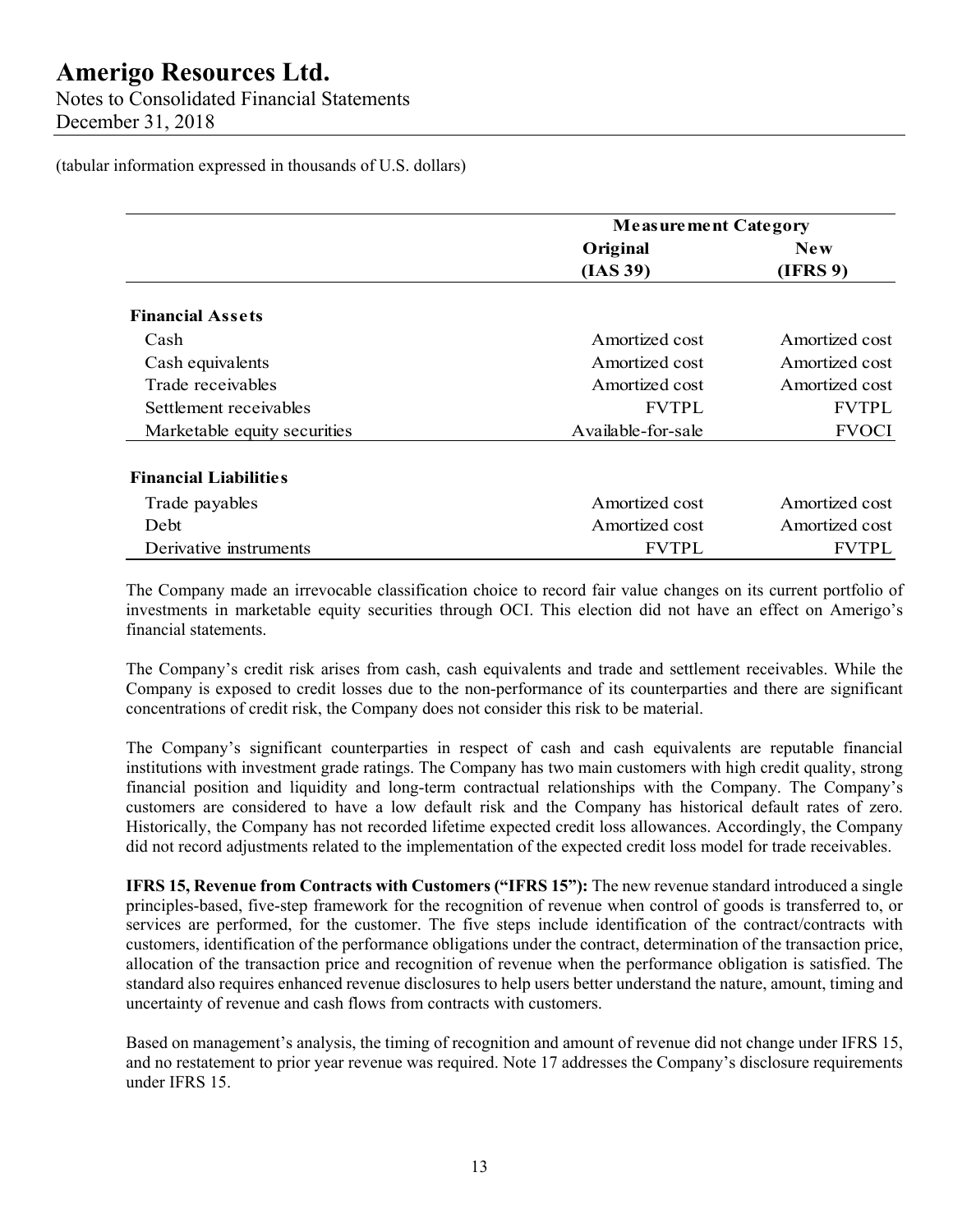c) New IFRS pronouncements

Significant new IFRS pronouncements that have been issued but are not yet effective are listed below. The Company will apply these standards or interpretations in the annual period in which they are first required.

**IFRS 16, Leases ("IFRS 16"):** The IASB issued IFRS 16 in January 2016, which provides that all leases will be on the statement of financial position of lessees, except those that meet the limited exception criteria. Respectively, rent expense is to be removed and replaced by the recording of depreciation and finance expenses. The standard is effective for annual periods beginning on or after January 1, 2019. The Company's significant leases at December 31, 2018 are already recognized in its statement of financial position and the adoption of IFRS 16 for remaining leases is not expected to materially impact the Company's financial statements.

There are no other IFRS or IFRIC interpretations with future effective dates that are expected to have a material impact on the Company.

#### **4) CRITICAL ACCOUNTING ESTIMATES AND JUDGEMENTS**

Estimates and judgements are continually evaluated and are based on historical experience and other factors, including expectations of future events that are believed to be reasonable under the circumstances.

In preparing these financial statements, Amerigo makes judgements, estimates and assumptions concerning the future which may vary from actual results. Judgements, estimates and assumptions that could have a significant risk of causing a material adjustment to the carrying amounts of assets and liabilities within the next financial year are addressed below.

a) Useful Lives of Long-Lived Assets

MVC estimates the economic life of most of property, plant and equipment based on their useful life, not to exceed the term of MVC's contractual relationship with DET (December 31, 2037).

b) Related Party Derivative Liability

The Company has an obligation to make payments to a related party, based on a fixed payment for each pound of copper equivalent produced from DET tailings by MVC (Note 13(a)). This constitutes a derivative financial instrument measured at fair value. As required under IFRS, Amerigo reassesses its estimate for the derivative on each reporting date (Note 13(a)).

c) Impairment of Property, Plant and Equipment

In accordance with Amerigo's accounting policy, each asset or cash generating unit is evaluated at each reporting date to determine whether there are any indications of impairment. If any such indication exists, a formal estimate of the recoverable amount is performed, and an impairment loss is recognized to the extent that the carrying amount exceeds the recoverable amount. The recoverable amount of an asset or cash generating group of assets is measured at the higher of its fair value less costs to sell and its value in use.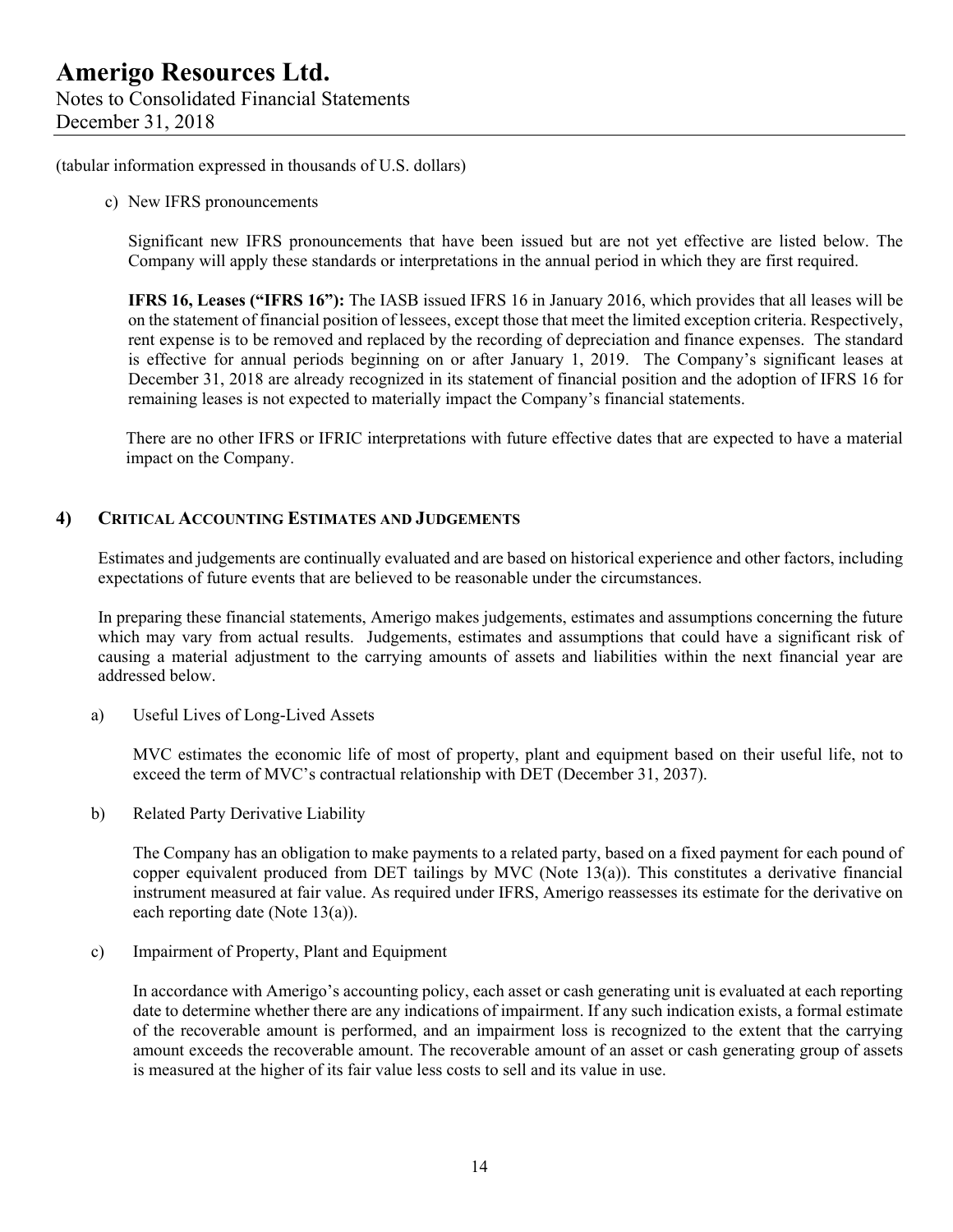The determination of fair value less cost to sell and value in use requires management to make estimates and assumptions about expected tolling, production and sales volumes, metals prices, mine plan estimates, operating costs, mine closure and restoration costs, future capital expenditures and appropriate discount rates for future cash flows. The estimates and assumptions are subject to risk and uncertainty, and as such there is the possibility that changes in circumstances may alter these projections and impact the recoverable amount of the assets. In such circumstances, some or all of the carrying value of the assets may be further impaired or the impairment charge reduced, with the impact recorded in profit or loss.

As at December 31, 2018, management identified no impairment indicators and consequently, impairment testing was not required.

#### **5) AGREEMENTS WITH CODELCO'S EL TENIENTE DIVISION**

MVC has a contract with DET ("the DET Agreement") to process the fresh tailings from El Teniente and the tailings from the Cauquenes and Colihues historic tailings deposits. The Agreement has a term to the earlier of 2033 or deposit depletion for Cauquenes, the earlier of 2037 or deposit depletion for Colihues and 2037 for fresh tailings.

The DET Agreement establishes a series of royalties from MVC to DET, calculated using the average London Metal Exchange copper price for the month of concentrates production.

The DET Agreement currently operates as a tolling contract under which title to the copper concentrates produced by MVC remains with DET. MVC earns tolling revenue, calculated as the gross value of copper produced at applicable market prices net of notional items. Notional items include treatment and refining charges, DET copper royalties and transportation costs.

Notional royalties for copper concentrates produced from fresh tailings are determined through a sliding scale formula tied to copper prices ranging from \$1.95/lb (13.5%) to \$4.80/lb (28.4%).

Notional royalties for copper concentrates produced from Cauquenes are determined through a sliding scale for copper prices ranging from \$1.95/lb (16%) to \$5.50/lb (39%).

Notional royalties for copper concentrates produced from Colihues are determined through a sliding scale for copper prices ranging from \$0.80/lb (3%) to \$4.27lb (30%). MVC intends to restart processing tailings from Colihues once the Cauquenes deposit is depleted.

MVC pays a sliding scale global molybdenum royalty for molybdenum prices between \$6.00/lb (3%) and \$40.00/lb  $(19.7\%)$ .

The DET Agreement anticipates that in the event monthly average prices fall below certain ranges and projections indicate the permanence of such prices over time, the parties will meet to review cost and notional royalty/royalty structures to maintain the Agreement's viability and the equilibrium of the benefits between the parties.

The DET Agreement also contains three early exit options exercisable by DET within 2021 and every three years thereafter only in the event of changes unforeseen at the time the Agreement was entered into. Amerigo has currently judged the probabilities of DET exercising any of these early exit options as remote.

At December 31, 2018, the accrual for DET notional copper royalties and DET molybdenum royalties, was \$11.6 million (2017: \$12.0 million).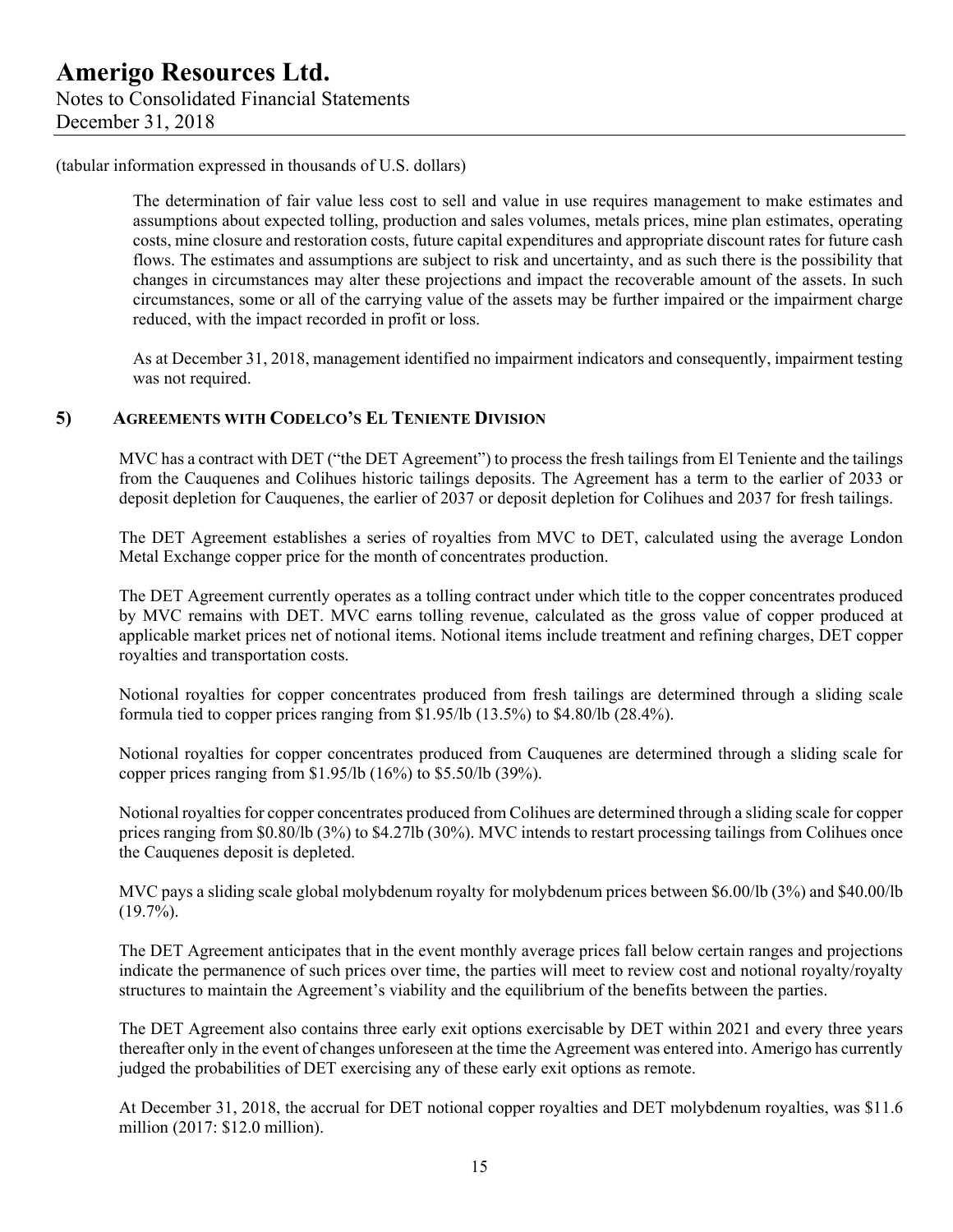### **Amerigo Resources Ltd.**  Notes to Consolidated Financial Statements

December 31, 2018

(tabular information expressed in thousands of U.S. dollars)

#### **6) CASH AND CASH EQUIVALENTS**

|                                                             | December 31, | December 31, |  |
|-------------------------------------------------------------|--------------|--------------|--|
|                                                             | 2018         | 2017         |  |
|                                                             | S            |              |  |
|                                                             |              |              |  |
| Cash at bank and on hand                                    | 7,809        | 19,595       |  |
| Short-term bank deposits                                    | 129          | 629          |  |
|                                                             | 7,938        | 20,224       |  |
| Cash held in a debt service reserve account (Note $12(a)$ ) | 13,400       | 7,300        |  |
|                                                             | 21,338       | 27,524       |  |

MVC has a debt service reserve account ("DSRA") which must be used to: /i/ pay the principal and interest of bank loans and amounts owing under the interest rate swaps if MVC has insufficient funds to make these payments and /ii/ fund MVC's operating expenses. If it becomes necessary to fund MVC's operations with funds from the DSRA, MVC must replenish the DSRA at each month end with funds necessary to maintain a balance equal to one hundred percent of the sum of the principal and interest pursuant to the loans and interest rate swaps that are payable in the following six months. At December 31, 2018, MVC held DSRA funds in the required amount of \$13.4 million.

Short-term bank deposits are redeemable on demand.

#### **7) RECEIVABLES**

#### a) Trade and other receivables

|                                              | December 31,<br>2018 | December 31,<br>2017 |
|----------------------------------------------|----------------------|----------------------|
| Current<br>Trade and other receivables       | S<br>8,915           | -S<br>7,710          |
| Non-current<br>Other non-current receivables | 196                  | 221                  |

The Company has reviewed the collectability of its current and non-current receivables and has determined that a provision for doubtful accounts is not required.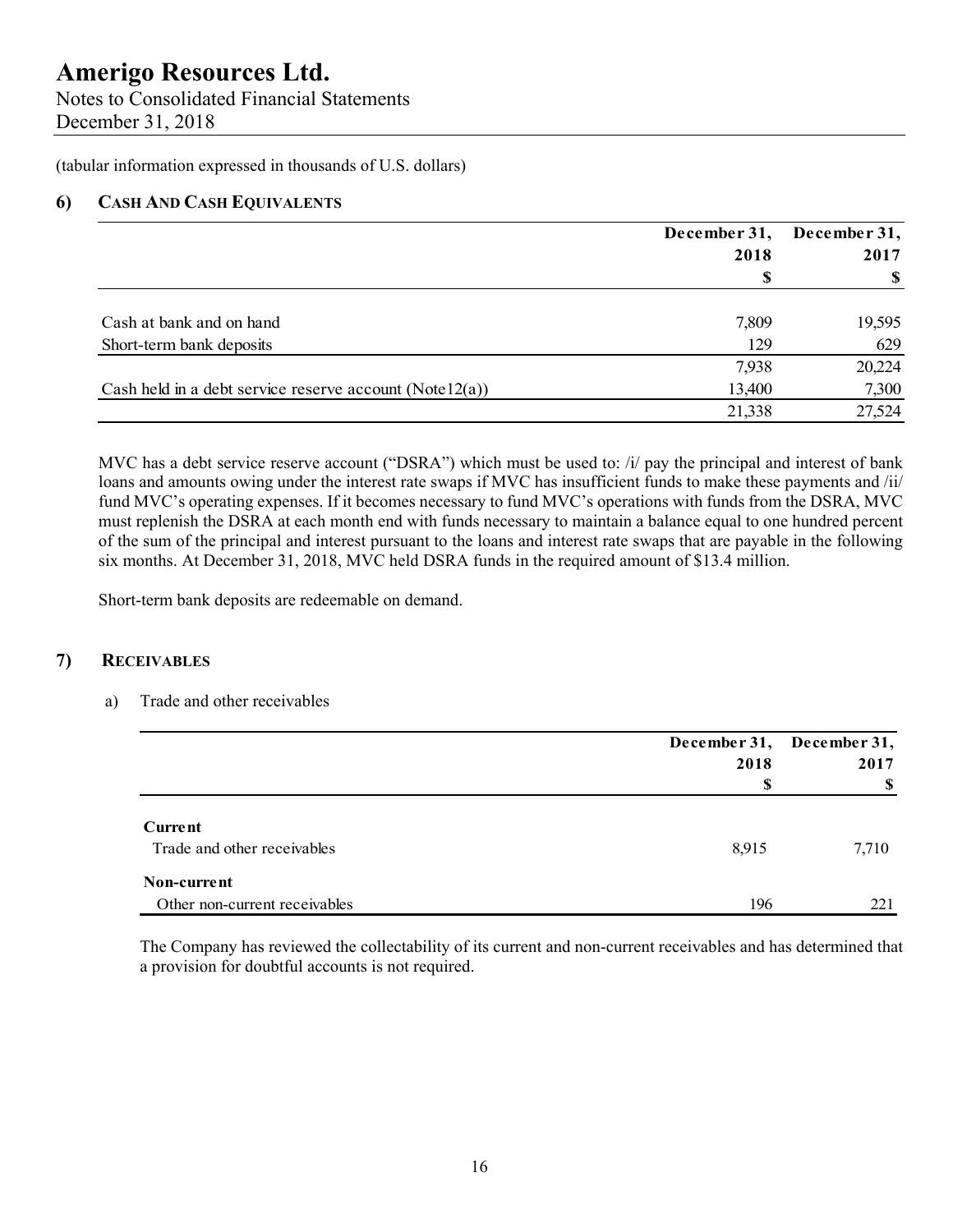The aging analysis of current receivables is as follows:

|                       |       | December 31, December 31, |
|-----------------------|-------|---------------------------|
|                       | 2018  | 2017                      |
|                       |       | <b>S</b>                  |
| Up to 3 months        | 8,307 | 6,952                     |
| 3 to 6 months         | 527   | 667                       |
| Greater than 6 months | 81    | 91                        |
|                       | 8,915 | 7,710                     |

The carrying amounts of the Company's current receivables are denominated in the following currencies:

|              |       | December 31, December 31, |
|--------------|-------|---------------------------|
|              | 2018  | 2017                      |
| Currency     | -S    | <sup>S</sup>              |
|              |       |                           |
| Chilean Peso | 8,915 | 7,708                     |
| Other        | ٠     | $\overline{2}$            |
|              | 8,915 | 7,710                     |

The fair values of the Company's current receivables approximate their carrying value of \$8.9 million (2017: \$7.7 million).

Trade and other receivables included \$4.7 million of receivables for sale of copper concentrates under a tolling agreement with DET that were provisionally priced at December 31, 2018 (2017: \$3.9 million) and \$3.4 million of receivables for sale of molybdenum concentrates that were also provisionally priced (2017: \$2.7 million).

The effective interest rates on current receivables were nil % (2017: nil %).

b) Taxes receivable

The components of the Company's taxes receivable are:

|                            |       | December 31, December 31, |
|----------------------------|-------|---------------------------|
|                            | 2018  | 2017                      |
|                            |       | <b>S</b>                  |
| Income tax receivable      | 1,453 | 1,600                     |
| Value added tax receivable |       | 6                         |
| Other taxes receivable     | 14    | 21                        |
|                            | 1.544 | 1,627                     |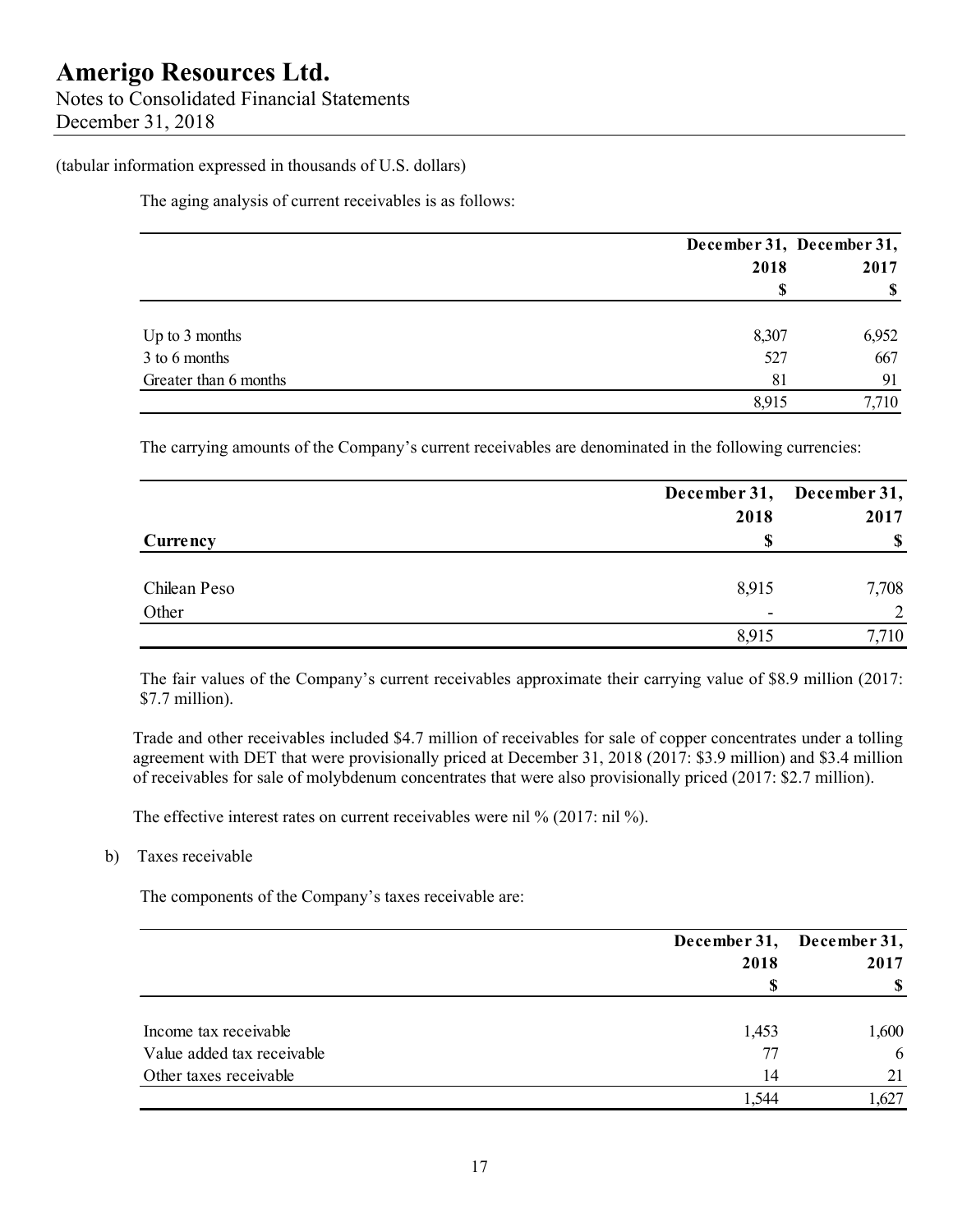Notes to Consolidated Financial Statements December 31, 2018

(tabular information expressed in thousands of U.S. dollars)

#### **8) INVENTORIES**

|                                | December 31, | December 31,  |
|--------------------------------|--------------|---------------|
|                                | 2018         | 2017          |
|                                | \$           | $\mathbf{\$}$ |
| Plant supplies and consumables | 3,041        | 4,057         |
| Work-in-progress               | 5,343        | 3,701         |
| Molybdenum concentrates        | 459          | 34            |
|                                | 8,843        | 7,792         |

At December 31, 2018 and 2017, work-in-progress on the production of copper concentrates under a tolling agreement and molybdenum concentrates were valued at cost.

In 2017, the Company recorded a charge of \$0.5 million in tolling and production costs as a result of an impairment of specific plant and supplies consumables.

#### **9) INVESTMENTS**

|                       | 2018    | December 31, December 31,<br>2017 |
|-----------------------|---------|-----------------------------------|
|                       | \$      | <sup>\$</sup>                     |
| Start of year         | 3,014   | 1,518                             |
| Changes in fair value | (1,581) | 1,496                             |
| End of year           | 1,433   | 3,014                             |

Financial assets at FVOCI consist of the following:

|                       |       | December 31, December 31, |  |
|-----------------------|-------|---------------------------|--|
|                       | 2018  | 2017                      |  |
|                       | S     | $\mathbf S$               |  |
| Candente Copper Corp. | 257   | 712                       |  |
| Los Andes Copper Ltd. | 1,176 | 2,302                     |  |
|                       | 1,433 | 3,014                     |  |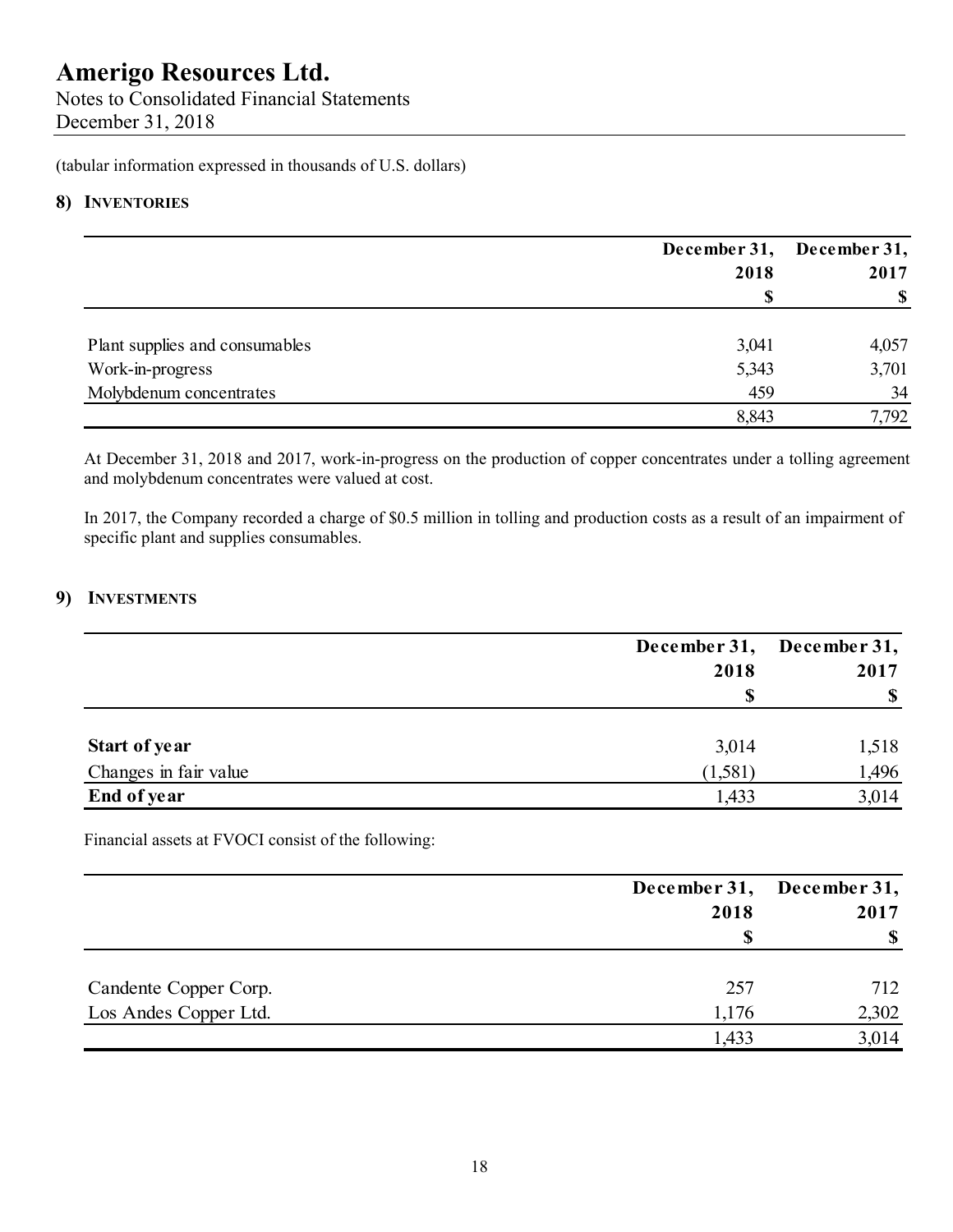- a) At December 31, 2018, Candente Copper Corp. ("Candente Copper"), a company listed on the TSX, had a closing share price of Cdn\$0.06 and the fair value of the Company's approximately 4% investment in Candente Copper was \$0.2 million. During 2018, the Company recorded OCL of \$0.5 million (2017: OCI of\$0.2 million) for the changes in fair value of this investment.
- b) At December 31, 2018, Los Andes Copper Ltd. ("Los Andes"), a company listed on the TSX Venture Exchange, had a closing share price of Cdn\$0.20, and the fair value of the Company's approximately 3% investment in Los Andes was \$1.2 million. During 2018, the Company recorded OCL of \$1.1 million (2017: OCI of \$1.3 million) for the changes in the fair value of this investment.

#### **10) PROPERTY, PLANT AND EQUIPMENT**

|                                |                  | <b>Machinery</b> and |              |
|--------------------------------|------------------|----------------------|--------------|
|                                | <b>Plant</b> and | equipment and        |              |
|                                | infrastructure   | other assets         | <b>Total</b> |
|                                | \$               | \$                   | \$           |
|                                |                  |                      |              |
| Year ended December 31, 2017   |                  |                      |              |
| Opening net book amount        | 152,348          | 21,874               | 174,222      |
| <b>Exchange differences</b>    |                  | 13                   | 13           |
| Additions                      | 15,715           | 258                  | 15,973       |
| Disposals                      |                  | (134)                | (134)        |
| Depreciation charge            | (8,275)          | (5,788)              | (14,063)     |
| <b>Closing net book amount</b> | 159,788          | 16,223               | 176,011      |
|                                |                  |                      |              |
| At December 31, 2017           |                  |                      |              |
| Cost                           | 262,882          | 56,552               | 319,434      |
| Accumulated depreciation       | (103, 094)       | (40, 329)            | (143, 423)   |
| Net book amount                | 159,788          | 16,223               | 176,011      |
| Year ended December 31, 2018   |                  |                      |              |
| Opening net book amount        | 159,788          | 16,223               | 176,011      |
| <b>Exchange differences</b>    |                  | (14)                 | (14)         |
| Additions                      | 15,357           | 32,009               | 47,366       |
| Disposals                      |                  | (140)                | (140)        |
| Depreciation charge            | (8, 553)         | (5,941)              | (14, 494)    |
| <b>Closing net book amount</b> | 166,592          | 42,137               | 208,729      |
|                                |                  |                      |              |
| At December 31, 2018           |                  |                      |              |
| Cost                           | 278,458          | 87,912               | 366,370      |
| Accumulated depreciation       | (111, 866)       | (45, 775)            | (157, 641)   |
| Net book amount                | 166,592          | 42,137               | 208,729      |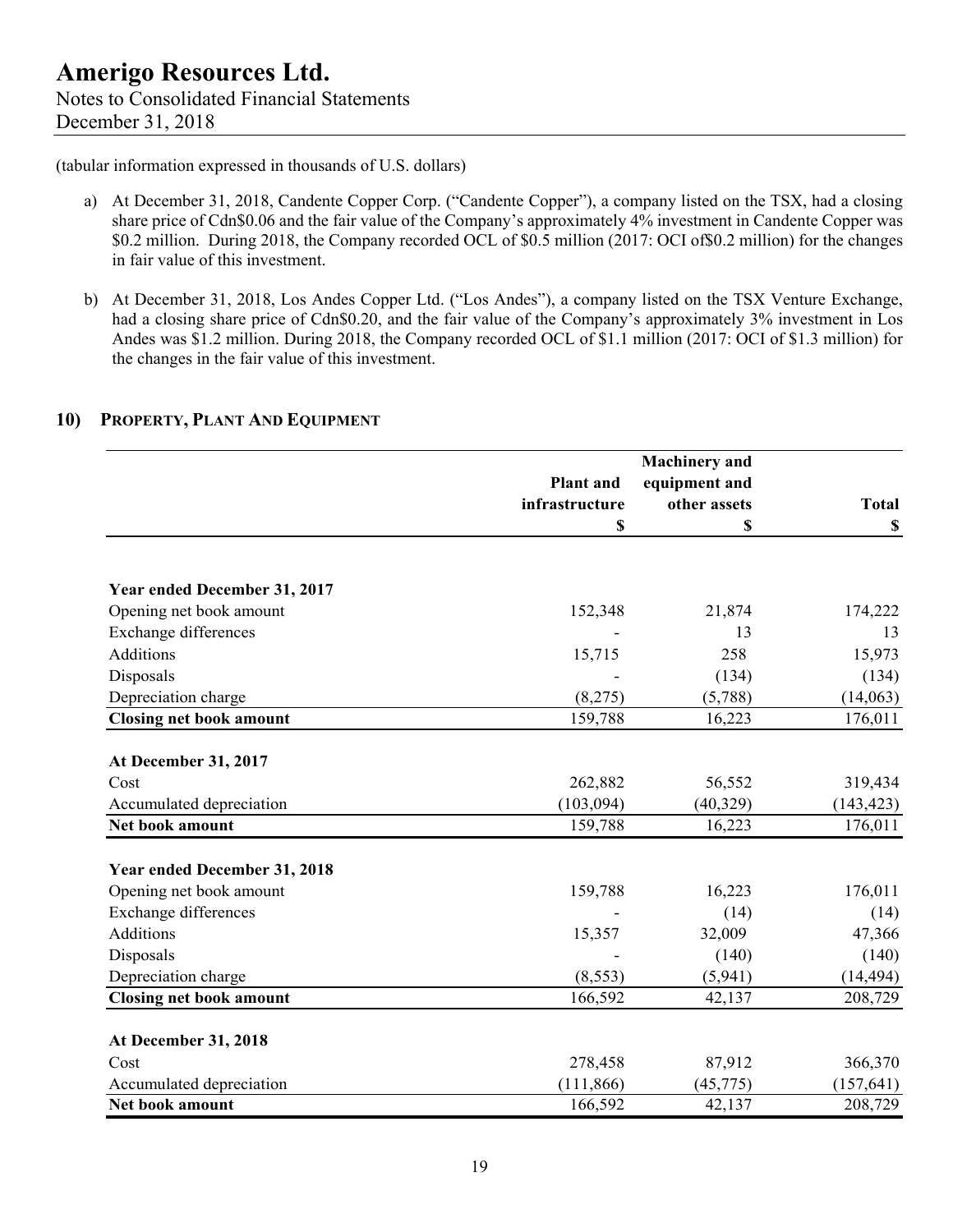At December 31, 2018, PP&E of \$3.2 million was categorized as construction in progress and not subject to depreciation (2017: \$11.5 million).

Total interest and charges of \$1.4 million was capitalized in 2018 and included in property, plant and equipment at December 31, 2018 (2017: \$0.2 million).

#### **11) TRADE AND OTHER PAYABLES**

|                               | December 31, | December 31, |
|-------------------------------|--------------|--------------|
|                               | 2018         | 2017         |
|                               | \$           | \$           |
| <b>Current</b>                |              |              |
| Trade and other payables      | 19,462       | 13,052       |
| DET royalties (Note 5)        | 11,551       | 11,990       |
| Current portion of derivative | 1,382        | 1,151        |
|                               | 32,395       | 26,193       |
| Non-current                   |              |              |
| Derivative                    | 9,668        | 11,042       |
| Other non-current liabilities | 7,386        | 656          |
| Severance provisions          | 966          | 981          |
|                               | 18,020       | 12,679       |

MVC has a material capital lease of 201,903 Chilean Unidades de Foment ("UF") (approximately \$7.8. million at December 31, 2018) undertaken in 2018 to finance the expansion of MVC's molybdenum plant. Terms of the lease include a term to November 2023, monthly capital payments of approximately \$0.1 million, a balloon payment at the end of the lease term of approximately \$1.5 million and interest at a rate of 0.45% per month. The lease can be prepaid without penalty. At December 31, 2018, the current portion of the lease obligation was \$1.7 million, included in trade and other payables. The long-term portion of the lease obligation was \$7.3 million, included under other non-current liabilities.

Amerigo has accrued for severance provisions in respect of estimated statutory severance payments to certain MVC managers based on their employment agreements. The estimate of severance provisions is calculated through an actuarial model that considers variables such as retirement age, salary adjustments and discount rates.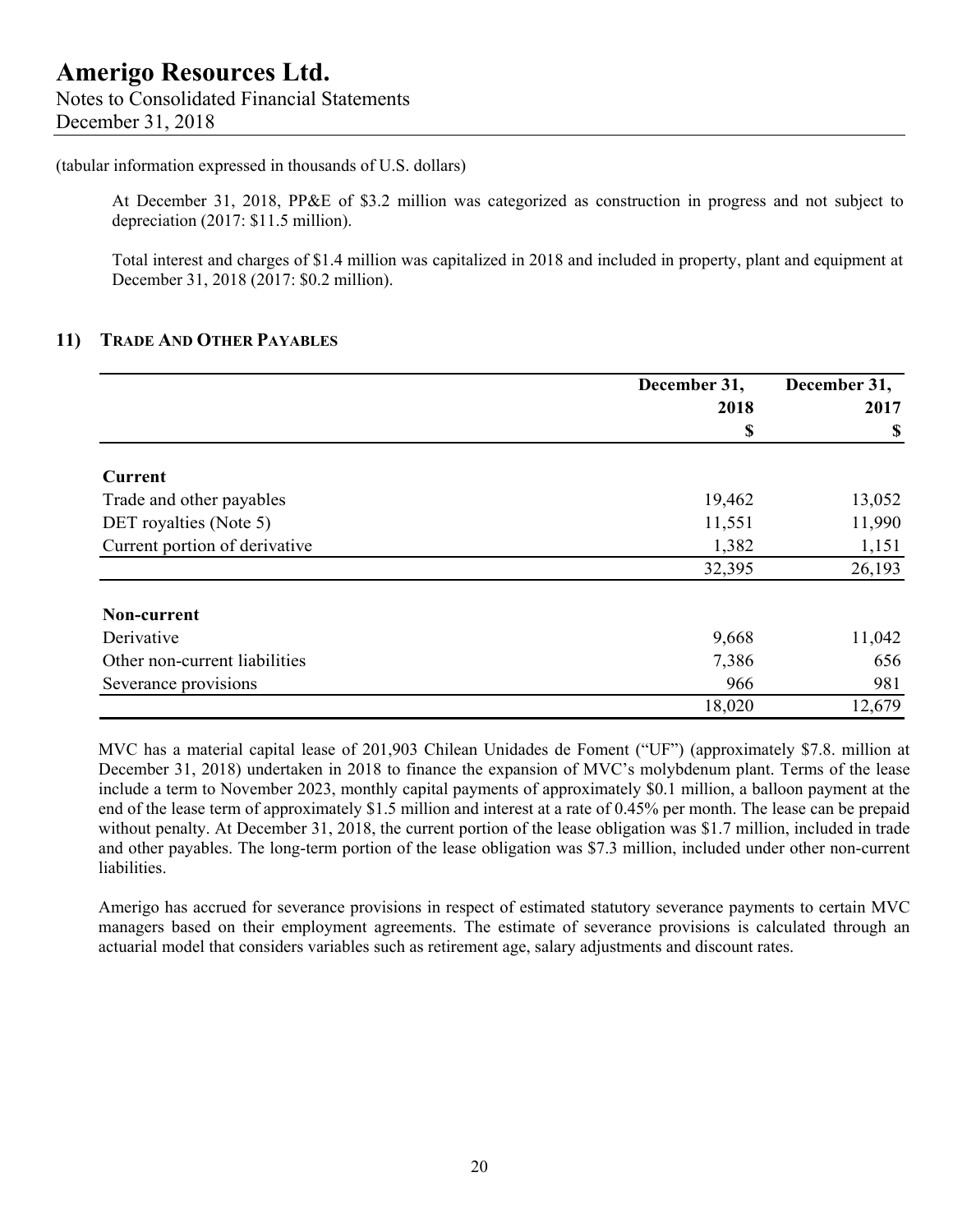Notes to Consolidated Financial Statements December 31, 2018

(tabular information expressed in thousands of U.S. dollars)

#### **12) BORROWINGS**

|                                                       | December 31, | December 31, |
|-------------------------------------------------------|--------------|--------------|
|                                                       | 2018         | 2017         |
|                                                       | S            | S            |
| Cauquenes Phase One Loan (Note 12 (a))                | 31,317       | 41,527       |
| Cauquenes Phase Two Loan (Note 12 (a))                | 34,895       | 11,601       |
|                                                       | 66,212       | 53,128       |
| DET Price Support Facility (Note 12 (b))              |              | 9,939        |
|                                                       | 66,212       | 63,067       |
| Comprise:                                             |              |              |
| Short-term debt and current portion of long-term debt | 23,521       | 20,810       |
| Long-term debt                                        | 42,691       | 42,257       |
|                                                       | 66,212       | 63,067       |

a) On March 25, 2015, MVC obtained a \$64.4 million loan facility from Scotiabank Chile ("Scotiabank") and Export Development Canada ("EDC") to finance the Cauquenes Phase One expansion (the "Cauquenes Phase One Loan").

The Cauquenes Phase One Loan has a maximum repayment term of six years consisting of twelve equal semiannual principal payments of \$5.4 million which commenced on June 30, 2016. The repayment term may be shortened without penalty in accordance with the loan provisions. Interest is paid semi-annually on June and December 31.

Interest on the Phase One Loan is synthetically fixed through an interest rate swap ("IRS"), accounted for at fair value through profit or loss ("FVTPL") at a rate of 5.56% per annum for 75% of the facility. The remaining 25% of the facility is subject to a variable rate based on the US Libor six-month rate, which at December 31, 2018 was 6.37% per annum. The IRS on the Phase One Loan expired on December 27, 2018.

The balance of the Cauquenes Phase One Loan (net of transaction costs) at December 31, 2018 was \$31.3 million (December 31, 2017: \$41.5 million).

On August 3, 2017, MVC obtained a second financing tranche with Scotiabank and EDC for a \$35.3 million facility (the "Cauquenes Phase Two Loan") to finance the Cauquenes Phase Two expansion.

 The Cauquenes Phase Two Loan has a maximum repayment term of three years consisting of six equal semi-annual principal payments of \$5.9 million to commence on June 30, 2019. The repayment term may be shortened without penalty in accordance with the loan provisions. Interest is paid semi-annually on June and December 31.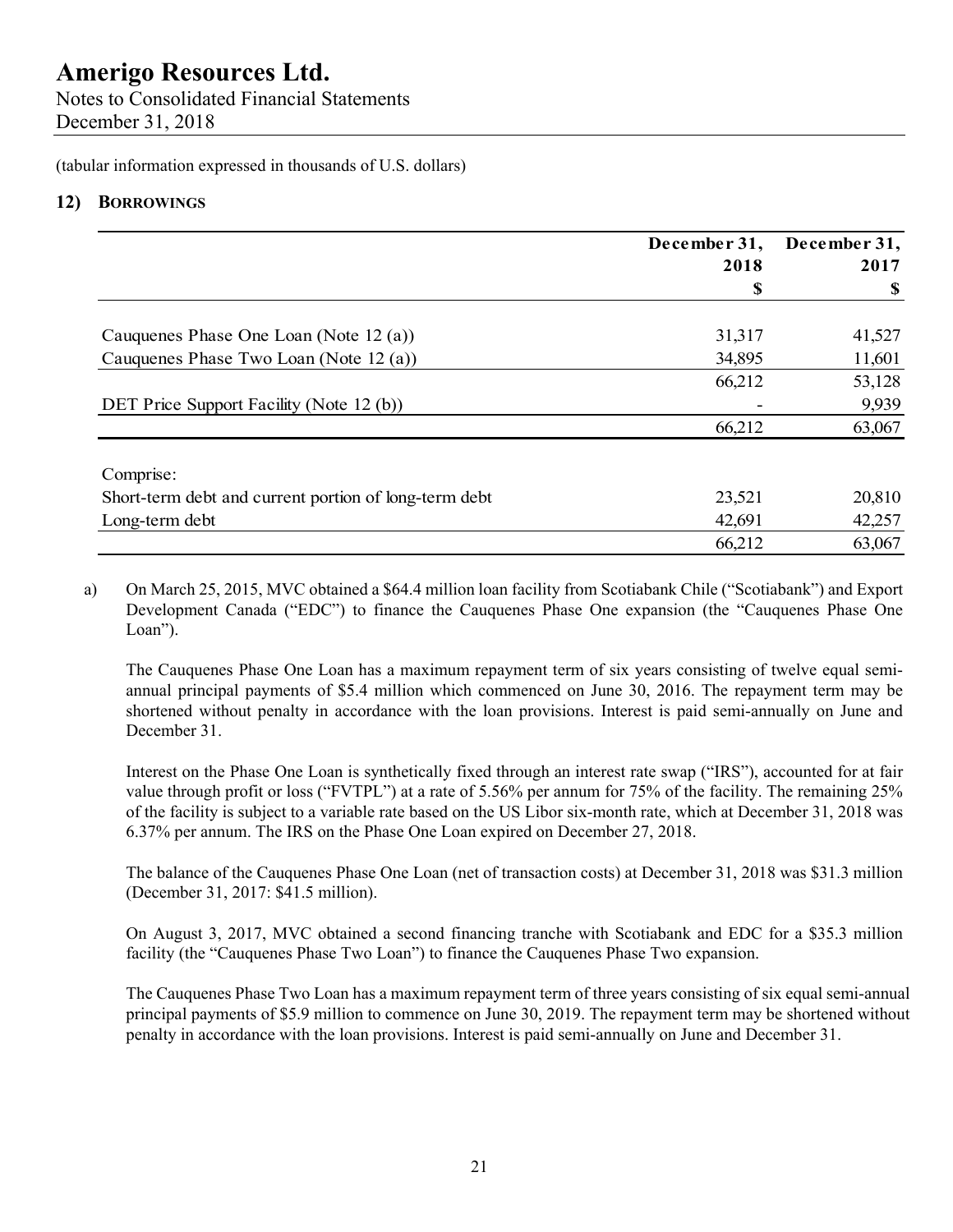Interest on the Phase Two Loan is synthetically fixed through a second IRS, accounted for at FVTPL, at a rate of 6.02% per annum for 75% of the facility. The remaining 25% of the facility is subject to a variable rate based on the US Libor six-month rate which at December 31, 2018 was 6.37% per annum. The IRS on the Phase Two Loan has a term to January 3, 2022.

 The balance of the Cauquenes Phase Two Loan (net of transaction costs) at December 31, 2018 was \$34.9 million (December 31, 2017: \$11.6 million).

 MVC has provided security for the Cauquenes Phase One and Phase Two loans in the form of a charge on all of MVC's assets.

MVC is required to meet three bank covenants: current ratio (starting on December 31, 2019), tangible net worth and debt service coverage ratio, measured semi-annually on June 30 and December 31. At December 31, 2018, MVC met the required debt service coverage ratio of 1.2 and the tangible net worth requirement of \$120.0 million.

MVC is also required to have a debt service reserve account ("DSRA") which must be used to:  $/i$  pay the principal and interest of bank loans and amounts owing under the interest rate swaps if MVC has insufficient funds to make these payments and /ii/ fund MVC's operating expenses. If it becomes necessary to fund MVC's operations with funds from the DSRA, MVC must replenish the DSRA at each month end with funds necessary to maintain a balance equal to one hundred percent of the sum of the principal, interest and interest rate swaps that are payable in the following six months. At December 31, 2018, MVC held DSRA funds in the required amount of \$13.4 million (December 31, 2017: \$7.3 million).

b) In 2015, DET provided to MVC a copper price support facility of \$17.0 million (the "DET Price Support Facility"), which was fully repaid in September 2018 (December 31, 2017: \$9.9 million). It bore interest at a rate of 0.6% per month.

In 2018, MVC repaid \$9.0 million towards the DET Price Support Facility (2017: \$8.0 million).

c) Amerigo had a \$13.0 million standby line of credit (the "Line of Credit"), available from three shareholders. Availability was to the later of December 31, 2018 or the date of commencement of commercial production from the Phase Two expansion, up to March 31, 2019 (December 21, 2018).

In 2018, Amerigo incurred an annual commitment fee of \$0.2 million on the Line of Credit. This was settled with the issuance of 265,119 Amerigo shares (2017: \$0.2 million, settled with 403,577 Amerigo shares).

No funds were drawn from the Line of Credit.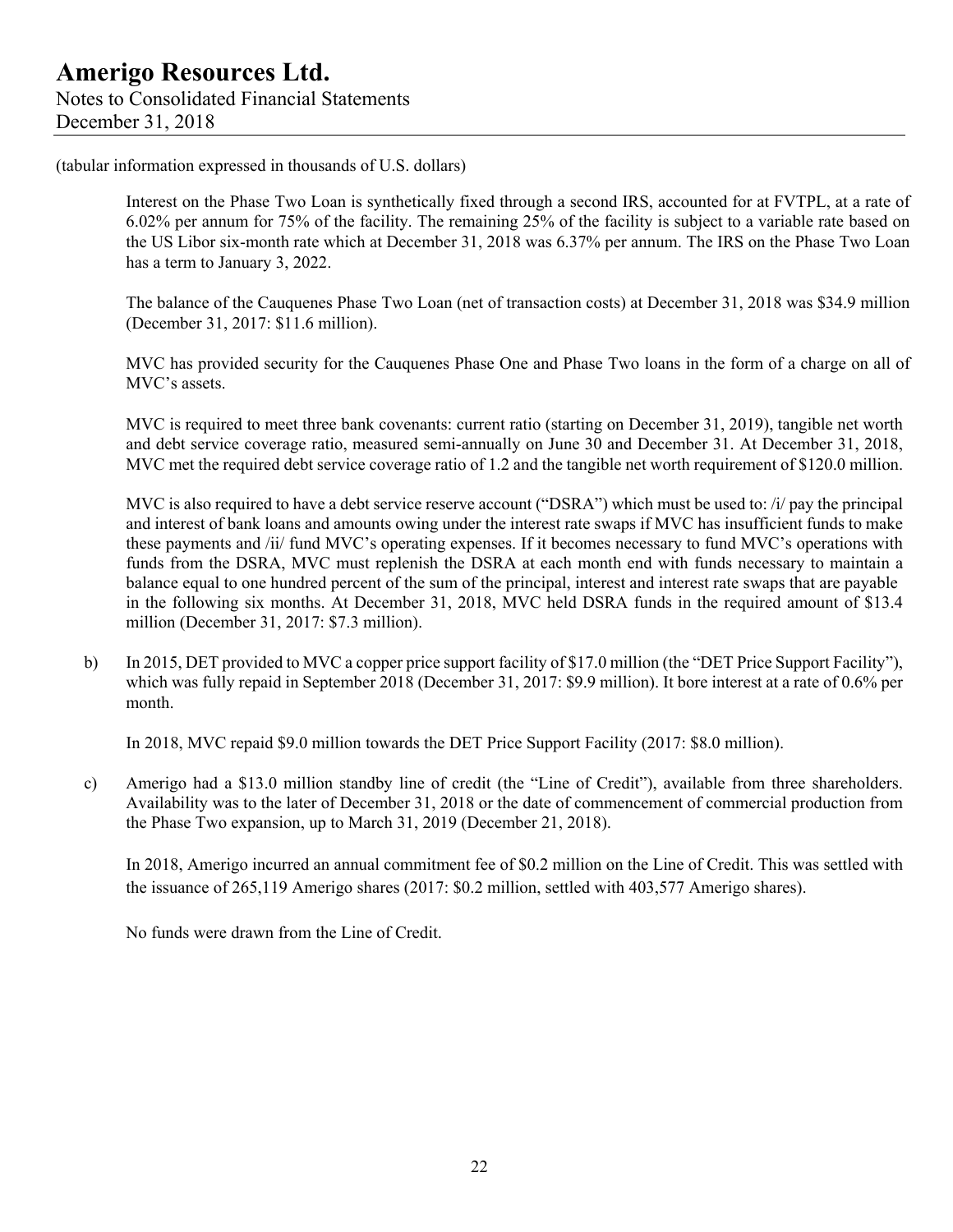#### **13) RELATED PARTY TRANSACTIONS**

a) Derivative Liability

Amerigo holds its interest in MVC through Amerigo International Holdings Corp. ("Amerigo International"), wholly-owned by Amerigo except for certain outstanding Class A shares which are owned indirectly by Amerigo's founders (including Amerigo's current Executive Chairman). The Class A shares were issued in 2003 as part of a tax-efficient structure for payments granted as consideration to the founders transferring to Amerigo their option to purchase MVC.

The Class A shareholder is not entitled to any participation in the profits of Amerigo International, except for monthly payments, calculated as follows:

- \$0.01 for each pound of copper equivalent produced from DET tailings by MVC or any successor entity to MVC if the price of copper is under \$0.80/lb, or
- \$0.015 for each pound of copper equivalent produced from DET tailings by MVC or any successor entity to MVC if the price of copper is \$0.80/lb or more.

Under IFRS, the payments constitute a derivative financial instrument which needs to be measured at fair value at each reporting date. Changes in fair value are recorded in profit for the period.

The derivative expense includes the actual monthly payments described above and changes in the derivative's fair value.

In 2018, \$1.1 million was paid or accrued to the Class A shareholder (2017: \$1.0 million) and the derivative's fair value decreased \$1.2 million (2017: increase of \$3.8 million), for a total derivative gain of \$0.1 million (2017: expense of \$4.8 million) (Note 18(b)).

At December 31, 2018, the derivative liability totalled \$11.1 million (2017: \$12.2 million), with a current portion of \$1.4 million (2017: \$1.2 million) and a long-term portion of \$9.7 million (2017: \$11.0 million).

Actual monthly payments outstanding at December 31, 2018 and 2017 were \$0.1 million.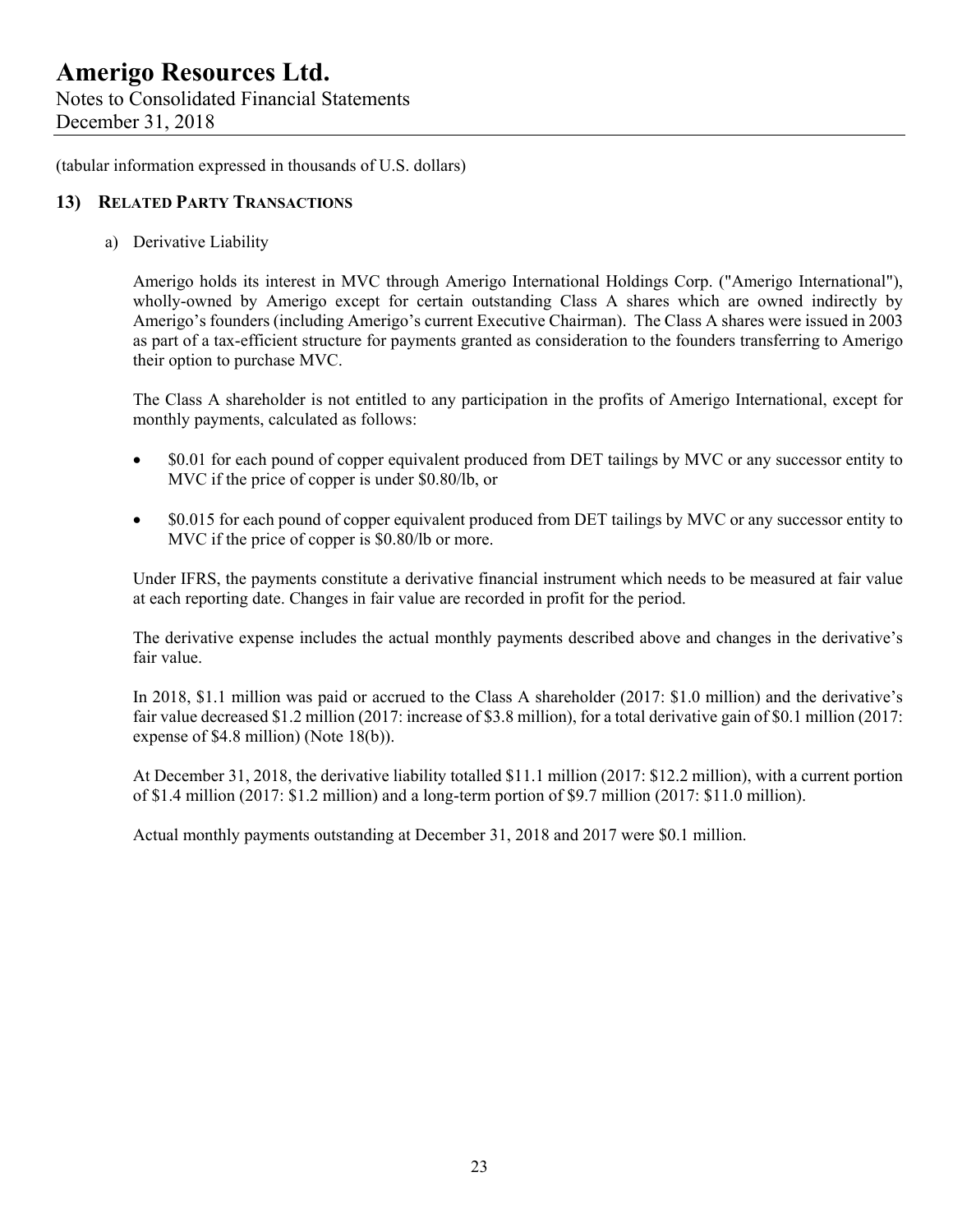### **Amerigo Resources Ltd.**  Notes to Consolidated Financial Statements December 31, 2018

(tabular information expressed in thousands of U.S. dollars)

b) Purchases of Goods and Services

Amerigo incurred the following fees in connection with companies owned by executive officers and directors and in respect of salaries paid to officers. Transactions have been measured at market rates determined on a cost recovery basis.

| Entity                                                      | Nature of Transactions   |       |
|-------------------------------------------------------------|--------------------------|-------|
| Zeitler Holdings Corp.<br>Delphis Financial Strategies Inc. | Management<br>Management |       |
|                                                             | 2018                     | 2017  |
|                                                             | S                        |       |
| Salaries and management fees                                | 1,642                    | l,415 |

#### c) Key Management Compensation

The remuneration of directors and other members of key management during 2018 and 2017 was as follows:

|                              | 2018  | 2017  |
|------------------------------|-------|-------|
|                              |       | \$    |
| Salaries and management fees | 1,642 | 1,415 |
| Directors' fees              | 251   | 238   |
| Share-based payments         | 1,328 | 627   |
|                              | 3,221 | 2,280 |

Share-based payments are the grant date fair value of options vested to directors and officers.

#### **14) EQUITY**

#### a) Share Capital

Authorized share capital consists of an unlimited number of common shares without par value.

In 2018, Amerigo issued 265,119 shares valued at \$0.2 million to three shareholders to settle the annual standby charge of the Line of Credit described in Note 12(c) (2017: 403,577 shares valued at \$0.2 million).

Amerigo also issued 630,000 shares valued at \$0.1 million in connection with various share option exercises by employees and directors (2017: 1,150,000 shares valued at \$0.4 million).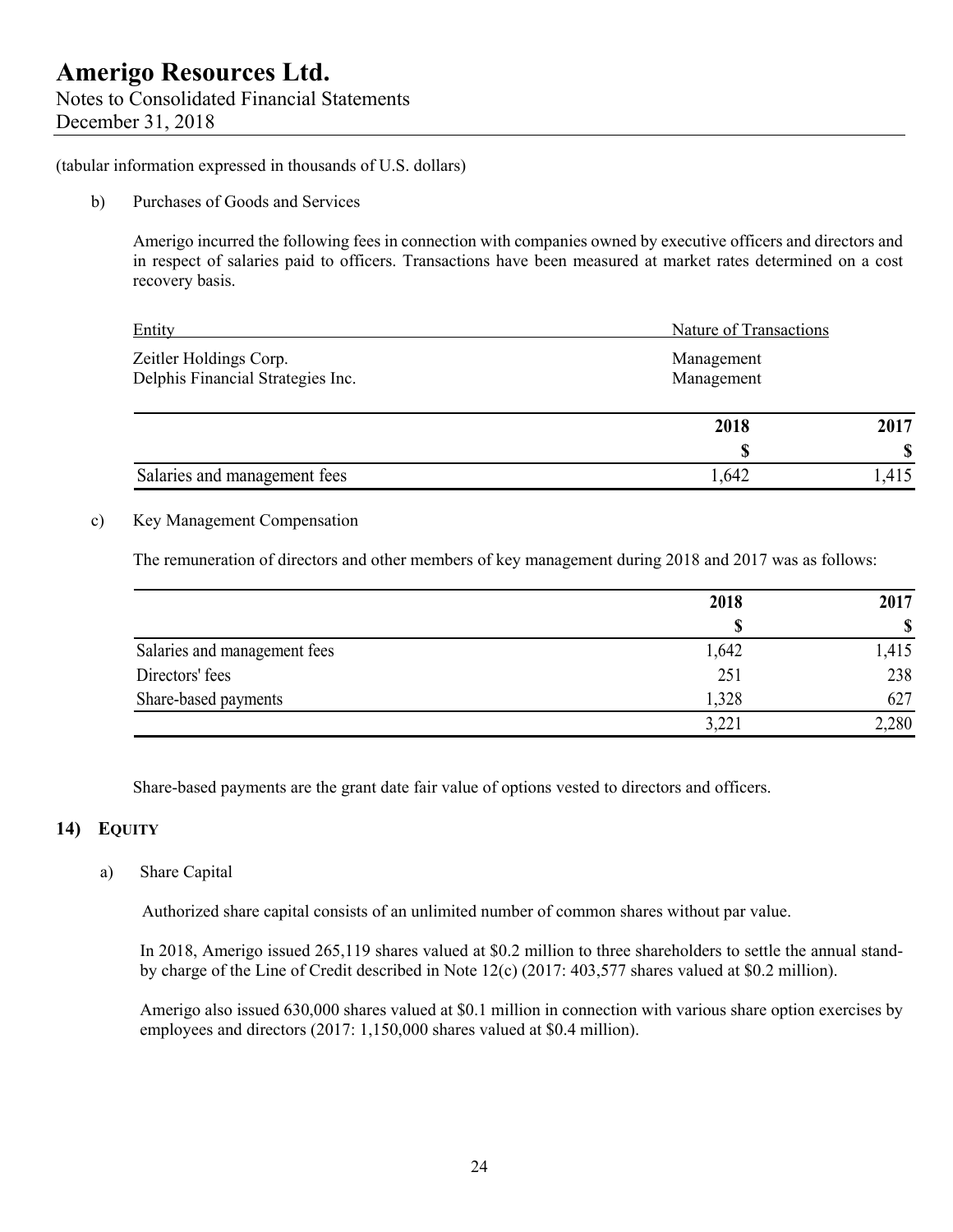b) Share Options

A total of 2,950,000 options were granted in 2018 (2017: 2,950,000 options), with a weighted average fair value estimated at Cdn\$0.59 (2017: Cdn\$0.28) per option at the grant date based on the Black-Scholes option pricing model using the following assumptions:

|                                 | 2018   | 2017     |
|---------------------------------|--------|----------|
|                                 | \$     | \$       |
| Weighted average share price    | 1.06   | 0.53     |
| Weighted average exercise price | 1.06   | 0.53     |
| Dividend yield                  | $0\%$  | $0\%$    |
| Risk free interest rate         | 1.98%  | $1.01\%$ |
| Pre-vest forfeiture rate        | 0%     | $0\%$    |
| Expected life (years)           | 4.28   | 4.27     |
| Expected volatility             | 70.60% | 66.82%   |

Outstanding share options:

|                        |              | December 31, 2018 |              | December 31, 2017 |  |
|------------------------|--------------|-------------------|--------------|-------------------|--|
|                        |              | Weighted          |              | Weighted          |  |
|                        |              | average           |              | average           |  |
|                        |              | exercise          |              | exercise          |  |
|                        | <b>Share</b> | price             | <b>Share</b> | price             |  |
|                        | options      | <b>Cdn\$</b>      | options      | <b>Cdn\$</b>      |  |
| At start of the year   | 11,050,000   | 0.37              | 12,600,000   | 0.44              |  |
| Granted                | 2,950,000    | 1.06              | 2,950,000    | 0.53              |  |
| Exercised              | (630,000)    | 0.20              | (1,300,000)  | 0.42              |  |
| Expired                |              | $\blacksquare$    | (3,200,000)  | 0.77              |  |
| At end of the year     | 13,370,000   | 0.53              | 11,050,000   | 0.37              |  |
| Vested and exercisable | 13,370,000   | 0.53              | 11,050,000   | 0.37              |  |

The weighted average trading price of Amerigo's stock on the dates in which options were exercised in 2018 was Cdn\$1.02 per share (2017: Cdn\$0.71 per share).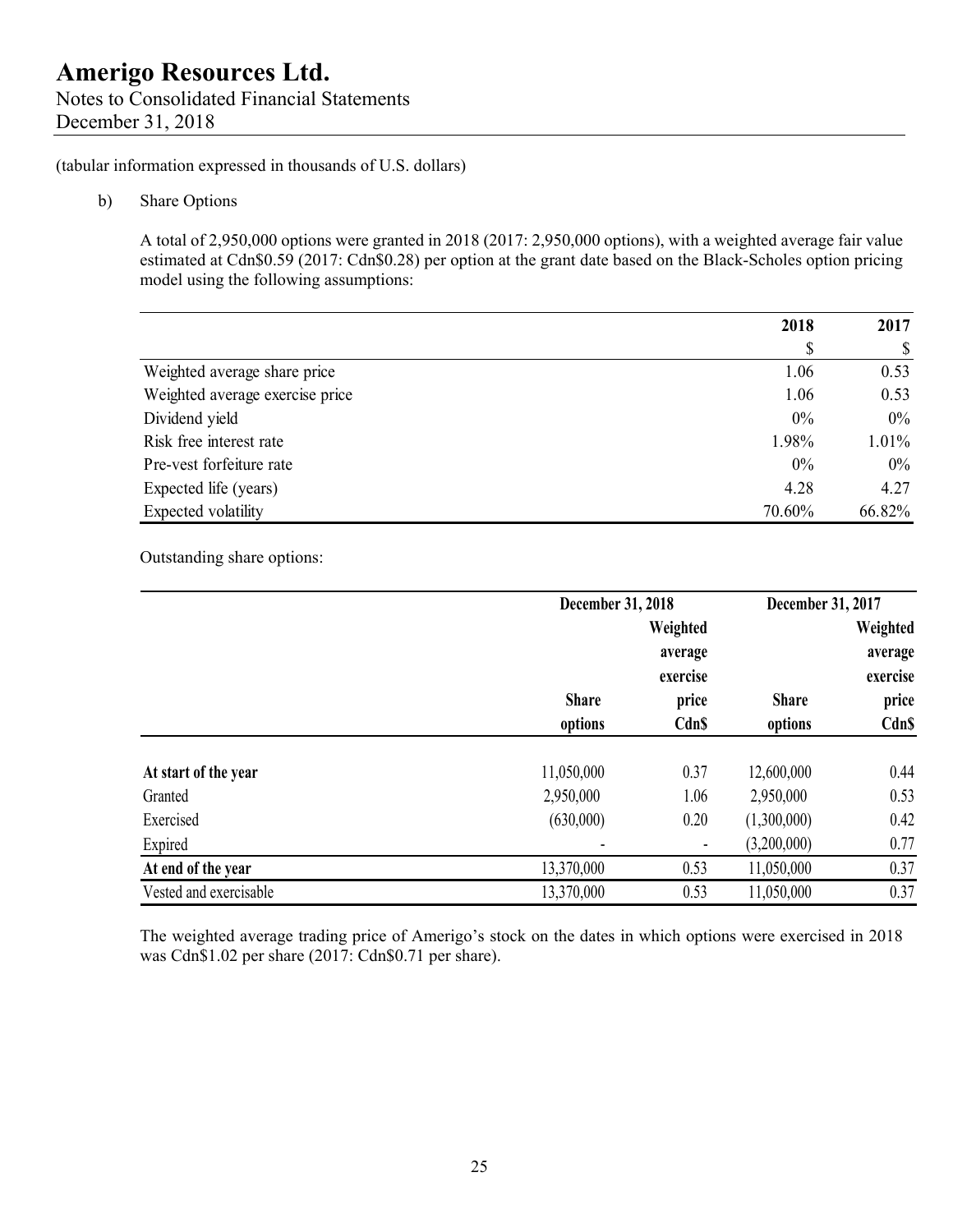### **Amerigo Resources Ltd.**  Notes to Consolidated Financial Statements December 31, 2018

#### (tabular information expressed in thousands of U.S. dollars)

Information relating to share options outstanding at December 31, 2018 is as follows:

| Weighted<br>average<br>remaining<br>life<br><sub>of</sub><br>outstanding<br>options<br>(years) | Weighted<br>average<br>exercise price<br>on vested<br>options<br><b>Cdn\$</b> | Weighted<br>average<br>exercise price<br><sub>on</sub><br>outstanding<br>options<br><b>Cdn\$</b> | <b>Price range</b><br>Cdn\$ | <b>Vested share</b><br>options | Outstanding<br>share options |
|------------------------------------------------------------------------------------------------|-------------------------------------------------------------------------------|--------------------------------------------------------------------------------------------------|-----------------------------|--------------------------------|------------------------------|
| 2.16                                                                                           | 0.14                                                                          | 0.14                                                                                             | $0.14 - 0.26$               | 2,600,000                      | 2,600,000                    |
| 1.25                                                                                           | 0.37                                                                          | 0.37                                                                                             | $0.27 - 0.40$               | 1,700,000                      | 1,700,000                    |
| 0.36                                                                                           | 0.44                                                                          | 0.44                                                                                             | $0.41 - 0.48$               | 3,200,000                      | 3,200,000                    |
| 3.15                                                                                           | 0.53                                                                          | 0.53                                                                                             | $0.49 - 0.80$               | 2,920,000                      | 2,920,000                    |
| 4.15                                                                                           | 1.06                                                                          | 1.06                                                                                             | $0.81 - 1.06$               | 2,950,000                      | 2,950,000                    |
| 2.27                                                                                           | 0.53                                                                          | 0.53                                                                                             |                             | 13,370,000                     | 13,370,000                   |

#### c) Earnings per Share

#### i) Basic

Basic earnings per share is calculated by dividing the income attributable to equity owners of the Company by the weighted average number of shares in issue during the period excluding shares purchased by the Company and held as treasury shares.

|                                   | 2018        | 2017        |
|-----------------------------------|-------------|-------------|
|                                   | \$          | S           |
| Net income for the year           | 10,495      | 7,989       |
| Weighted average number of shares | 177,061,219 | 175,593,970 |
| Basic earnings per share          | 0.06        | 0.05        |

#### ii) Diluted

Diluted earnings per share is calculated by adjusting the weighted average number of shares outstanding to assume conversion of all potentially dilutive shares. Potentially dilutive shares relate to the exercise of outstanding share purchase options.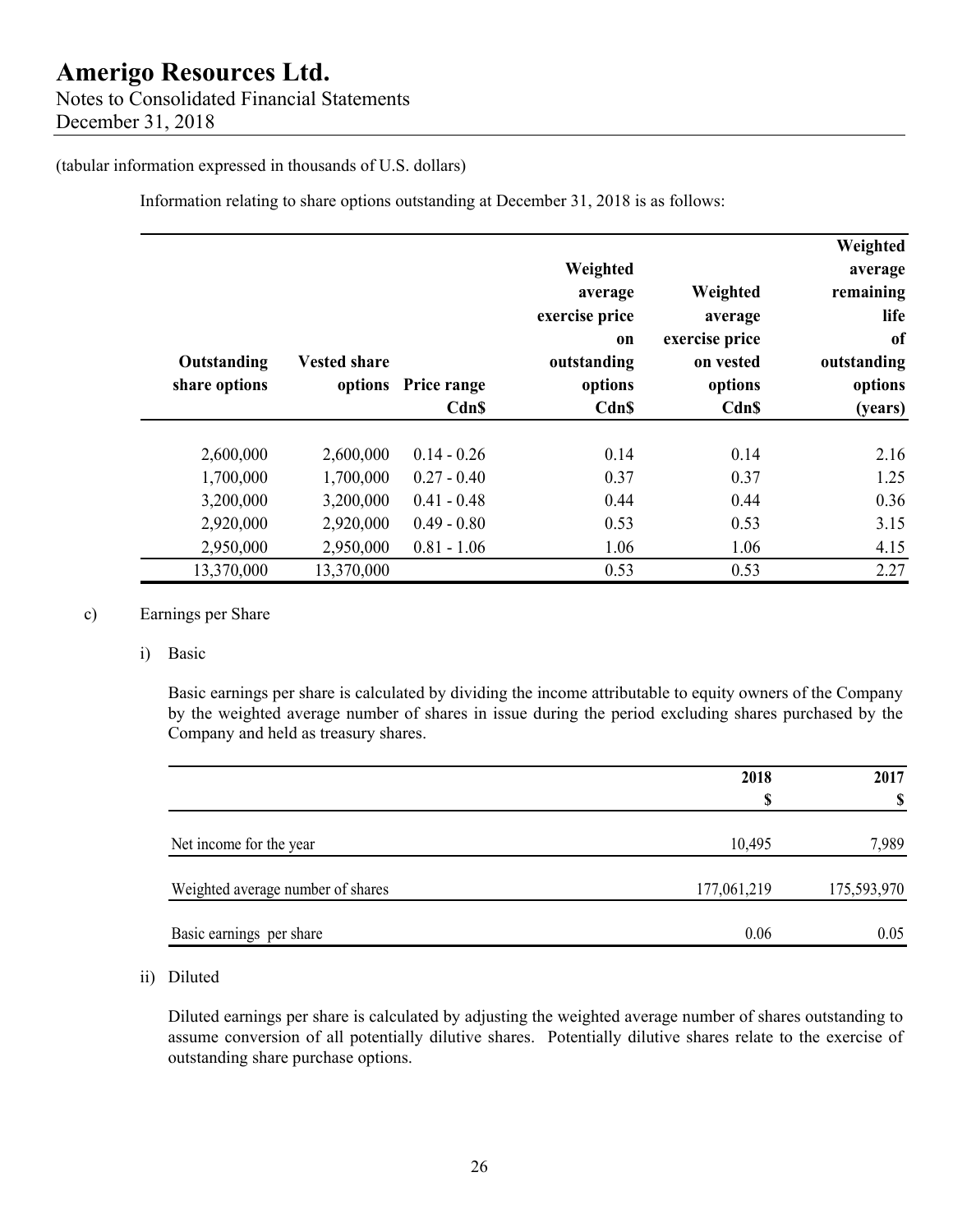Notes to Consolidated Financial Statements December 31, 2018

(tabular information expressed in thousands of U.S. dollars)

|                                                 | 2018        | 2017        |
|-------------------------------------------------|-------------|-------------|
|                                                 | \$          |             |
| Net income for the year                         | 10,495      | 7,989       |
| Weighted average number of shares               | 177,061,219 | 175,593,970 |
| Effect of dilutive securities:<br>Share options | 6,280,421   | 3,689,773   |
| Weighted average diluted shares outstanding     | 183,341,640 | 179,283,743 |
| Diluted earnings per share                      | 0.06        | 0.04        |

### **15) INCOME TAXES**

a) The income tax expense charged to income during the year is as follows:

|                                 | 2018    | 2017    |
|---------------------------------|---------|---------|
|                                 | S       | \$      |
|                                 |         |         |
| Current                         |         |         |
| Foreign income and resource tax | (3,330) | (3,483) |
| Total current tax expense       | (3,330) | (3,483) |
| <b>Deferred</b>                 |         |         |
| Foreign income and resource tax | (1,617) | (1,368) |
| Total deferred tax expense      | (1,617) | (1,368) |
| Income tax expense              | (4,947) | (4,851) |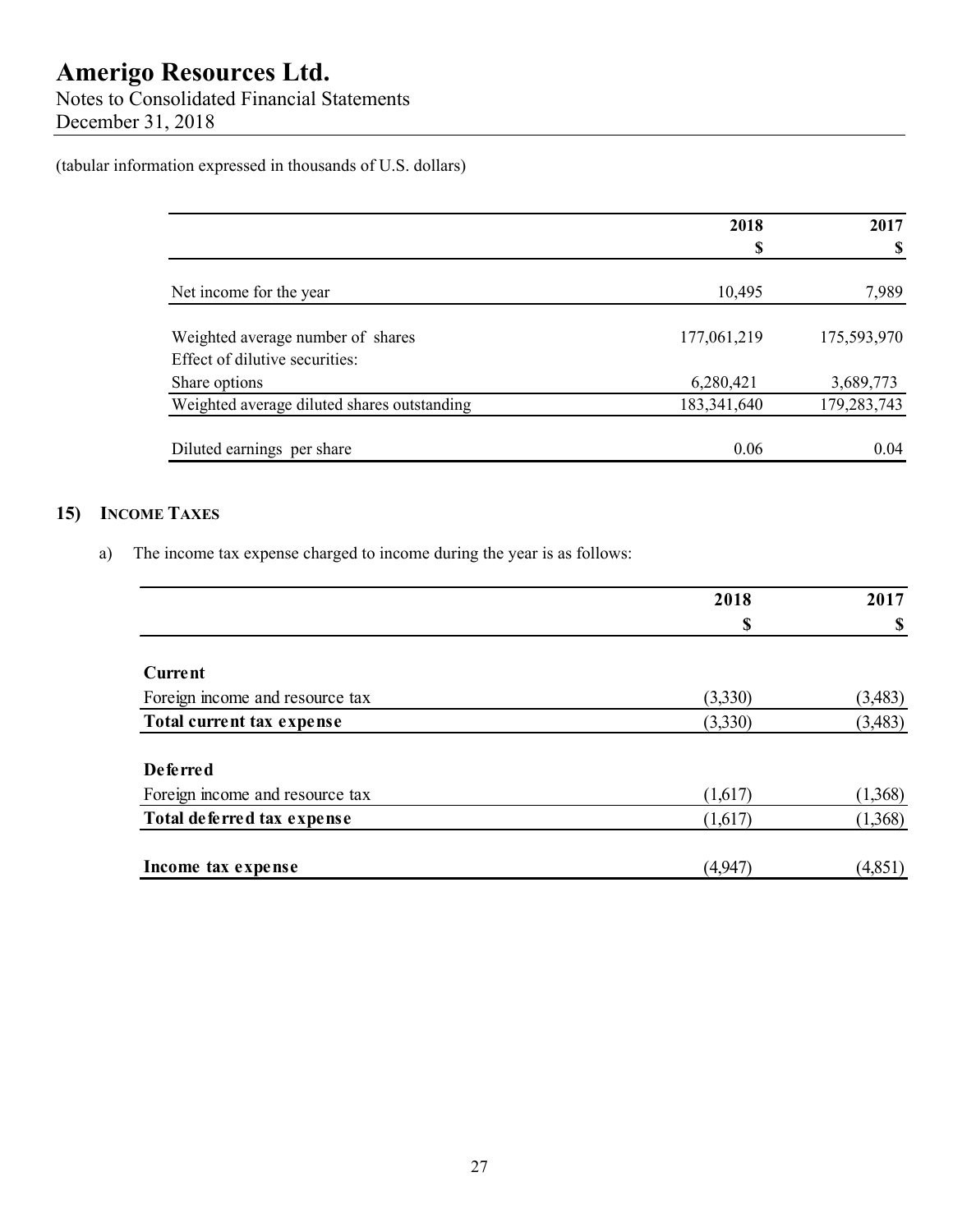b) The tax expense differs from the theoretical amount that would arise using the weighted average tax rate applicable to profits of the consolidated entities as follows:

|                                                  | 2018    | 2017<br>\$ |
|--------------------------------------------------|---------|------------|
|                                                  | S       |            |
|                                                  |         |            |
| Income before tax                                | 15,442  | 12,840     |
| Statutory tax rate                               | 27.00%  | 26.00%     |
| Expected income tax expense                      | (4,169) | (3,338)    |
| Tax effect of:                                   |         |            |
| Effect of the change in income tax rate in Chile |         | 102        |
| Difference in tax rates in foreign jurisdictions | 18      | 112        |
| Non-deductible expenses                          | (346)   | (1,275)    |
| Change in benefits not recognized                | (83)    | (150)      |
| Withholding tax and other foreign taxes          | (78)    | (98)       |
| Other                                            | (289)   | (204)      |
|                                                  | (4,947) | (4,851)    |

c) Deferred income tax assets and liabilities are offset when there is a legally enforceable right to offset and when the deferred income taxes assets and liabilities relate to income taxes levied by the same taxation authority on either the taxable entity or different taxable entities where there is an intention to settle the balances on a net basis. The offset amounts are as follows:

|                                                                      | December 31, | December 31, |
|----------------------------------------------------------------------|--------------|--------------|
|                                                                      | 2018         | 2017         |
|                                                                      | \$           |              |
| Deferred tax assets                                                  |              |              |
| - Deferred tax assets to be recovered within 12 months               | 9            | 23           |
| - Deferred tax assets to be recovered after more than 12 months      | 271          | 413          |
|                                                                      | 280          | 436          |
| Deferred tax liabilities                                             |              |              |
| - Deferred tax liabilities to be recovered after more than 12 months | (28, 755)    | (27,289)     |
| Deferred tax liabilities/asset-net                                   | (28, 475)    | (26, 853)    |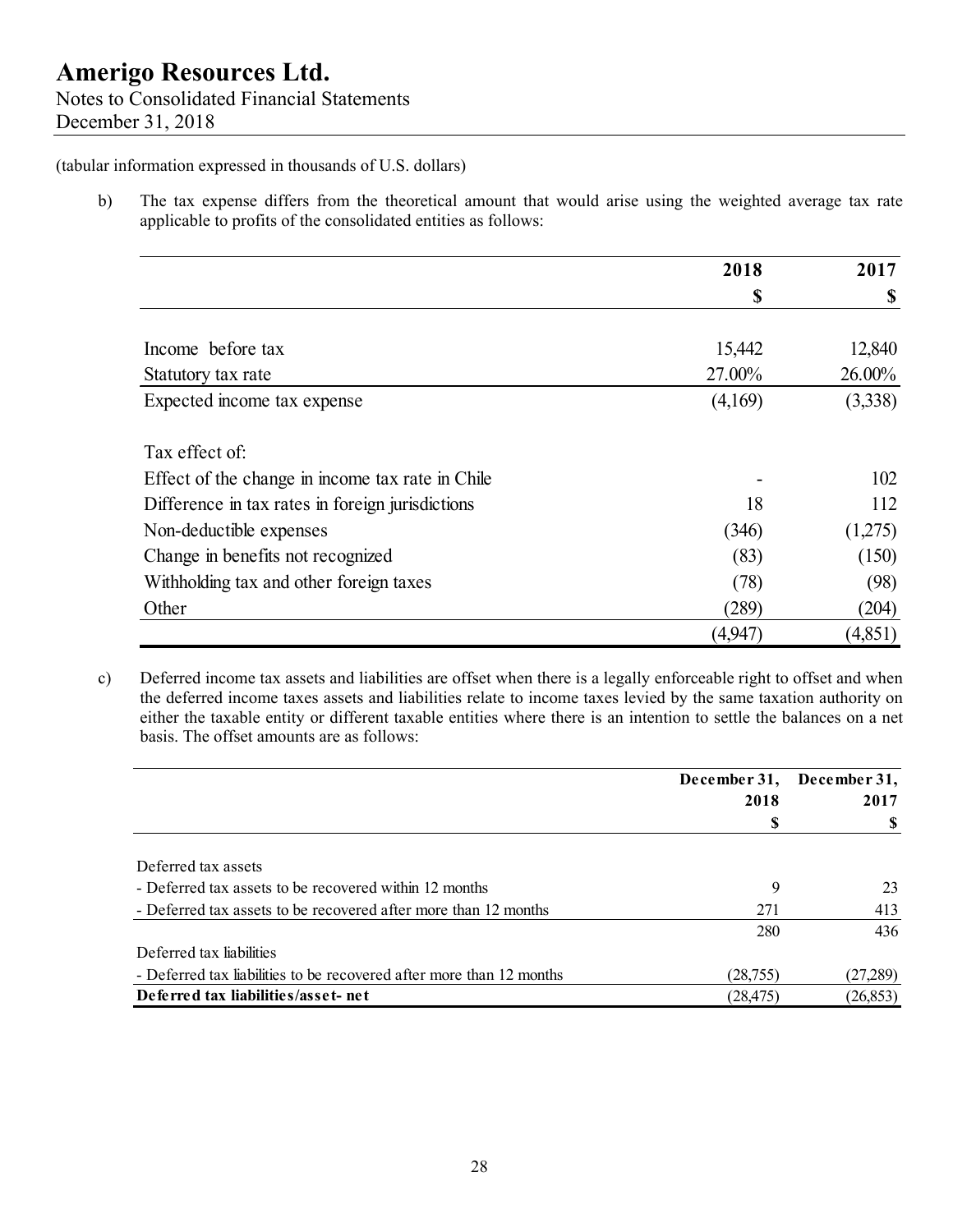d) The movement in the net deferred income tax position is as follows:

|                      | 2018      | 2017           |
|----------------------|-----------|----------------|
|                      | \$        | \$             |
| At start of the year | (26, 853) | (25,489)       |
| Charged to income    | (1,617)   | (1,368)        |
| Exchange differences | (5)       | $\overline{4}$ |
| At end of the year   | (28, 475) | (26, 853)      |

e) The movement in deferred income tax assets and liabilities during the year, without taking into consideration the offsetting of balances within the same tax jurisdiction, is as follows:

|                          | Property, |            |       |                  |
|--------------------------|-----------|------------|-------|------------------|
|                          | plant and | Intangible |       |                  |
| Deferred tax liabilities | equipment | assets     | Other | <b>Total</b>     |
|                          | \$        | \$         | \$    | \$               |
| At December 31, 2016     | (24, 444) | (1,287)    | (224) | (25,955)         |
| Charged to income        | (1,449)   | 70         | 45    | (1, 334)         |
| At December 31, 2017     | (25,893)  | (1,217)    | (179) | (27,289)         |
| Charged to income        | (1,522)   | 72         | (16)  | (1,466)          |
| At December 31, 2018     | (27, 415) | (1,145)    | (195) | (28,755)         |
|                          |           |            |       | Other deferred   |
| Deferred tax assets      |           |            |       | tax assets<br>\$ |
| At December 31, 2016     |           |            |       | 470              |
| Charged to income        |           |            |       | (34)             |
| At December 31, 2017     |           |            |       | 436              |
| Charged to income        |           |            |       | (156)            |
| At December 31, 2018     |           |            |       | 280              |

Deferred income tax assets are recognized for tax loss carry-forwards to the extent that the realization of the related tax benefit through future taxable profits is probable.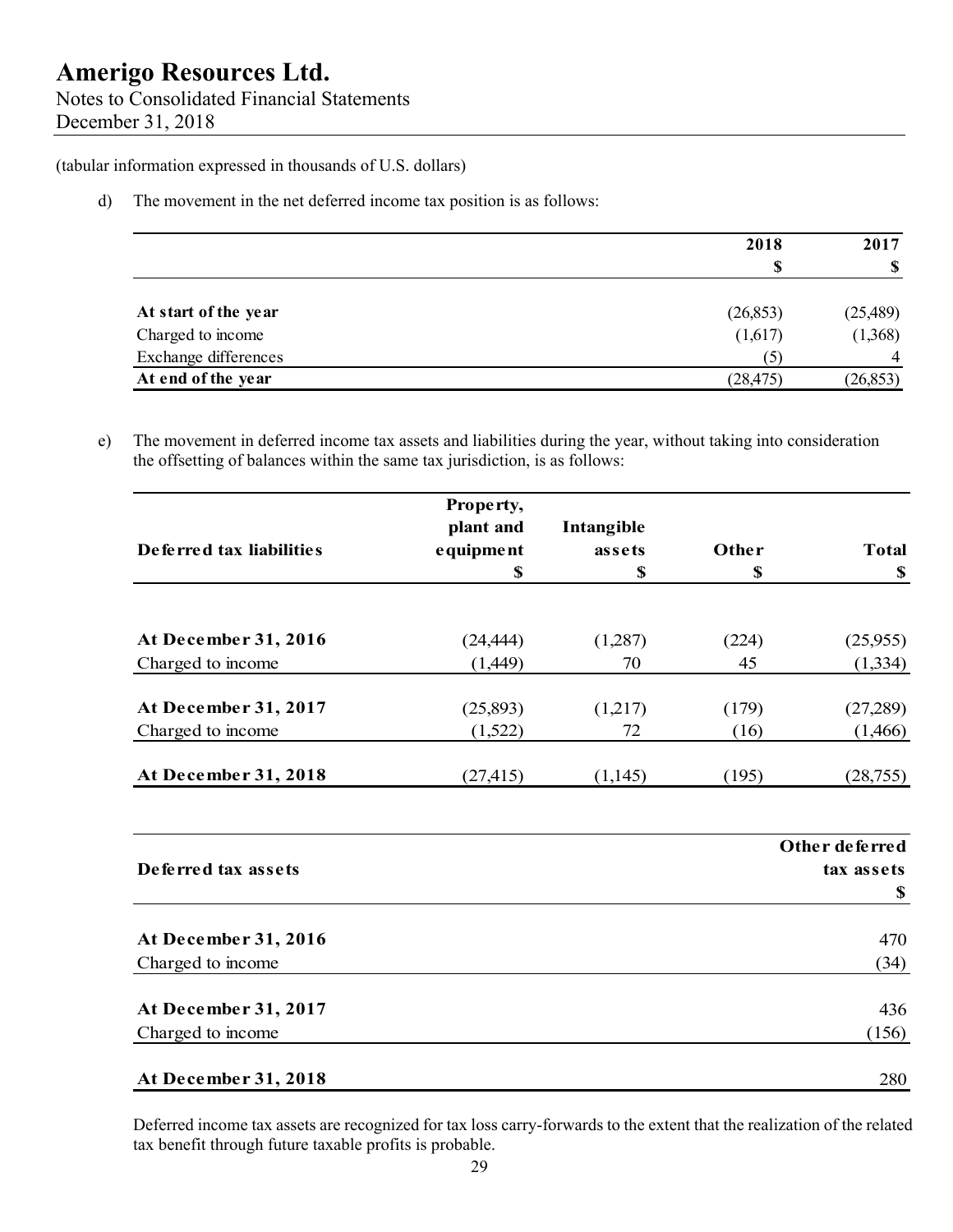f) Unrecognized deductible temporary differences

 The Company's unrecognized deductible temporary differences and unused tax losses for which no deferred tax assets are recognized consist of the following amounts:

|                                        | 2018<br>S | 2017<br><b>S</b> |
|----------------------------------------|-----------|------------------|
|                                        |           |                  |
| Non-capital losses                     | 11,505    | 12,431           |
| Capital losses                         | 1,146     | 1,121            |
| Other temporary deductible differences | 8,042     | 7,406            |
|                                        | 20,693    | 20,958           |

#### g) Loss carry-forwards

At December 31, 2018, Amerigo had \$11.6 million (2017: \$12.5 million) of Canadian federal net operating loss carry-forwards. These loss carry-forwards expire at various dates between 2019 and 2037. Net operating loss carry-forwards have not been recognized, as it is not probable that taxable profit will be available against which they can be utilized in the legal entity in which they arose.

At December 31, 2018 and 2017, Amerigo had \$1.1 million of Canadian federal net capital losses. These losses could be carried back 3 years and forward indefinitely against future taxable capital gains. Net capital loss carryforwards have not been recognized, as it is not probable that taxable capital gains will be available against which they can be utilized in the legal entity in which they arose.

#### h) Non-resident subsidiaries

Amerigo has non-resident subsidiaries that have undistributed earnings. Taxable temporary differences in relation to these investments for which deferred tax liabilities have not been recognized are \$97.0 million at December 31, 2018 (2017: \$85.0 million), as earnings are not expected to be distributed in the foreseeable future.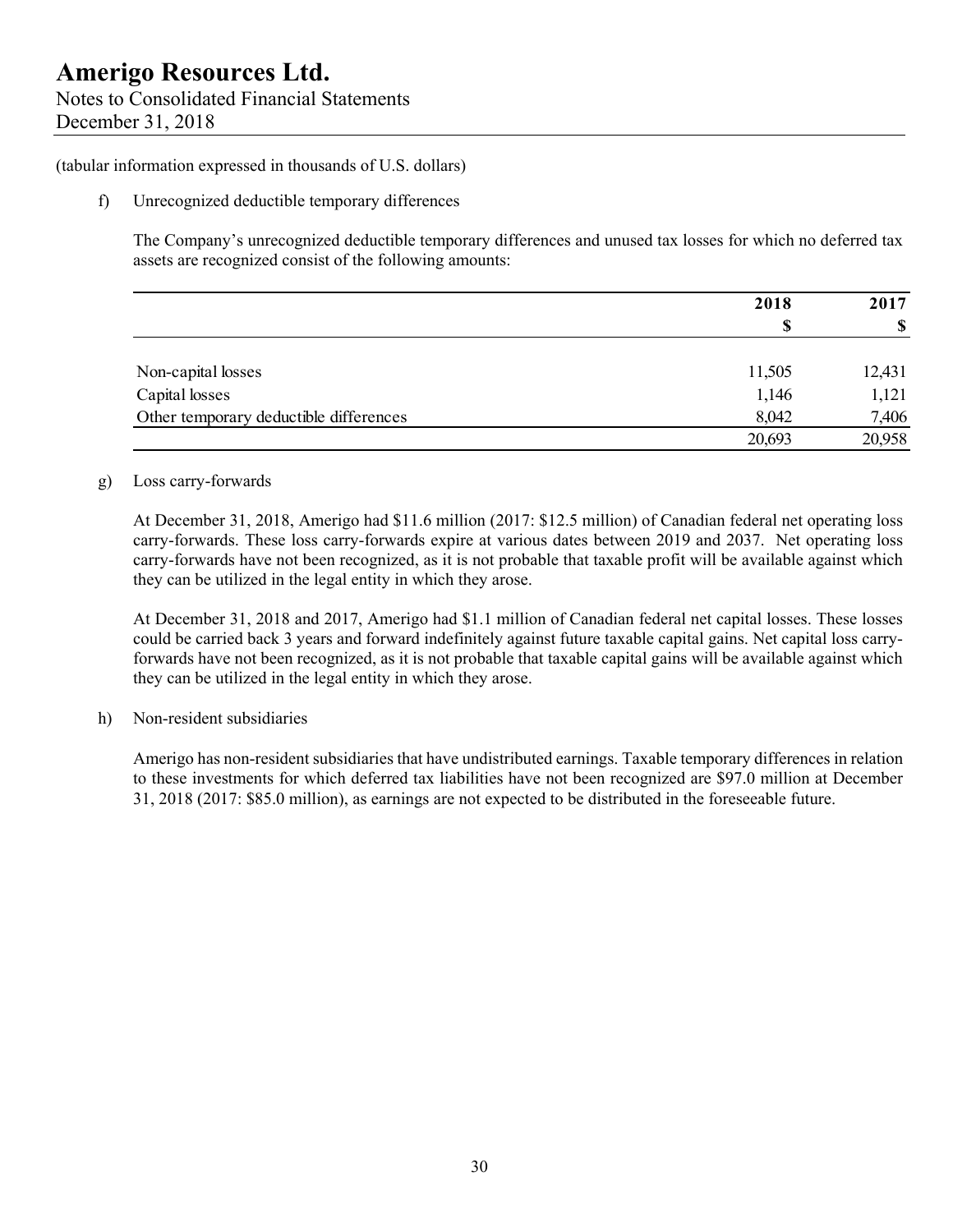Notes to Consolidated Financial Statements December 31, 2018

(tabular information expressed in thousands of U.S. dollars)

#### **16) SEGMENT INFORMATION**

Operating segments are determined based on the management reports reviewed by the board of directors to make strategic decisions.

The Company has one operating segment: the production of copper concentrates under a tolling agreement with DET, with the production of molybdenum concentrates as a by-product (Note 5).

The geographic distribution of non-current assets is as follows:

|        |              | Property, plant and equipment |                          | Other                     |
|--------|--------------|-------------------------------|--------------------------|---------------------------|
|        | December 31, | December 31,                  |                          | December 31, December 31, |
|        | 2018         | 2017                          | 2018                     | 2017                      |
| Chile  | 208,583      | 175,834                       | 5,150                    | 5,441                     |
| Canada | 146          | 177                           | $\overline{\phantom{0}}$ |                           |
|        | 208,729      | 176,011                       | 5,150                    | 5,441                     |

#### **17) REVENUE**

#### a) Revenue composition:

|                                                              | 2018     | 2017     |
|--------------------------------------------------------------|----------|----------|
|                                                              | \$       |          |
|                                                              |          |          |
| Gross value of copper produced                               | 188,593  | 172,665  |
| Adjustments to fair value of settlement receivables          | (5,298)  | 7,124    |
|                                                              | 183,295  | 179,789  |
| Notional items deducted from gross value of copper produced: |          |          |
| DET royalties - copper                                       | (41,088) | (36,388) |
| Smelting and refining                                        | (21,520) | (21,717) |
| Transportation                                               | (2,239)  | (2,173)  |
| Copper tolling revenue                                       | 118,448  | 119,511  |
| Molybdenum and other revenue                                 | 18,385   | 14,516   |
|                                                              | 136,833  | 134,027  |

b) Total revenue by product type and business unit:

The Company has a single business unit, consistent with its single reportable segment (Note 16).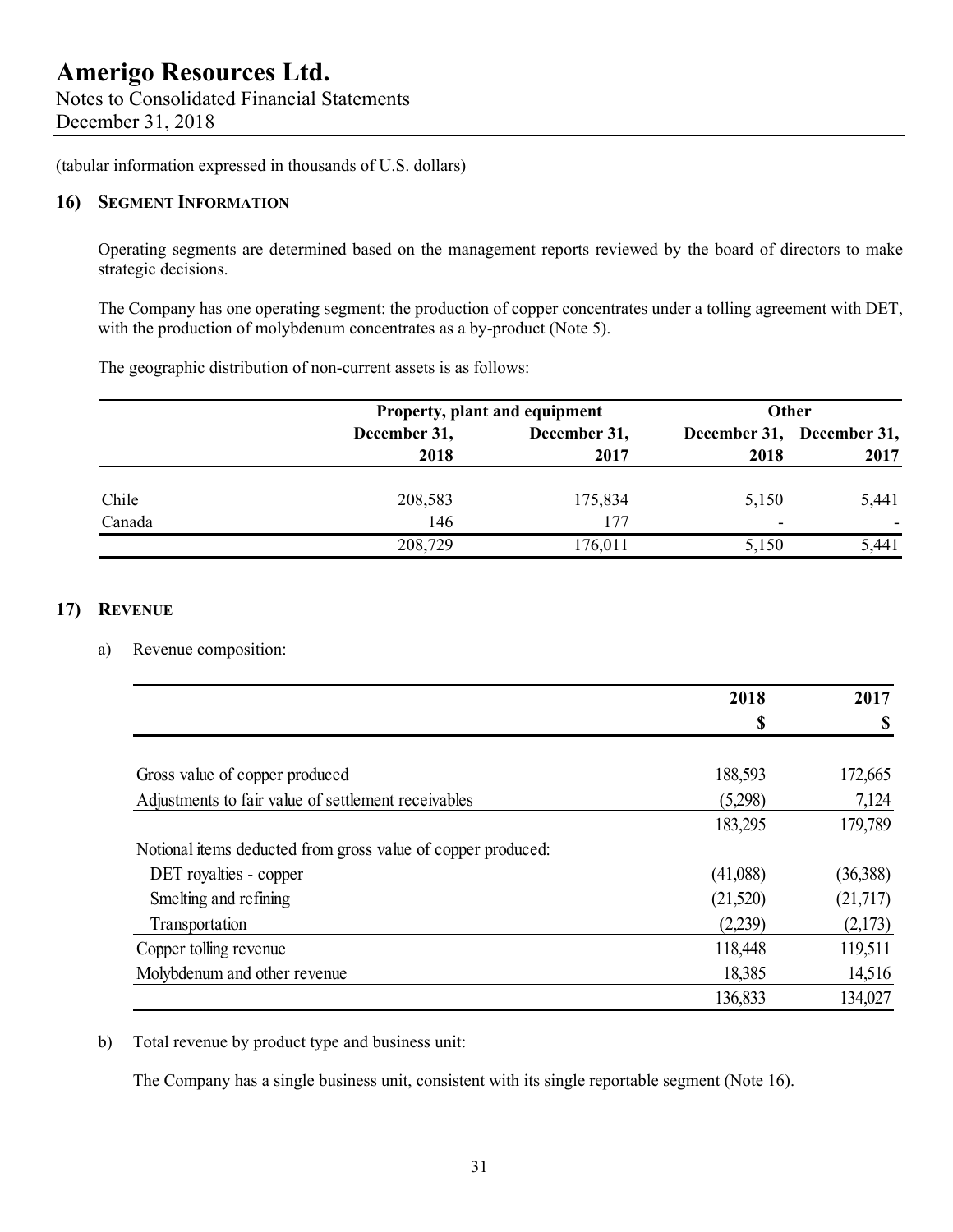The following table presents the Company's revenue composition disaggregated by product type.

|                      | 2018    | 2017    |
|----------------------|---------|---------|
|                      | \$      | \$      |
|                      | 118,448 | 119,511 |
| Copper<br>Molybdenum | 18,385  | 14,516  |
|                      | 136,833 | 134,027 |

#### c) Total revenue by region:

All of the Company's revenue originates in Chile.

In 2018, the Company's revenue from one customer represented 87% of reported revenue (2017: 92%).

#### **18) (EXPENSES) GAINS BY NATURE**

#### a) Tolling and production costs consist of the following:

|                               | 2018       |           |
|-------------------------------|------------|-----------|
|                               | \$         | \$        |
| Tolling and production costs  | (88,160)   | (87,307)  |
| Depreciation and amortization | (14,759)   | (14,321)  |
| Administration                | (5,895)    | (5,155)   |
| DET royalties - molybdenum    | (3,041)    | (1,203)   |
|                               | (111, 855) | (107,986) |

#### b) Related party derivative (Note  $(13(a))$  consists of the following:

|                                      | 2018    | 2017<br>S |
|--------------------------------------|---------|-----------|
|                                      | \$      |           |
| Fair value adjustments to derivative | 1,157   | (3,788)   |
| Royalty payments to related parties  | (1,097) | (994)     |
|                                      | 60      | (4,782)   |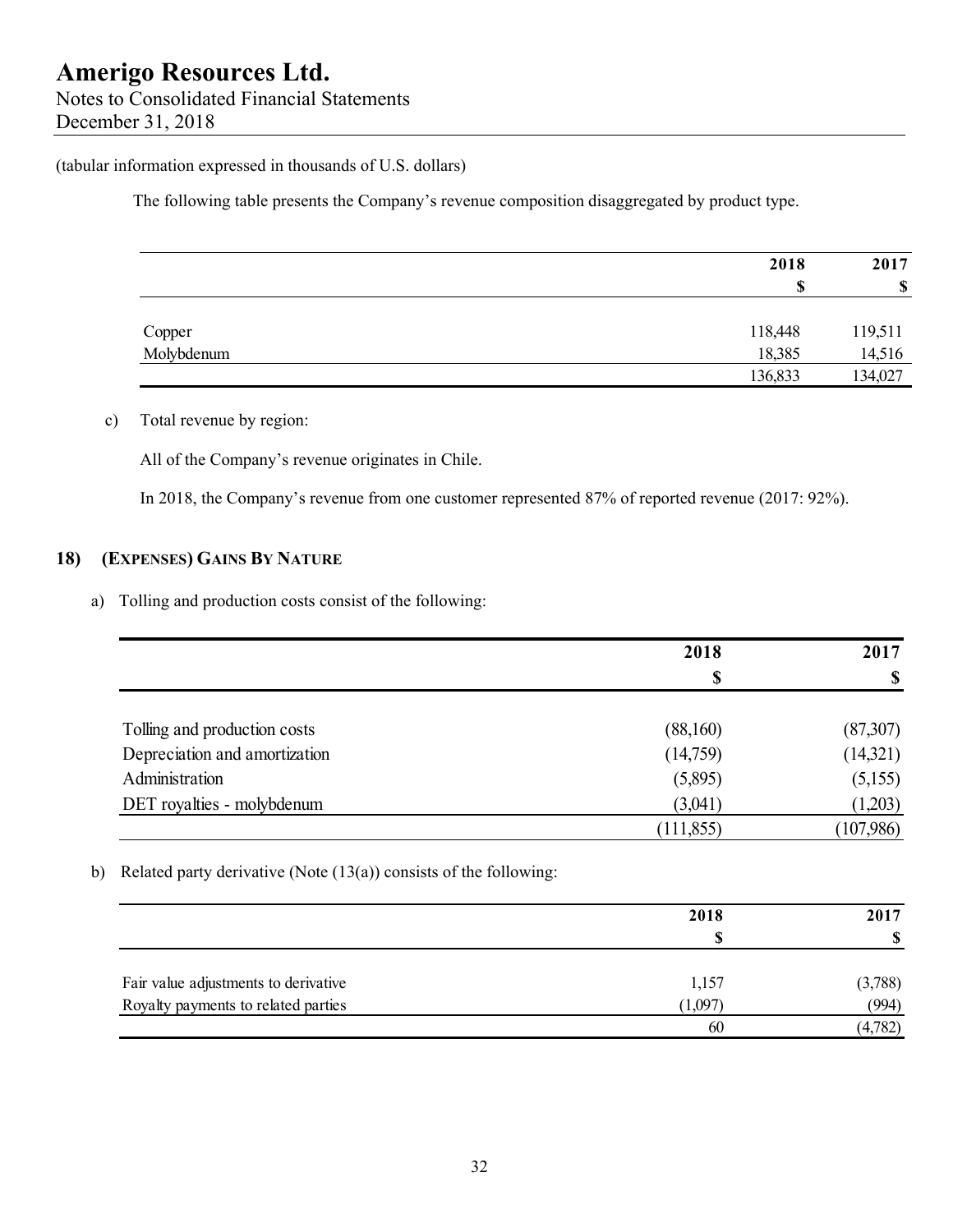### **Amerigo Resources Ltd.**  Notes to Consolidated Financial Statements December 31, 2018

(tabular information expressed in thousands of U.S. dollars)

c) General and administration expenses consist of the following:

|                                                      | 2018    | 2017    |
|------------------------------------------------------|---------|---------|
|                                                      | \$      | \$      |
| Salaries, management and professional fees           | (2,493) | (2,110) |
| Share-based payment compensation                     | (1,328) | (627)   |
| Office and general expenses                          | (848)   | (786)   |
|                                                      | (4,669) | (3,523) |
| Other (losses) gains consist of the following:<br>d) |         |         |
|                                                      | 2018    | 2017    |
|                                                      | \$      | \$      |
| Foreign exchange (losses) gains                      | (749)   | 80      |
| Other gains                                          | 128     | 136     |
|                                                      | (621)   | 216     |
| Finance expense consists of the following:<br>e)     |         |         |
|                                                      | 2018    | 2017    |
|                                                      | \$      | \$      |
| Finance, commitment and interest charges             | (4,611) | (5,673) |
| Fair value adjustments to interest rate swaps        | 305     | 561     |

(4,306) (5,112)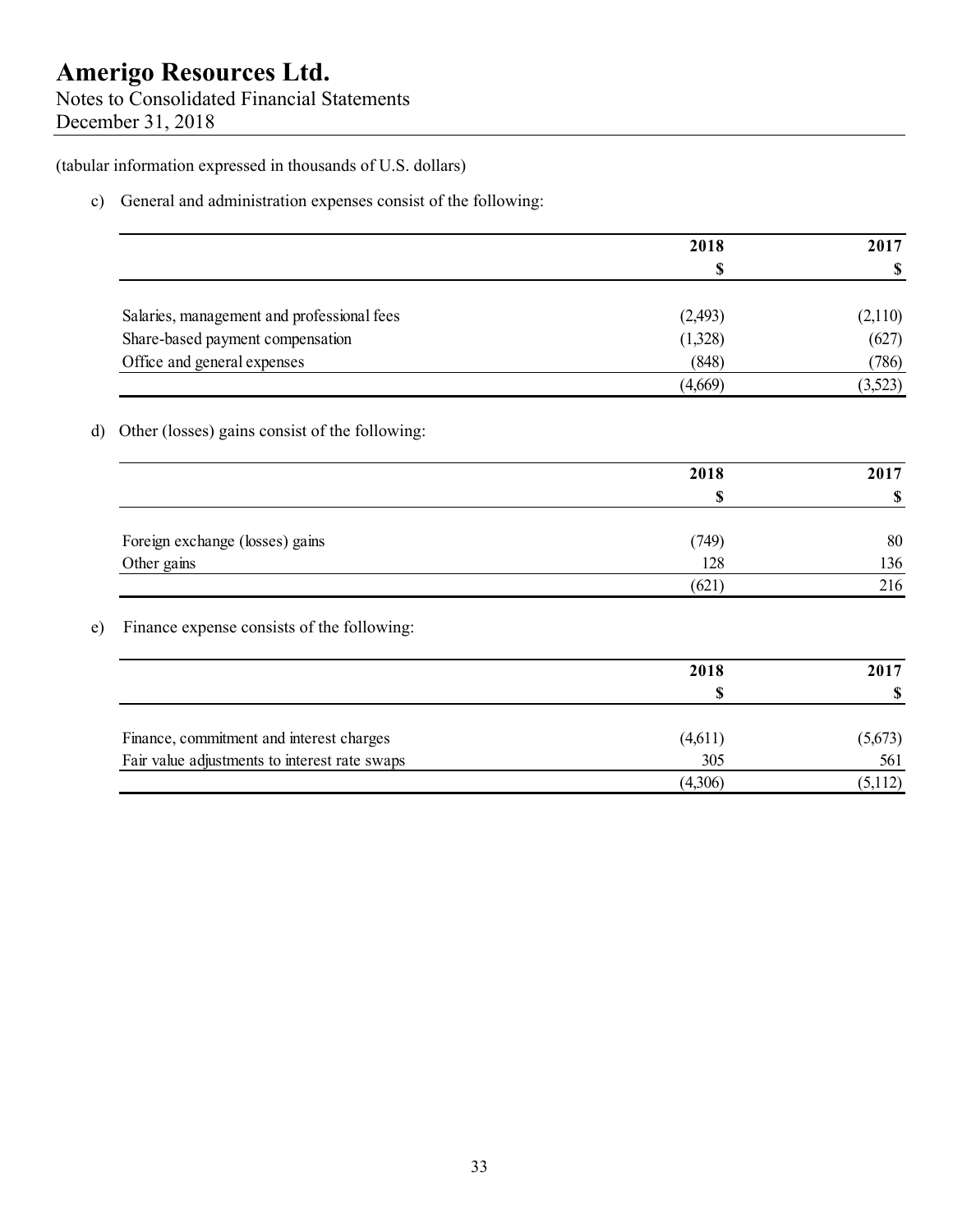### **Amerigo Resources Ltd.**  Notes to Consolidated Financial Statements December 31, 2018

(tabular information expressed in thousands of U.S. dollars)

#### **19) DISCLOSURE OF INTEREST IN OTHER ENTITIES**

Amerigo has eight subsidiaries, all of which are wholly-owned with the exception of Amerigo International. Amerigo International is wholly-owned by Amerigo except for certain outstanding Class A shares, as disclosed in Note 13(a).

|                                                       | <b>Jurisdiction</b> |
|-------------------------------------------------------|---------------------|
|                                                       | of incorporation    |
|                                                       |                     |
| Amerigo International Holdings Corp.                  | Canada              |
| Amerigo Investments Ltd.                              | Barbados            |
| Amerigo Banking Corporation                           | St. Lucia           |
| Amerigo Resources Ltd. I Chile Limitada               | Chile               |
| Amerigo Resources Ltd. II Chile SPA                   | Chile               |
| Amerigo International Inversiones Limitada (inactive) | Chile               |
| Minera Valle Central S.A.                             | Chile               |
| Colihues Energia S.A.                                 | Chile               |

As of December 31, 2018, under the terms of the Cauquenes Phase One and Phase Two loans MVC was restricted from transferring cash of \$20.6 million to Amerigo or other Company subsidiaries. Other than in respect to this restriction, Amerigo did not have restrictions on its ability to transfer cash to or from its subsidiaries, or to pay dividends, advance loans or make loan repayment within the companies.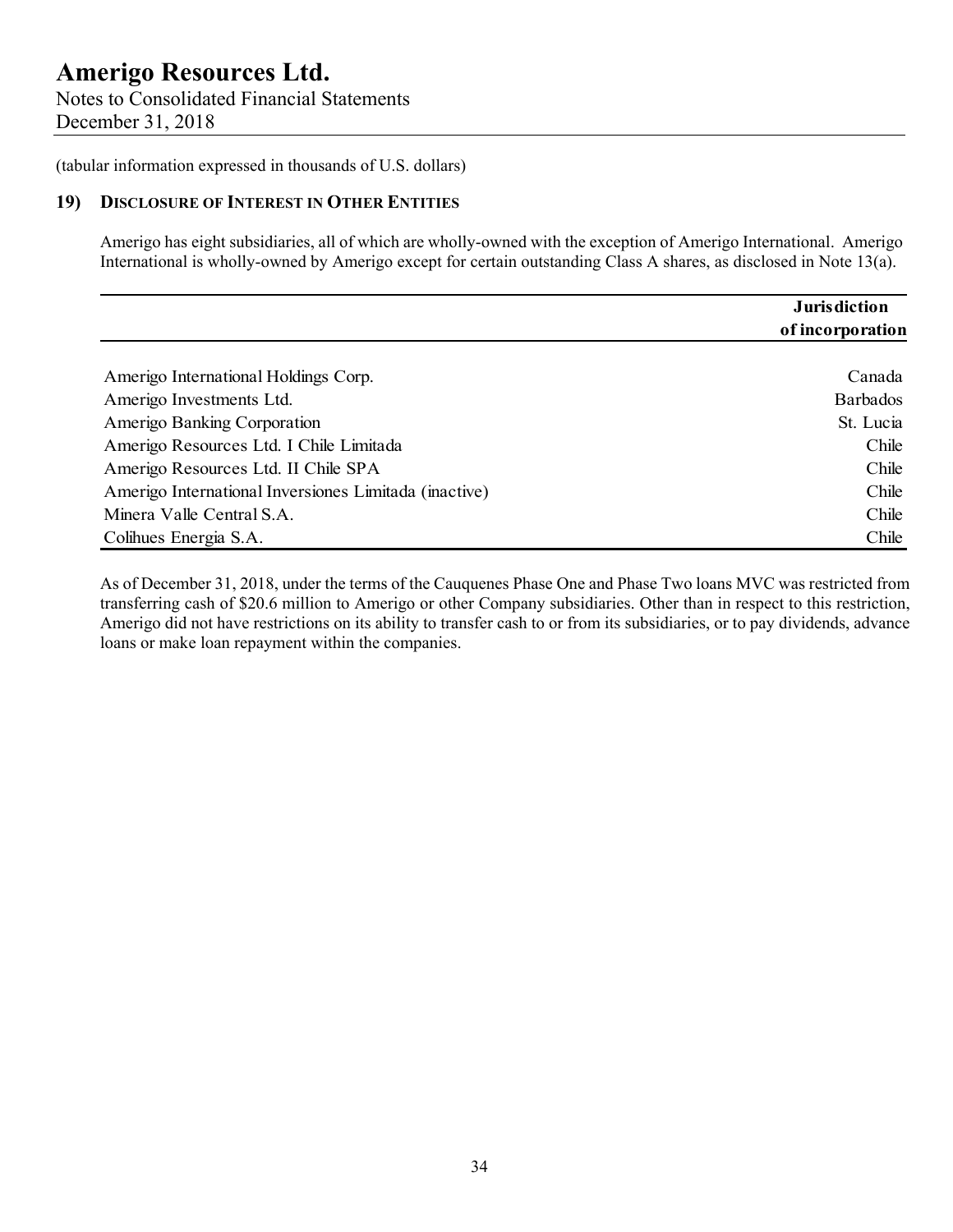Notes to Consolidated Financial Statements December 31, 2018

(tabular information expressed in thousands of U.S. dollars)

#### **20) FAIR VALUE MEASUREMENT**

Certain of Amerigo's financial assets and liabilities are measured at fair value on a recurring basis and classified in their entirety based on the lowest level of input that is significant to the fair value measurement.

The fair value hierarchy has three levels that prioritize the inputs to valuation techniques used to measure fair value, with Level 1 inputs having the highest priority. The levels and valuation techniques used to value Amerigo's financial assets and liabilities are the following:

- Level 1 Unadjusted quoted prices in active markets for identical assets and liabilities that Amerigo can access at the measurement date. Amerigo values its investments using quoted market prices in active markets.
- $\bullet$  Level 2 Inputs other than quoted prices included within Level 1 that are observable for the asset or liability directly or indirectly. Copper and molybdenum trade and settlement receivables are embedded derivatives in circumstances when the value of these receivables changes as underlying commodity market prices vary. The fair values of these receivables are adjusted each reporting period by reference to forward market prices and changes in fair value are recorded as a separate component of revenue.
- Level 3 Significant unobservable inputs that are not based on observable market data. Amerigo includes the related party derivative liability in Level 3 of the fair value hierarchy because it is not tradeable or associated with observable price transparency. Management reviews the fair value of this derivative on a quarterly basis based on management's best estimates, which are unobservable inputs. Fair value is calculated by applying the discounted cash flow approach on a valuation model that considers the present value of the net cash flows expected to be paid to a related party (Note 13(a)). Amerigo has also included the IRS in Level 3 of the fair value hierarchy due to the lack of observable market quotes on these instruments. The fair values of IRS were determined with the assistance of third parties who performed a discounted cash flow valuation based on forward interest rate curves.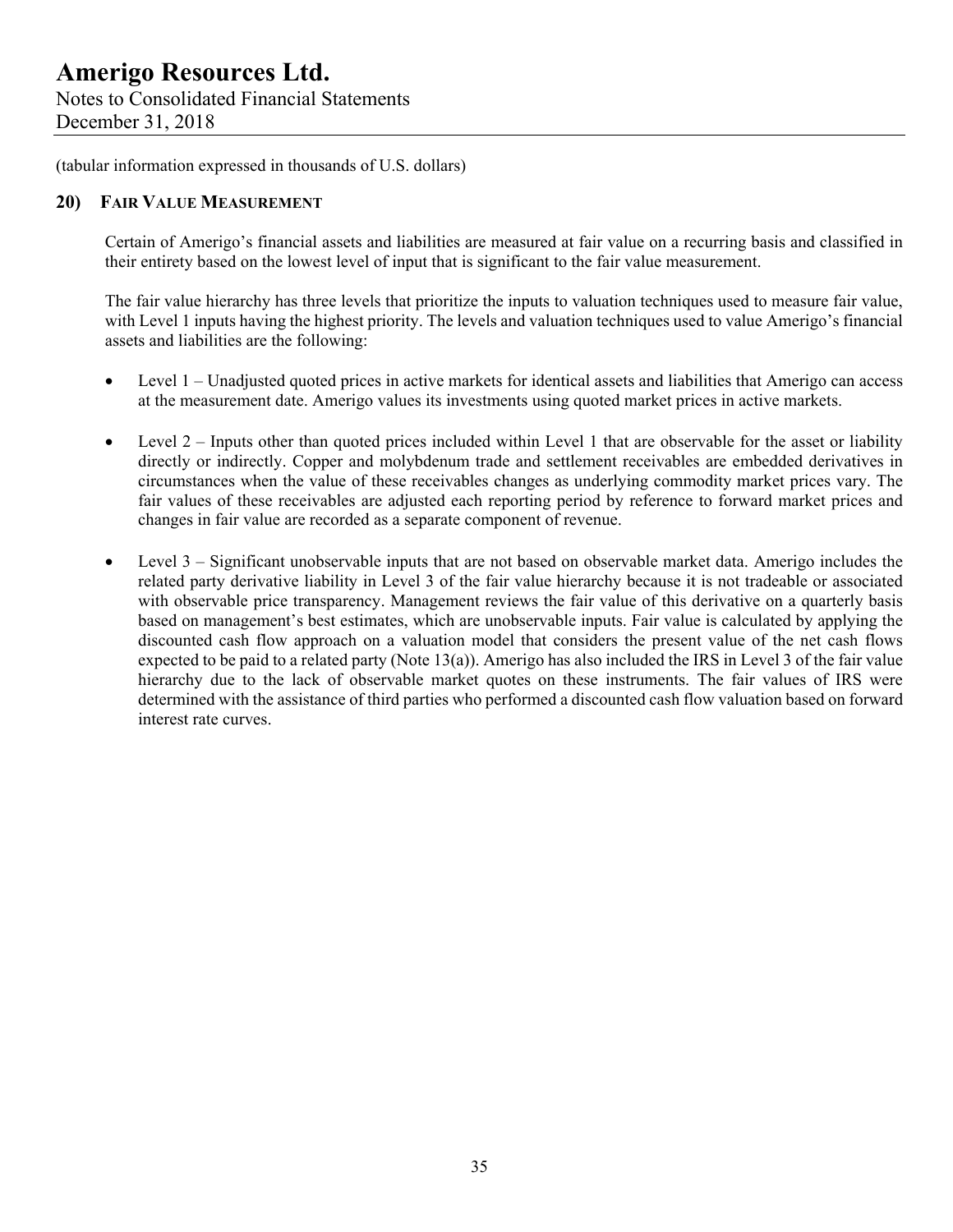Notes to Consolidated Financial Statements December 31, 2018

(tabular information expressed in thousands of U.S. dollars)

|                               | Level 1 | Level 2 | Level 3   | <b>Total</b> |
|-------------------------------|---------|---------|-----------|--------------|
|                               | \$      | \$      | \$        | \$           |
| December 31, 2018             |         |         |           |              |
| Investments                   | 1,433   |         |           | 1,433        |
| Trade receivables             |         | 8,095   |           | 8,095        |
| Interest rate swap            |         |         | 115       | 115          |
| Derivative to related parties |         |         | (11,050)  | (11,050)     |
|                               | 1,433   | 8,095   | (10, 935) | (1,407)      |
|                               |         |         |           |              |
|                               | Level 1 | Level 2 | Level 3   | <b>Total</b> |
|                               | \$      | \$      | \$        | \$           |
| December 31, 2017             |         |         |           |              |
| Investments                   | 3,014   |         |           | 3,014        |
| Trade receivables             |         | 6,581   |           | 6,581        |
| Interest rate swap            |         |         | (190)     | (190)        |
| Derivative to related parties |         |         | (12, 193) | (12, 193)    |
|                               | 3,014   | 6,581   | (12, 383) | (2,788)      |

The carrying values of cash and cash equivalents, trade and other receivables, trade and other payables and DET royalties approximate their fair value due to their short-term maturity.

The following table reconciles the starting to the ending balances for Level 3 fair value measurements:

|                                     | <b>Related party</b>  |
|-------------------------------------|-----------------------|
|                                     | de rivative liability |
| <b>Balance at January 1, 2018</b>   | (12,193)              |
| Paid                                | 1,083                 |
| Credit to earnings                  | 60                    |
| <b>Balance at December 31, 2018</b> |                       |
|                                     | (11,050)              |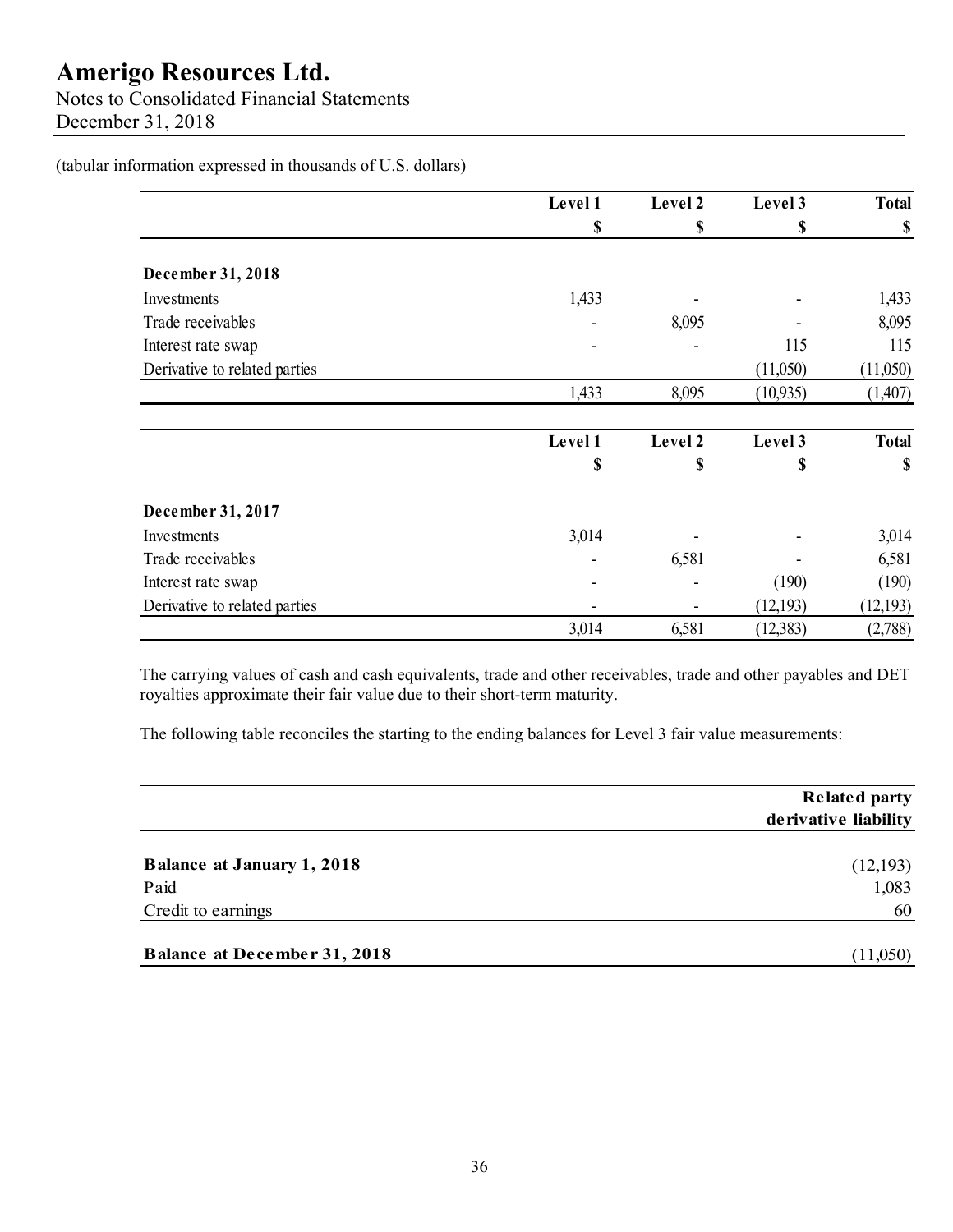Notes to Consolidated Financial Statements December 31, 2018

(tabular information expressed in thousands of U.S. dollars)

|                                   | Interest rate |
|-----------------------------------|---------------|
|                                   | s wap         |
| <b>Balance at January 1, 2018</b> | (190)         |
| Paid                              | 36            |
| Credit to earnings                | 269           |

The valuation technique used in the determination of fair values within Level 2 of the hierarchy, and the key unobservable inputs used in the valuation model are the following:

*Valuation approach:* The Company's copper and molybdenum trade receivables contain embedded derivatives because the value of these receivables changes as underlying commodity market prices vary. The fair values of these receivables are adjusted each reporting period by reference to forward market prices and changes in fair value are recorded as a component of revenue.

*Key observable inputs:* For copper: average LME spot and 3-month copper prices assessed monthly. For molybdenum: average Platt's molybdenum dealer oxide molybdenum price assessed monthly.

*Inter-relationship between key unobservable inputs and fair value measurement:* The estimated fair value increases as copper and molybdenum prices increase.

The calculation of the fair value of trade and other receivables is performed monthly by MVC's Finance Manager.

The valuation technique used in the determination of fair values within Level 3 of the hierarchy, and the key unobservable inputs used in the valuation model are the following:

*Valuation approach:* The fair value is calculated by applying the discounted cash flow approach. The valuation model considers the present value of the net cash flows expected to be paid to a related party (Note 13(a)) and in respect of the IRS (Note  $12(a)$ ).

*Key unobservable inputs:* For the related party derivative liability: estimated copper equivalent tolling/production to 2037, assumed copper and molybdenum prices and discount rate. For the IRS, the valuation model takes into account a forward interest rate curve.

*Inter-relationship between key unobservable inputs and fair value measurement:* For the related party derivative liability: the estimated fair value increases the lower the discount rate, the higher the estimated tolling/production and the higher the copper equivalent for molybdenum production calculated from the relationship of molybdenum to copper prices. In the case of the IRS, the contract's fair value fluctuates with changes in market interest rates.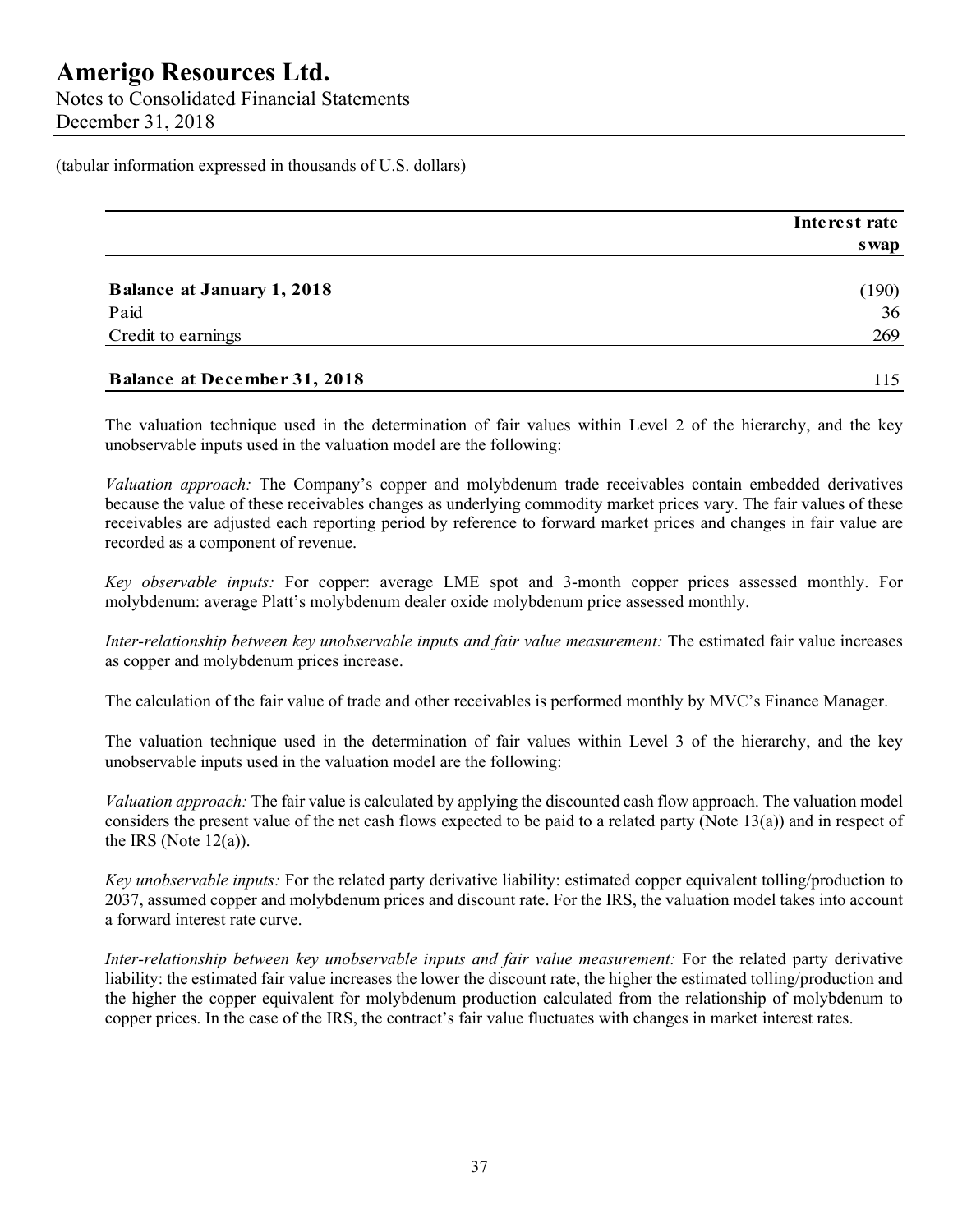*Valuation processes:* Amerigo's finance department is responsible for valuation of fair value measurements included in the financial statements, including Level 3 fair values. In the case of the IRS, Amerigo relies on the valuation performed by Scotiabank Chile, the bank with which MVC entered into the swap. The valuation processes and results for recurring measurements are reviewed and approved by the Chief Financial Officer (CFO) at least once every quarter, in line with Amerigo's quarterly reporting dates. The valuation processes and results for non-recurring measurements are reviewed and approved by the CFO in the quarter in which the measurement occurs. All Level 3 valuation results are discussed with the Audit Committee as part of its quarterly review of Amerigo's financial statements.

Key unobservable inputs for valuation of the related party derivative liability correspond to:

- Estimated copper equivalent tolling/production as provided by MVC's mining plan. Based on the estimates as at December 31, 2018, a 1% increase (decrease) in estimated copper equivalent tolling/production would have no significant impact in the related party derivative liability.
- Assumed copper and molybdenum prices for the calculation of copper equivalent from molybdenum production, as provided by consensus long-term copper and molybdenum price market data. The copper prices used in the December 31, 2018 calculation were 2019: \$3.00/lb; 2020: \$3.12/lb; 2021: \$3.24/lb; 2022: \$3.27/lb and 2023 to 2037: \$3.07/lb. Molybdenum prices used were: 2019: \$10.73/lb; 2020: \$10.11/lb; 2021: \$9.75; 2022: \$9.95/lb and 2023 to 2037: \$8.59/lb.
- Discount rate calculated using a discount rate adjustment technique with a yield curve with rates starting at 9.11% in 2019 with gradual increases up to 9.30% in 2037. A 1% increase (decrease) in the rates used in the estimate would have resulted in an increase or decrease of approximately \$0.1 million in the related party derivative liability.

In the case of the IRS, key inputs for valuation correspond to a forward interest rate curve, term of the IRS, loan amortization schedule and MVC's credit spread.

#### **21) FINANCIAL AND CAPITAL RISK MANAGEMENT**

#### *Financial Risk Management*

The Company's activities expose it to a variety of financial risks, which include liquidity risk, foreign exchange risk, interest rate risk, commodity price risk and credit risk.

#### *Liquidity Risk*

Liquidity risk is the risk that the Company will not be able to meet its financial obligations as they fall due. The Company operates in a cyclical industry where levels of cash flow are closely correlated to the market prices for copper.

In 2018, the Company generated \$27.8 million of operating cash flow before changes in non-cash working capital (2017: \$26.4 million), and \$27.2 million in operating cash flow including changes in non-cash working capital (2017: 32.7 million).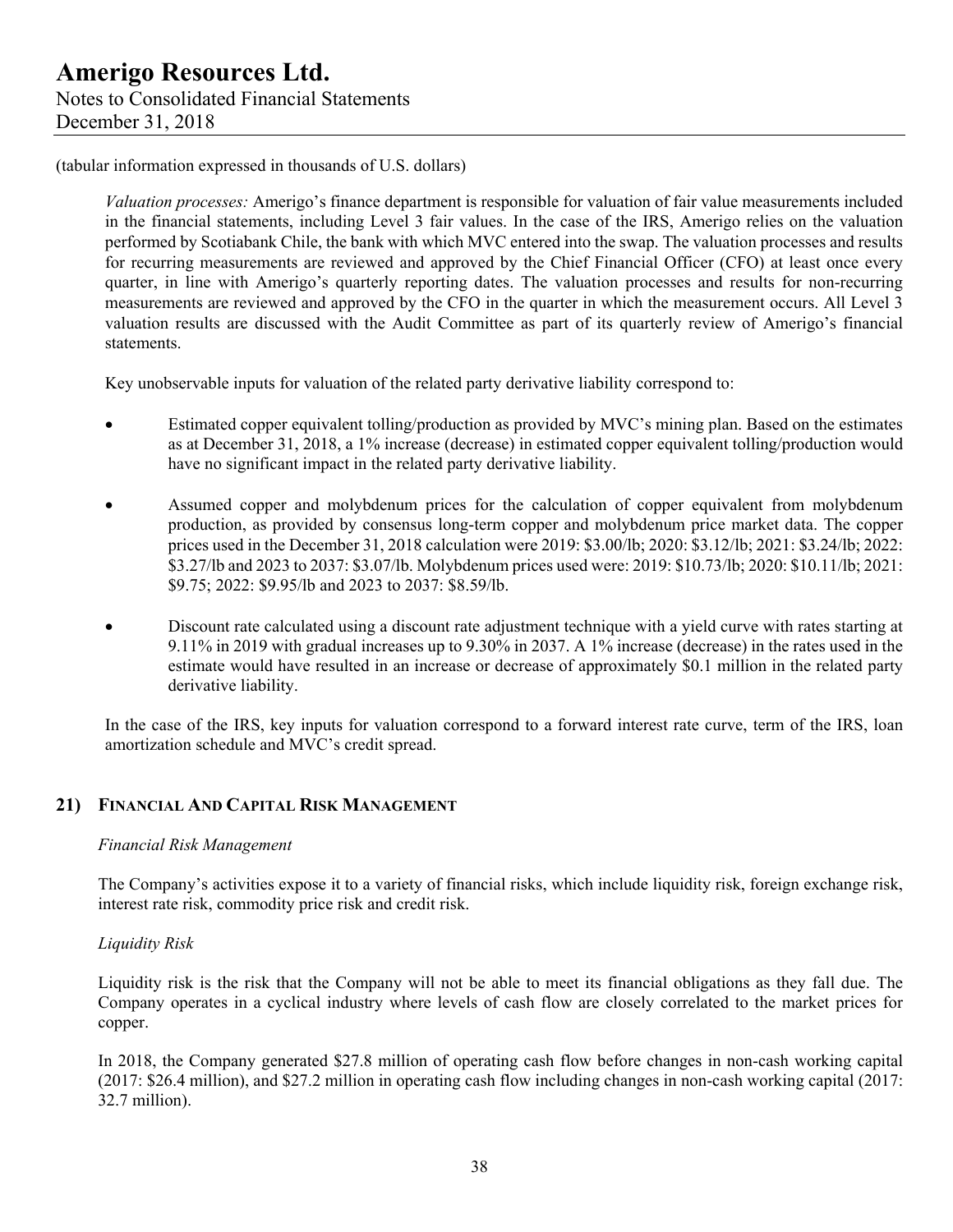In 2018, the Company was able to meet its obligations as they became due. The Company expects that it will continue to be able to meet obligations for the next 12 months from operating cash flow. The Company manages liquidity risk through close controls on cash requirements and regular updates to short-term cash flow projections.

The Company's liabilities fall due as indicated in the following tables:

|                                    |              |        | Less than 1 Between 1 | Between 2   | Over 5 |
|------------------------------------|--------------|--------|-----------------------|-------------|--------|
| At December 31, 2018               | <b>Total</b> |        | year and 2 years      | and 5 years | ye ars |
| Trade and other payables           | 19,462       | 19,462 |                       |             |        |
| DET royalties                      | 11,551       | 11,551 |                       |             |        |
| Borrowings                         | 66,212       | 18,576 | 17,555                | 30,081      |        |
| Other non-current liabilities      | 7,386        |        | 1,645                 | 1,565       | 4,176  |
| Related party derivative liability | 11,050       | 1,382  | 1,155                 | 2,845       | 5,668  |
| Severance provisions               | 966          |        |                       |             | 966    |
|                                    | 116,627      | 50,971 | 20,355                | 34,491      | 10,810 |

|                                    |              | Less than 1 Between 1 |                  | Between 2   | Over 5 |
|------------------------------------|--------------|-----------------------|------------------|-------------|--------|
| At December 31, 2017               | <b>Total</b> |                       | year and 2 years | and 5 years | ye ars |
| Trade and other payables           | 13,052       | 13,052                |                  |             |        |
| DET royalties                      | 11,990       | 11,990                |                  |             |        |
| <b>Borrowings</b>                  | 63,067       | 18,248                | 12,171           | 32,648      |        |
| Interest rate swap                 | 190          | 190                   |                  |             |        |
| Related party derivative liability | 12,193       | 1,151                 | 1,146            | 3,221       | 6,675  |
| Severance provisions               | 981          |                       |                  |             | 981    |
|                                    | 101,473      | 44,631                | 13,317           | 35,869      | 7,656  |

#### *Foreign Exchange Risk*

The Company faces foreign exchange risk exposures arising from transactions denominated in foreign currencies. The Company's main foreign exchange risks arise with respect to the Canadian dollar and the Chilean Peso. Amerigo has elected not to actively manage this exposure at this time. Notwithstanding, Amerigo continuously monitors this exposure to determine if any mitigation strategies become necessary. Based on the balances as at December 31, 2018, a 1% increase (decrease) in the Chilean Peso/U.S. dollar or the Canadian dollar/U.S. dollar exchange rates on that day would have resulted in an increase or decrease of approximately \$nil and \$0.1 million on income and comprehensive loss, respectively.

#### *Interest Rate Risk*

At December 31, 2018, the Company's interest rate risk mainly arises from the interest rate impact on borrowings and is mitigated by an IRS (Note 12(a)).

As at December 31, 2018, with other variables unchanged, a 1% change in prime rates on borrowings not protected by the IRS would have had an impact of \$0.1 million on income and no effect on OCI.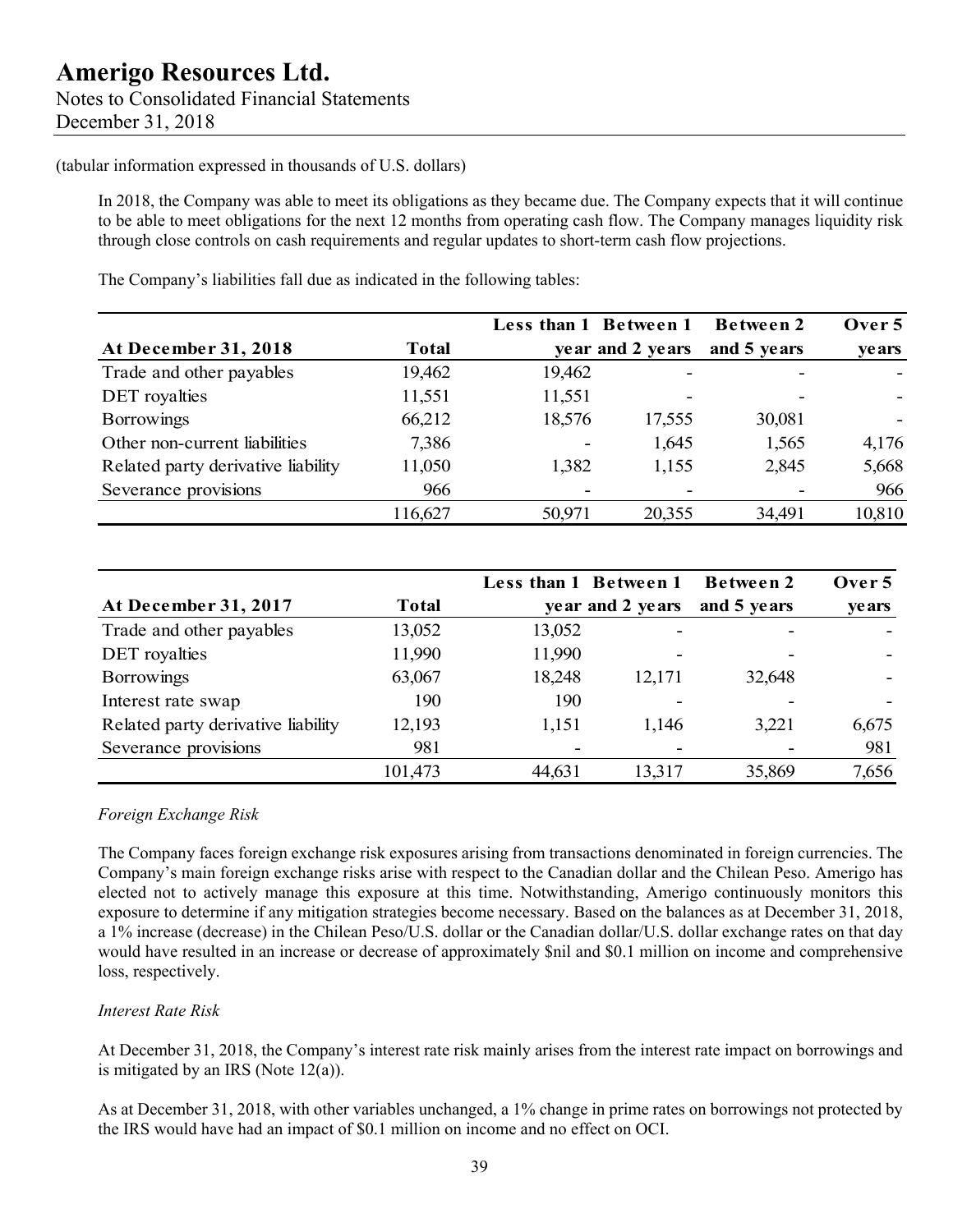December 31, 2018

#### (tabular information expressed in thousands of U.S. dollars)

#### *Commodity Price Risk*

MVC faces commodity price risk arising from changes to the market prices for copper and molybdenum from the time of performance of tolling services or delivery of concentrates to the time of final price settlement. This risk is affected by the quotational periods in place. In 2018, the quotational periods for copper tolling services and molybdenum sales were "M+3".

The following represents the effect of financial instruments on after-tax net income from a 10% increase to monthly average commodity prices:

|            |       |       |                        | Increase (decrease) on |  |  |
|------------|-------|-------|------------------------|------------------------|--|--|
|            | Price |       | after-tax net earnings |                        |  |  |
|            | 2018  | 2017  | 2018                   | 2017                   |  |  |
|            | \$/lb | \$/lb | \$                     | $\mathbf S$            |  |  |
| Copper     | 2.8   | 3.1   | 4,866                  | 5,042                  |  |  |
| Molybdenum | 12.1  | 9.4   | 354                    | 401                    |  |  |

#### *Credit Risk*

Financial instruments that potentially subject the Company to credit risk consist of cash and cash equivalents and trade receivable. The Company has an investment policy which requires that cash and cash equivalents can only be deposited in investments with certain minimum credit ratings. Cash and cash equivalents are maintained with financial institutions in Canada and Chile and are redeemable on demand. The carrying amount of financial assets recorded in the financial statements, net of any allowances for losses, represents the Company's maximum exposure to credit risk. In 2018, MVC processed copper concentrates under a tolling agreement with DET and does not consider it has any significant credit risk exposure on its accounts receivable.

#### **Capital Risk Management**

Amerigo considers that its capital consists of the items included in shareholders' equity, borrowings when applicable, net of cash and cash equivalents, and investments. Amerigo manages the capital structure and makes adjustments in light of changes in economic conditions and the risk characteristics of the Amerigo's assets.

Amerigo's capital management objectives are intended to safeguard the Company's ability to support its normal operating requirements on an ongoing basis.

To effectively manage its capital requirements, Amerigo has in place a planning and budgeting process to help determine the funds required to ensure the Company has the appropriate liquidity to meet its operating and expansion objectives. Amerigo's objectives when managing capital are to safeguard its ability to continue as a going concern, to provide an adequate return on investment to its shareholders and to maintain a flexible capital structure which optimizes the cost of capital at acceptable risk.